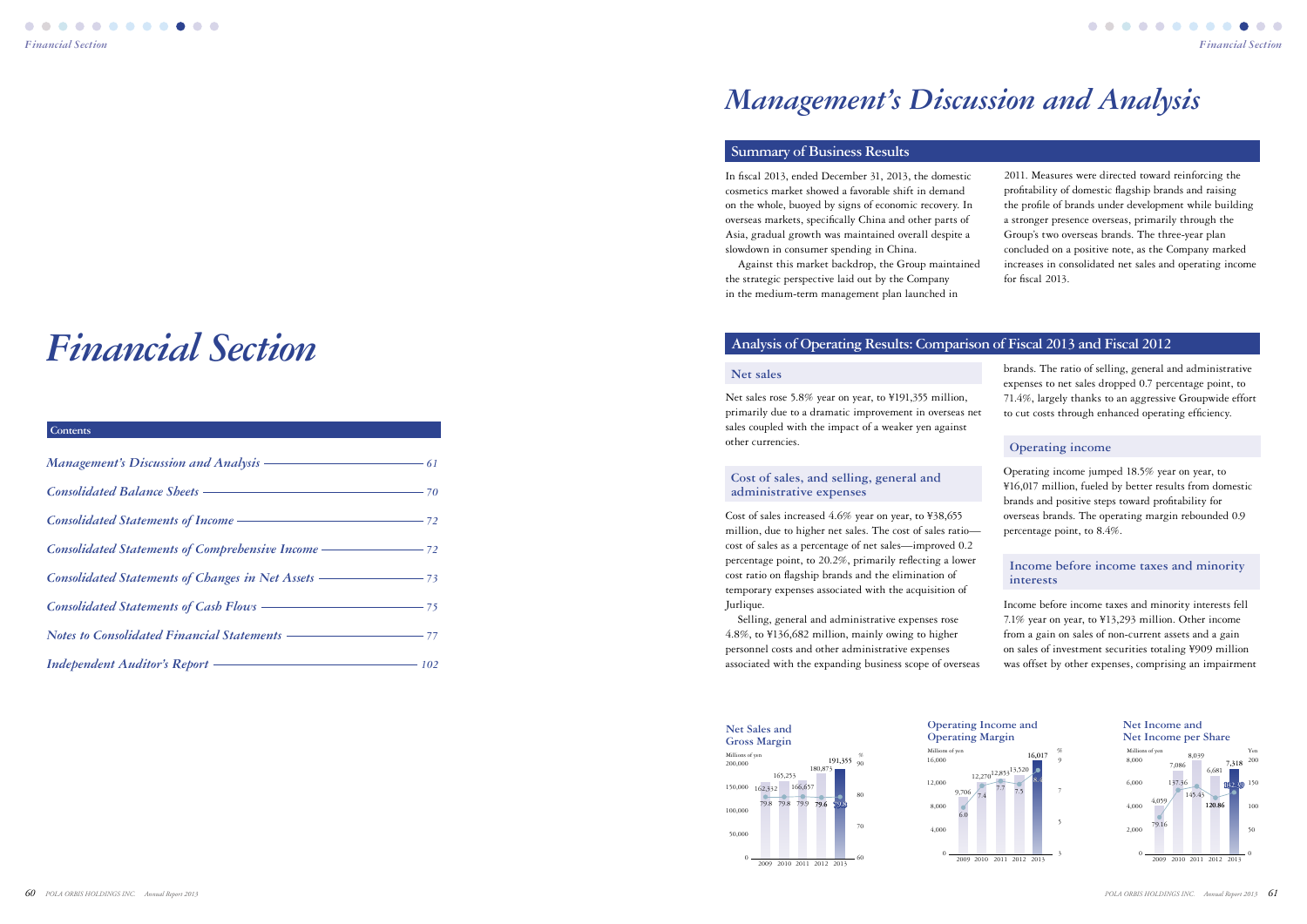loss of ¥3,057 million, mainly attributed to H2O PLUS; ¥1,030 million in loss on business liquidation associated with the withdrawal of the POLA brand from the U.S. market; and ¥931 million in business structure improvement expenses paralleling integration of the Shizuoka Factory under a single-facility structure.

Despite slower-than-anticipated improvement in H2O PLUS's earnings and an impairment loss on goodwill booked under other expenses, the Company still managed to post a 9.5% increase in net income, at ¥7,318 million.

Net income per share reached ¥132.39 in fiscal 2013, up from ¥120.86 in fiscal 2012. Return on equity also rose, moving from 4.2% to 4.3%.

The Beauty Care segment covers the flagship brands POLA and ORBIS, brands under development—pdc, FUTURE LABO, ORLANE, decencia, and THREE and the overseas brands Jurlique and H2O PLUS.

POLA aggressively promoted its namesake brand at department store counters and through POLA THE BEAUTY stores, which integrate cosmetics, consulting, and facial esthetic treatments, and also took steps to elevate customer satisfaction, including increased contact with customers through expansion of the frontline doorto-door sales network and through better sales practices and consulting techniques. In Japan, POLA debuted

# **Business Segment Performance**

*White Shot Clear Serum SX* in February 2013. This product made headlines as the first cosmetic product in the world targeting "aggressive lipidized melanin." In September, POLA added *B.A GRANDLUXE II* to its high-prestige *B.A* series as an evolution in anti-aging skincare for older women. Overseas, POLA marked favorable growth in sales at department stores in China, a key market for the brand, while continuing to build a larger network of stores handling its products in Russia, another key market. As a result, POLA posted year-onyear growth in net sales.

ORBIS continued with its brand-rebuilding efforts, focusing on measures to boost the ratio of customers who purchase products on a regular basis, enriching the lineup of skincare products, and reinforcing online sales. These efforts led to higher profitability. In the domestic market, the number of new customers dropped temporarily because the practice of discounting was curbed. But successful promotions spotlighting products with seasonal features, such as ultraviolet protection, and cleansing products prompted an increase in the number of items in each order and led to higher sales per customer, compared with fiscal 2012 results. On the profit front, the shift to a two-point logistics structure in the second half of fiscal 2012 contributed to perceptible cost-efficiency in fiscal 2013. Another noteworthy development for ORBIS was the August 2013 announcement that the company had secured No. 1 ranking in the Japanese Customer Satisfaction Index survey—an evaluation conducted by Service Productivity & Innovation for Growth on behalf of the Ministry of Economy, Trade and Industry—in the mail-order sales category for the third consecutive year. Overseas, ORBIS continued to implement steps to raise

### **Net income**

### **Beauty Care**



# Key Financial Indicators

|                                   | 2011     | 2012  | 2013     |
|-----------------------------------|----------|-------|----------|
| Cost of Sales Ratio               | 201%     | 20.4% | 20.2%    |
| Gross Margin Ratio                | 79.9%    | 79.6% | 79.8%    |
| SG&A Ratio                        | $72.2\%$ | 72.1% | 71.4%    |
| Personnel expenses                | 14.3%    | 14.9% | $15.1\%$ |
| Sales commissions                 | 261%     | 25.0% | 24.1%    |
| Sales-related expenses            | 19.7%    | 18.8% | 18.5%    |
| Administrative and other expenses | 12.1%    | 13.4% | $13.7\%$ |
| Operating Margin                  | 77%      |       |          |
| Net Income Margin                 |          |       |          |

brand recognition. To accelerate growth in the ASEAN region, the company established an office in strategically located Singapore in July. These various measures and results led to higher net sales for ORBIS in fiscal 2013.

Brands under development delivered another yearon-year improvement in sales, sustained by favorable demand for THREE, pdc, and decencia products.

In the overseas brands segment, Jurlique—acquired in February 2012—contributed a full year of results in fiscal 2013. Also of note, the company made further progress in China. H2O PLUS also raised its profile in China with the establishment of a joint venture in April 2013. These factors, along with the merits of a weaker yen against other currencies, helped boost yen-translated sales above the level recorded in fiscal 2012. Profit, however, fell below expectations, due to the impact of prior investments in China.

All told, Beauty Care net sales—sales to external customers—in fiscal 2013 rose 5.6% over fiscal 2012, to ¥178,306 million, and operating income jumped 25.1%, to ¥14,780 million.

In the Real Estate segment, the main objectives are to at least maintain but ideally raise rent levels and to shrink vacancy rates by creating attractive office environments, with a focus on office buildings in urban areas. The segment also promotes rental residential properties under a new business model targeting families with young children. Through marketing approaches designed to sustain rents and appeal to tenants, the segment achieved higher sales.

As a result, segment sales—sales to external

customers—rose 6.8% over fiscal 2012, to ¥3,035 million, and operating income climbed 10.5%, to ¥1,258 million.

The Others segment comprises the pharmaceuticals and building maintenance businesses.

The pharmaceuticals business draws on results accumulated by Group companies in research related to cosmetics and quasi-pharmaceuticals to develop and sell new drugs. Thus far, two products—*Lulicon*, an antifungal agent for topical application, and *DIVIGEL*, a treatment for menopausal symptoms—have successfully been brought to market. In addition, existing ethical pharmaceuticals, such as the laxative *Alosenn* and dermatological drugs, have been supplied to medical institutions including university hospitals throughout Japan. In fiscal 2013, the pharmaceuticals business continued its efforts in concentrating resources in the key dermatology field. The emphasis was rewarded with the launch of a new formulation of *Lulicon*, which fueled further growth in market share of this product. Demand for dermatological drugs also rose, with sales surpassing the level attained in fiscal 2012.

The building maintenance business caters primarily to the needs of Group companies. To attract more orders from outside the Group, the business emphasized marketing activities to sign up new customers for its services. Unfortunately, however, sales slipped below the fiscal 2012 level, due to falling unit prices on orders.

Overall, sales—sales to external customers—by businesses in the Others segment grew 8.6%, to ¥10,013 million, and operating income jumped 22.4%, to ¥410 million.





# **Real Estate**

# **Others**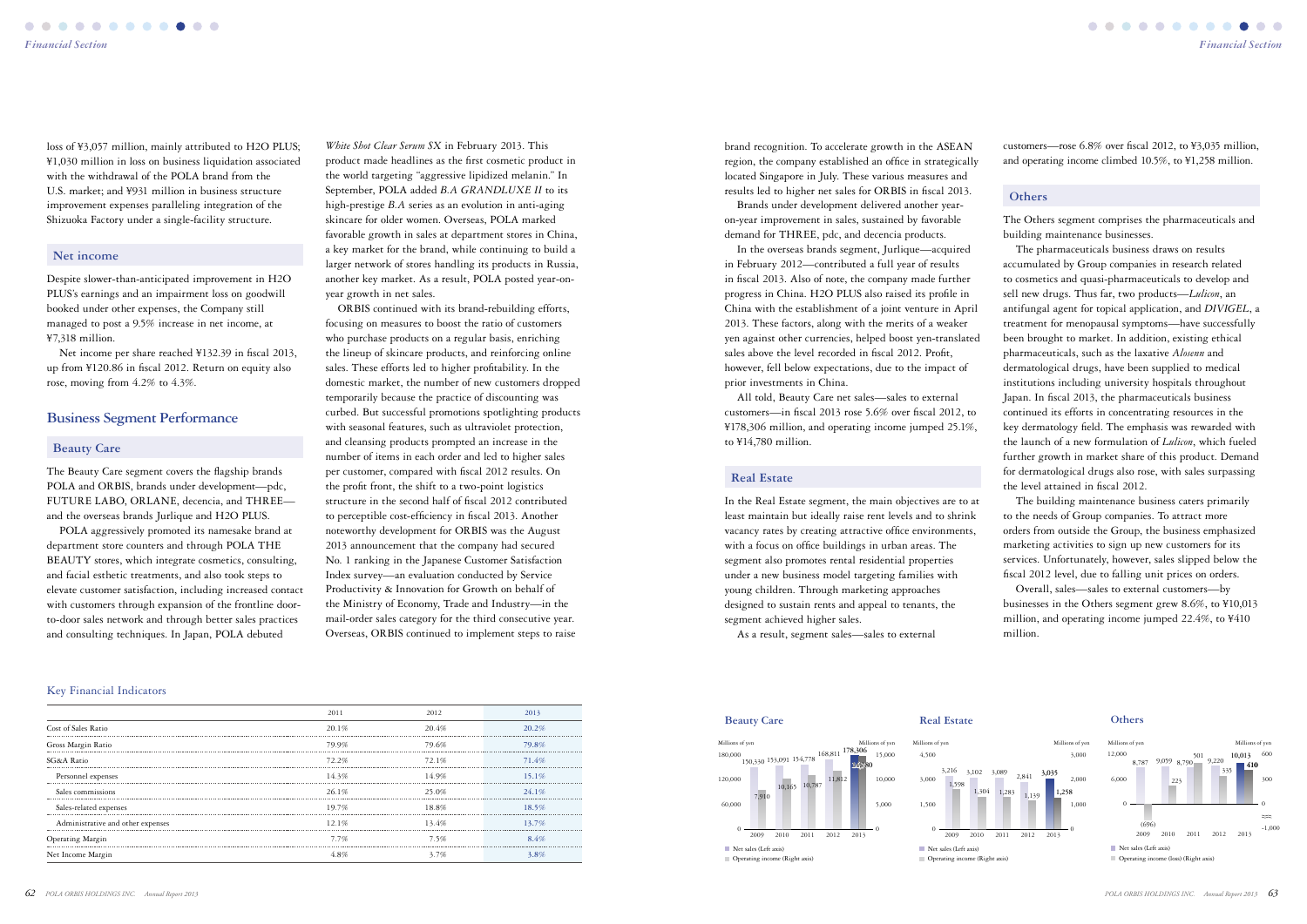As of December 31, 2013, total assets stood at ¥218,005 million, up 4.2% from a year earlier. This change reflects increases of ¥11,941 million in cash and deposits, ¥1,338 million in notes and accounts receivable–trade, ¥1,215 million in merchandise and finished goods, and a net ¥1,037 million in buildings and structures associated with the completion of the Totsuka Warehouse, and decreases of ¥2,399 million in impairment loss on goodwill in H2O PLUS, ¥2,193 million in short-term investments in securities through redemption, and ¥4,449 million in investments in securities through sale.

Total liabilities edged down 0.3% from December 31, 2012, to ¥44,117 million.

Of this, total current liabilities accounted for ¥30,640 million, down 1.4%. The main components of this change were increases of ¥822 million in provision for business structure improvement associated with the integration of the Shizuoka Plant, ¥474 million in notes and accounts payable–trade, and ¥353 million in accounts payable–other, which were offset by a decrease

of ¥2,714 million in income taxes payable. Total non-current liabilities grew 2.4% from a year earlier, to ¥13,477 million.

Total net assets rose 5.5% from December 31, 2012, to ¥173,887 million. The primary factors contributing to this change were net income of ¥7,318 million and an increase of ¥3,799 million in foreign currency translation adjustments due to yen depreciation, which were partly offset by ¥2,764 million in dividends from retained earnings.

Consequently, net assets per share grew ¥153.34 from December 31, 2012 to ¥3,133.82 as of December 31, 2013. The equity ratio rebounded 0.7 percentage point, to 79.5%.

### **Overview of Consolidated Balance Sheets (Millions of yen)**



# **Assets, Liabilities, and Net Assets**

# **Analysis of Financial Position**

### **Assets**

# **Liabilities**

# **Net assets**

The balance of cash and cash equivalents at end of year was ¥34,137 million, up ¥9,031 million from the end of the previous fiscal year.

Net cash provided by operating activities in fiscal 2013 amounted to ¥13,500 million, down 23.3% from the previous fiscal year. The primary components of inflow were ¥13,293 million in income before income taxes and minority interests, ¥6,704 million in depreciation and amortization, and a much higher level of impairment loss, at ¥3,057 million. This was offset by ¥9,838 million in income taxes paid.

Net cash used in investing activities totaled ¥2,452 million, down 93.8% from the previous fiscal year. This sizable decrease reflects the impact of ¥20,501 million in proceeds from sales and redemption of short-term investments in securities, which nearly fully offset outflow comprising ¥8,695 million in purchase of shortterm investments in securities for investing surplus capital in line with investment plans, ¥9,200 million in purchase of investments in securities, and ¥5,707 million in purchase of property, plant and equipment associated with construction of residential properties for lease.

Net cash used in financing activities came to ¥2,815 million, down 14.2% from the previous fiscal year. The primary factor of this decrease was the application of ¥2,750 million in cash dividends paid.

Working capital and investment capital for Group operations are sourced from internal funds and bank loans. Of funds raised from external sources, interestbearing debt remained largely unchanged, at ¥3,483 million as of December 31, 2013, or ¥2 million higher than a year earlier. The change is due to a ¥1,000 million increase in long-term loans payable, which slightly outweighed a ¥698 million decrease in short-term loans payable, mainly by rolling over the short-term loans into long-term loans, and also due to a decrease of ¥298 million in lease obligations. Note that the Company strives to facilitate greater efficiency for the whole Group in the application of funds, through a cash management system that centralizes subsidiaries' cash operations under Company oversight.

The Company adheres to fund management regulations and standards to ensure appropriate application of operating funds and surplus funds, respectively. The balance of cash and deposits stood at ¥34,492 million as of December 31, 2013, up ¥11,941 million from a year earlier. The change is mainly due to higher income obtained through operating activities.

# **Cash Flows**



### **Annual Dividend and Payout Ratio**

# **Overview of Consolidated Statement of Cash Flows**

Note: The effect of exchange rate change on cash and cash equivalents is omitted. Any discrepancies due to this omission have been adjusted accordingly.



# **Cash flows from operating activities**

# **Cash flows from investing activities**

# **Cash flows from financing activities**

### **Sources of funds and policy on fund liquidity**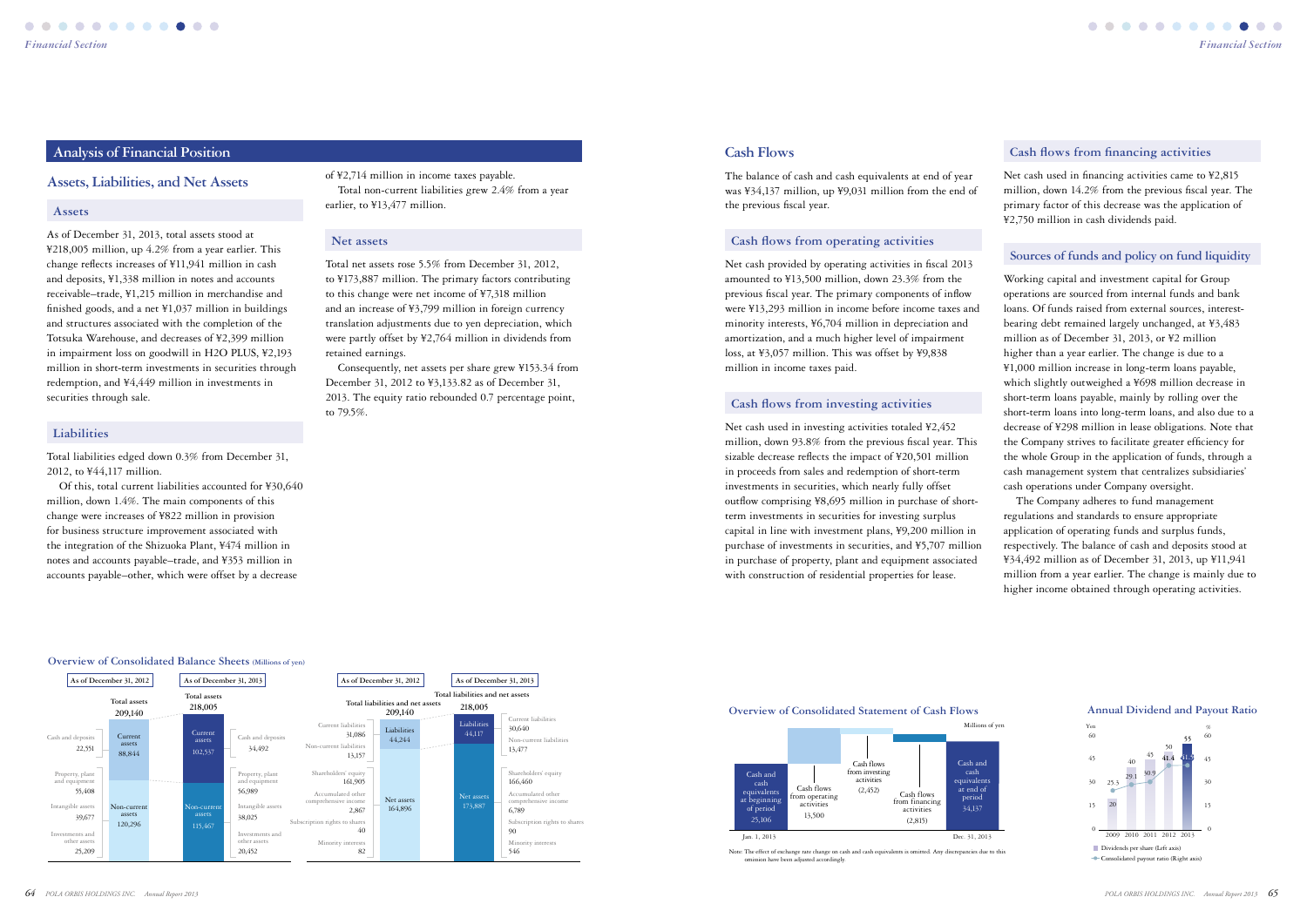Management sees the return of profit to shareholders as one of its top priorities and strives to enrich shareholder returns through stable profit growth. Going forward, the basic policy on profit distribution will be to maintain stable cash dividends, based on a consolidated payout ratio of at least 50%.

The Company distributes retained earnings twice a year, through an interim dividend and a year-end dividend. Article 454, Paragraph 5 of Japan's Companies Act and the Company's own Articles of Incorporation

Risks affecting business activities and other aspects of the POLA ORBIS Group that are considered crucial to the investment decisions of investors are described below. Unless otherwise noted, forward-looking statements in this discussion are assumptions and judgments made by management within the Group as of December 31, 2013.

The Group offers multiple brands, notably POLA and ORBIS. Through conscientious business management and the supply of products and services designed to elicit customers' trust, each company responsible for a particular brand strives to maintain and enhance the respective brand's image. However, the operating results and financial position of the Group may be adversely affected in the event that negative opinions and rumors about the Group's products and services are spread, trust is lost, and brand value is impaired.

The Group adheres to a multi-brand, multi-channel sales strategy wherein new and existing brands are promoted according to target customer segment (demographic base), price bracket, and sales channel, thereby precluding direct competition between brands under the Group umbrella. However, competition within the Group may arise in the course of promoting Group strategies to maximize the value of existing brands and accelerate the process of multi-brand development, and such competition could adversely impact the operating

stipulate that the year-end dividend is to be approved at the general meeting of shareholders, while the interim dividend is to be set by the Board of Directors.

Based on the aforementioned policy, the dividend for fiscal 2013 was calculated at ¥55.00 per share, comprising an interim dividend of ¥25.00 and a yearend dividend of ¥30.00. The Company will allocate internal reserves as necessary to reinforce its operating structure and support future business development.

results and financial position of the Group.

POLA INC., the core of the Group's Beauty Care segment, develops its business through door-to-door sales based on consignment sales agreements. Securing sales partners based on consignment sales agreements is an important activity for business expansion and is something POLA constantly works on. However, if regulations under the Act on Specified Commercial Transactions are tightened or the labor environment changes, sufficient human resources may not be available because measures for securing them may become difficult to implement and the number of POLA LADY applicants may then decrease. Should this occur, the operating results and financial position of the Group may be adversely affected.

The Company oversees the execution of strategic investments within the Group for overseas expansion concentrated in China, M&As, and new businesses. Information necessary for making decisions on strategic investment activities is collected and examined. However, the operating results and financial position of the Group could be adversely affected in the event that results initially intended are not achieved due to unexpected situations, such as unforeseen changes in the operating environment.

Operating assets and assets such as goodwill booked

# **Business Risks**

# **Basic Policy on Profit Distribution and Dividends for Fiscal Years 2013 and 2014**

# **1) Damage to brand value**

### **2) Competition within the Group**

### **4) Strategic investment activities**



# **3) Securing sales partners (Sales managers and POLA LADIES)**

in line with M&As may end up as impairment losses on the books, if anticipated cash flow fails to appear due to poor performances or a drop in market value.

The domestic cosmetics market has reached maturity. Against this backdrop, competition has intensified, largely due to the reorganization of corporate groups through M&A deals, the entry of new competitors from different industries, and the rising influence of distributors and retailers through alliances and integration. Consequently, the operating results and financial position of the Group could be adversely affected in the event that the Group cannot properly respond to unforeseen changes in the competitive environment.

R&D is one source of the Group's competitive strength, and the Company intends to maintain investment in this area. Activities are undertaken in accordance with an annual plan to ensure efficient and effective application of resources, but if the development of a new product is a long-term effort, the results may not be seen until subsequent years. In some cases, when anticipated results cannot be achieved, the development period may need to be extended or an increase in investment may be required, and in the end a product might not reach the commercialization stage. Furthermore, even after commercialization, the product may not necessarily be accepted by customers because various factors could create uncertainty.

If the initially intended results of R&D cannot be achieved as such, the operating results and financial position of the Group could be adversely affected.

Efforts are made to consistently secure at appropriate prices the necessary volume of raw materials required to manufacture products by using diversified sources of supply and by maintaining favorable relations with suppliers, based on overall supervision by divisions within the Group responsible for procuring raw materials. However, if an unexpected situation arises due to circumstances not of the Group's doing, the procurement of necessary raw materials could be disrupted.

### **5) Cosmetics market environment**

# **6) Research & development**

# **7) Manufacturing and quality assurance**

The Group's cosmetics are manufactured at four locations: in Japan, at POLA CHEMICAL INDUSTRIES INC.'s Fukuroi Factory and Shizuoka Factory, both in Shizuoka Prefecture; in Australia, at Jurlique's Mount Barker Factory, in South Australia; and in the United States at H2O PLUS's Chicago Factory, in Illinois. Pharmaceutical products are made at two locations: in Japan, at KAYAKU CO., LTD.'s Saitama Factory and Tokorozawa Factory, both in Saitama Prefecture. Steps are taken to verify quality control practices and maintain quality. However, should any problems arise in product quality, the operating results and financial position of the Group could be adversely affected.

The Group's main sales points are in Japan, but Group companies have expanded into Asia, particularly China, as well as the BRICS (Brazil, Russia, India, China, and South Africa), where market expansion is expected. The Group currently subscribes to a policy of further development overseas.

Business activities in these overseas markets inherently carry the risk of social upheaval caused by economic instability, political unrest, labor problems, the outbreak of war, terrorist attacks, and the spread of infectious diseases. The manifestation of such risk could adversely affect the operating results and financial position of the Group.

Paralleling an increase in import/export transactions due to the Group's expansion overseas, foreign currencydenominated settlements as well as loans extended to overseas subsidiaries carry the risk of exchange rate fluctuation from a monetary materiality perspective. Additionally, since the local currency-denominated amounts reported by foreign consolidated subsidiaries are converted into yen when consolidated financial statements are prepared, changes in associated exchange rates may influence the operating results and financial position of the Group.

# **8) Overseas business activities**

# **9) Currency exchange**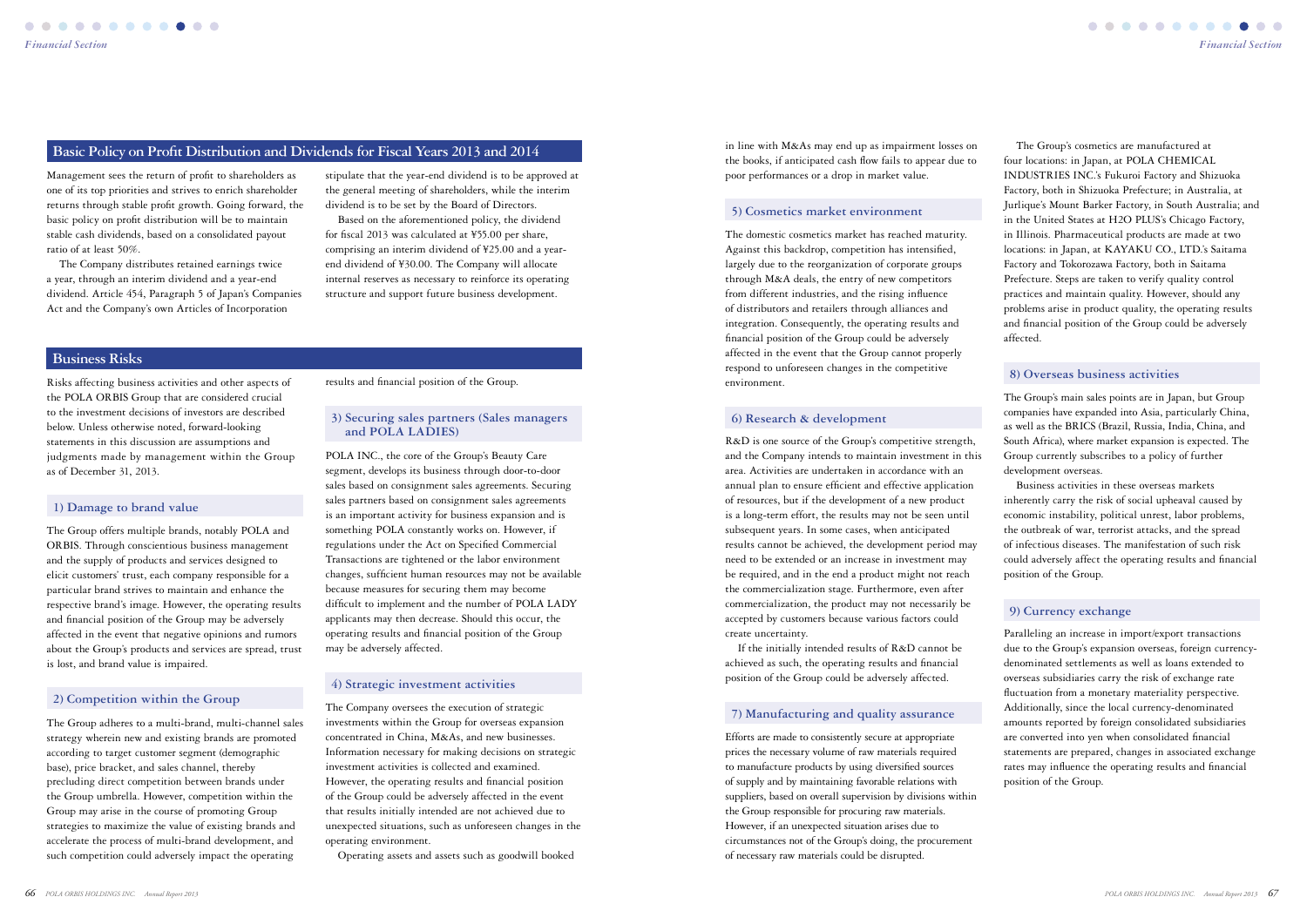Although the Company ensures that members of the Group take steps to protect respective intellectual property rights, third parties may infringe upon such rights through means beyond expectation. Consequently, the business activities of the Group could be adversely affected by the misappropriation of technologies and the creation of counterfeit goods.

All members of the Group carefully manage the handling of confidential information, including personal information and R&D information, through the implementation of internal audits, the use of an information security system, the establishment of internal codes of conduct, and education initiatives by the section in charge of CSR and various committees. However, if such information were leaked for any reason, a claim for damage could be filed against the Company and/or Group companies and the reputation of the Company or the Group as a whole could be tarnished. As a result, the businesses of the Group could be adversely affected.

Although no lawsuits that could seriously affect the Group were filed in fiscal 2013, the operating results and financial position of the Group could be adversely affected in the event that material lawsuits are brought against a member, or members, of the Group in the future with judgments handed down that are disadvantageous to the Group.

The major production bases of the Group are the Fukuroi Factory and Shizuoka Factory of POLA CHEMICAL INDUSTRIES. Separate production lines have been installed for manufacturing different products at these factories, and backup manufacturing capacities between the factories are limited. Therefore, product supply could be affected in the event that manufacturing is disrupted or production capacity drops at either of these factories as a result of a natural disaster or other unforeseen event.

In addition, since both factories are close to each other, product supply could be interrupted for a long property rights **property rights** and the event of a large-scale earthquake in the mode of the Group's activities are guided by a long-term Tokai region.

> Similarly, pharmaceutical products are produced at the Saitama Factory and Tokorozawa Factory of KAYAKU. Since both factories are close to each other, product supply could be interrupted for a long period in the event of a large-scale earthquake in the Kanto region.

Furthermore, unprecedented large-scale earthquakes as well as other natural disasters or accidents could occur in areas other than these two locations and interrupt the procurement of materials and components and the supply and sale of products, which could have an adverse effect on the operating results of the Group.

As face-to-face contact between customers and business partners is characteristic of daily business activities within the Group, the spread of infectious diseases with significant social impact would necessitate voluntary suspension of service and sales activities and the closure of sales offices. In such a scenario, the operating results and financial position of the Group could be adversely affected not only in Japan but also overseas.

In the pharmaceuticals business, an enormous investment in R&D is needed before a new pharmaceutical product can get to market. With this in mind, efforts have been made to enhance efficiency in the investment process itself, mainly through joint development efforts with other companies on the new drug frontier. The Company aims to maintain segment profitability and increase profits still further. However, a variety of potentially problematic risks could arise, such as a sudden change in the business environment, a delay in new pharmaceutical product development, and a shift in the management direction of partner companies involved in joint development with the Group's pharmaceuticals business. Such situations could return the business to an operating loss position, and if the loss expanded or persisted long term, it could adversely affect the operating results and financial position of the Group.

# **11) Information security**

# **12) Material litigation**

## **13) Disasters**

# **14) Spread of infectious diseases**

### **15) Risks in the pharmaceuticals business**



# **10) Limit of protection for intellectual**

vision for 2020, and the medium-term management plan launched in 2014 is the second stage of this corporate journey. The goals of the new mediumterm management plan are to further strengthen the domestic earnings structure and accelerate overseas expansion, while maintaining efforts to enhance

corporate value by improving capital efficiency. For the fiscal year ending December 31, 2014, the Group forecasts, on a consolidated basis, net sales of

¥198,000 million, up 3.5% year on year; operating income of ¥17,650 million, up 10.2%; ordinary income of ¥17,900 million, up 0.4%; and net income of ¥8,800 million, up 20.2%.

# **Fiscal 2014 Forecast**

# **Significant Accounting Policies and Assumptions**

The Company's consolidated financial statements are prepared in accordance with accounting principles generally accepted in Japan (Japanese GAAP). The preparation of consolidated financial statements requires management to select and apply certain accounting policies and make assumptions that

affect the reported amounts and disclosure of assets and liabilities and of revenues and expenses. These assumptions are based on reasonable judgments taking into account historical performance and other factors. However, actual results could differ from these assumptions due to inherent uncertainties.

### Fiscal 2014 Forecast

| (Consolidated) |  |  |
|----------------|--|--|

|                         |                  |        | YoY Change |
|-------------------------|------------------|--------|------------|
| (Millions of yen)       | FY2014 Full Year | Amount | %          |
| <b>Net Sales</b>        | 198,000          | 6.644  | 3.5%       |
| <b>Beauty Care</b>      | 184,700          | 6393   | 36%        |
| Real Estate             | 3,100            | 64     | 2.1%       |
| Others                  | 10,200           | 186    | 1.9%       |
| <b>Operating Income</b> | 17,650           | 1.632  | 10.2%      |
| <b>Beauty Care</b>      | 16.450           | 1.669  | 11.3%      |
| Real Estate             | 1.250            | 68     | $(0.7\%)$  |
| Others                  | 350              | (60)   | (14.7%)    |
| Reconciliations         | (400)            | 31     |            |
| Net Income              | 8,800            | 1,481  | 20.2%      |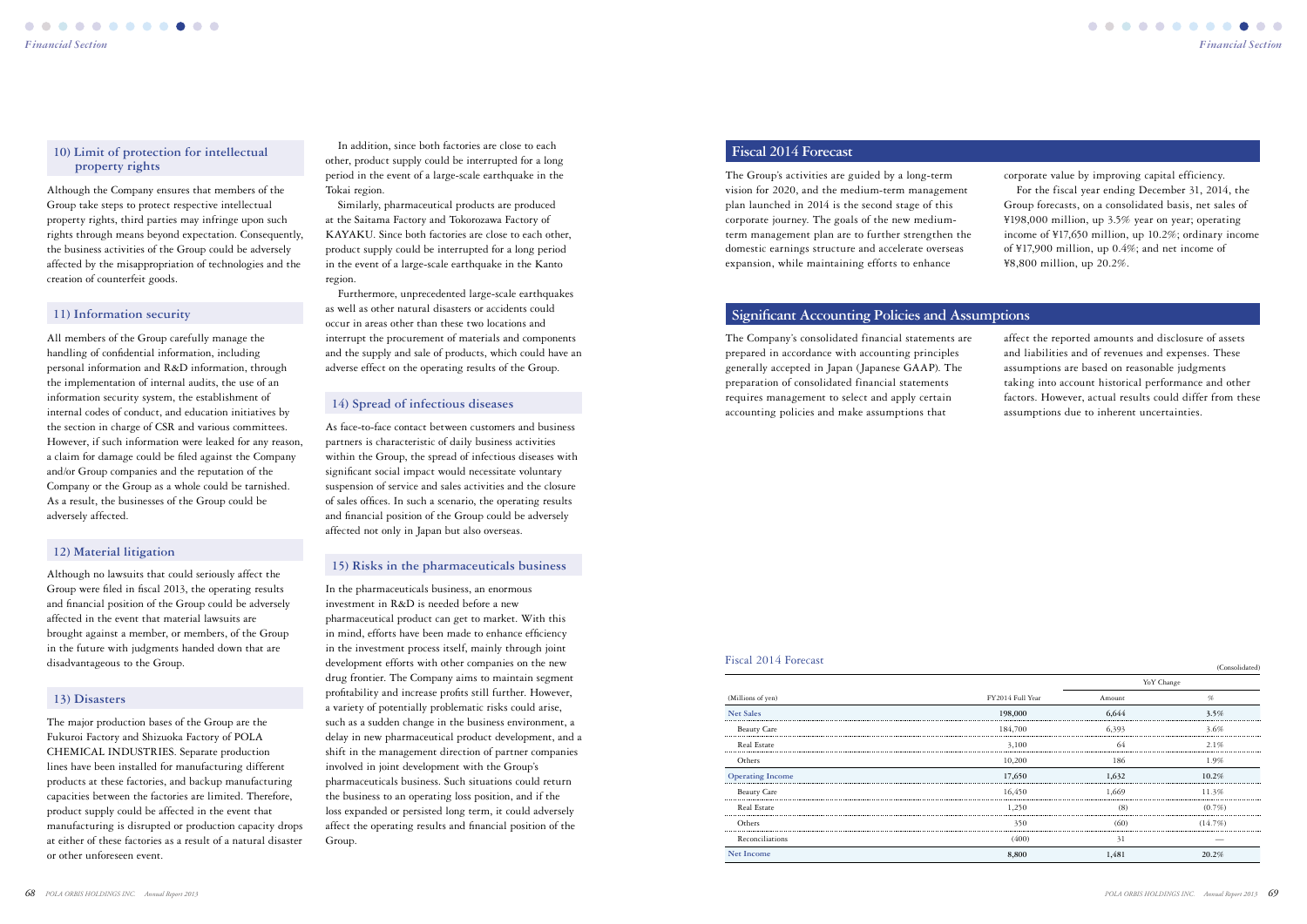

| December 31                                               |          |                 |            |  |
|-----------------------------------------------------------|----------|-----------------|------------|--|
|                                                           |          | Millions of yen |            |  |
|                                                           | 2013     | 2012            | 2013       |  |
| <b>Assets</b>                                             |          |                 |            |  |
| <b>Current assets</b>                                     |          |                 |            |  |
| Cash and deposits (Notes 4, 6 and 19)                     | ¥ 34,492 | ¥ 22,551        | \$ 327,287 |  |
| Notes and accounts receivable - trade (Note 19)           | 24,023   | 22,684          | 227,950    |  |
| Short-term investments in securities (Notes 4, 19 and 20) | 17,608   | 19,801          | 167,075    |  |
| Merchandise and finished goods                            | 12,099   | 10,883          | 114,810    |  |
| Work in process                                           | 1.699    | 1.493           | 16.125     |  |
| Raw materials and supplies                                | 4.983    | 4.901           | 47,289     |  |
| Deferred tax assets (Note 16)                             | 4.675    | 3,579           | 44,367     |  |
| Other                                                     | 3,104    | 3,073           | 29,453     |  |
| Allowance for doubtful accounts                           | (150)    | (125)           | (1, 426)   |  |
| Total current assets                                      | 102,537  | 88,844          | 972,930    |  |
|                                                           |          |                 |            |  |

| Property, plant and equipment (Note 14)        |           |           |             |
|------------------------------------------------|-----------|-----------|-------------|
| Buildings and structures                       | 61,726    | 59,680    | 585,695     |
| Machinery, equipment and vehicles              | 12,503    | 12,449    | 118,645     |
| Land                                           | 22,380    | 22,448    | 212,357     |
| Leased assets                                  | 4,754     | 4,303     | 45,117      |
| Construction in progress                       | 2,999     | 2,328     | 28,464      |
| Other                                          | 19,752    | 19,636    | 187,425     |
| Total property, plant and equipment            | 124,118   | 120,846   | 1,177,702   |
| Accumulated depreciation                       | (67, 128) | (65, 437) | (636,956)   |
| Net property, plant and equipment              | 56,989    | 55,408    | 540,746     |
|                                                |           |           |             |
| Intangible assets                              |           |           |             |
| Goodwill, net (Notes 14 and 21)                | 15,856    | 18,256    | 150,453     |
| Right of trademark (Note 14)                   | 12,327    | 11,841    | 116,972     |
| Other intangible assets, net (Note 14)         | 9,842     | 9,579     | 93,387      |
| Net intangible assets                          | 38,025    | 39,677    | 360,812     |
| Investments and other assets                   |           |           |             |
| Investments in securities (Notes 5, 19 and 20) | 14,122    | 18,572    | 134,005     |
| Long-term loans receivable                     | 60        | 60        | 574         |
| Deferred tax assets (Note 16)                  | 2,712     | 3,137     | 25,738      |
| Other                                          | 3,677     | 3,603     | 34,897      |
| Allowance for doubtful accounts                | (120)     | (163)     | (1,147)     |
| Total investments and other assets             | 20,452    | 25,209    | 194,067     |
| Total non-current assets                       | 115,467   | 120,296   | 1,095,625   |
| <b>Total assets</b>                            | ¥218,005  | ¥209,140  | \$2,068,555 |

See notes to consolidated financial statements.

December 31

| Liabilities and net assets                                                                   |
|----------------------------------------------------------------------------------------------|
| <b>Current liabilities</b>                                                                   |
| Notes and accounts payable - trade (Note 19)                                                 |
| Short-term loans payable (Notes 7 and 19)                                                    |
| Lease obligations (Note 7)                                                                   |
| Accounts payable - other (Note 19)                                                           |
| Income taxes payable                                                                         |
| Provision for bonuses                                                                        |
| Provision for directors' bonuses                                                             |
| Provision for sales returns                                                                  |
| Provision for point program                                                                  |
| Provision for business structure improvement                                                 |
| Other                                                                                        |
| <b>Total current liabilities</b>                                                             |
| Non-current liabilities                                                                      |
| Long-term loans payable (Notes 7 and 19)                                                     |
| Lease obligations (Note 7)                                                                   |
| Provision for retirement benefits (Note 9)                                                   |
| Provision for environmental measures                                                         |
| Deferred tax liabilities (Note 16)                                                           |
| Other                                                                                        |
| Total non-current liabilities                                                                |
| <b>Total liabilities</b>                                                                     |
| Contingent liabilities (Note 8)                                                              |
| Net assets (Note 10)                                                                         |
| Shareholders' equity                                                                         |
| Common stock                                                                                 |
| Authorized: 200,000,000 shares                                                               |
| Issued: 57,284,039 shares at December 31, 2013 and<br>57,284,039 shares at December 31, 2012 |
| Capital surplus                                                                              |
| Retained earnings                                                                            |
| Treasury stock, at cost                                                                      |
| (2,000,000 shares at December 31, 2013 and                                                   |
| 2,000,000 shares at December 31, 2012)                                                       |
| Total shareholders' equity                                                                   |
| Accumulated other comprehensive income (Note 15)                                             |
| Unrealized gain (loss) on available-for-sale securities                                      |
| Foreign currency translation adjustments                                                     |
| Total accumulated other comprehensive income                                                 |
| Subscription rights to shares (Notes 10 and 24)                                              |
| Minority interests                                                                           |
| Total net assets                                                                             |
| Total liabilities and net assets                                                             |

|                                                                                              | Millions of yen        |          | Thousands of U.S. dollars<br>(Note 3) |  |
|----------------------------------------------------------------------------------------------|------------------------|----------|---------------------------------------|--|
|                                                                                              | 2013                   | 2012     | 2013                                  |  |
| Liabilities and net assets                                                                   |                        |          |                                       |  |
| <b>Current liabilities</b>                                                                   |                        |          |                                       |  |
| Notes and accounts payable - trade (Note 19)                                                 | $\frac{1}{4}$ , 4, 105 | ¥ 3,630  | \$38,951                              |  |
| Short-term loans payable (Notes 7 and 19)                                                    | 1,034                  | 1,733    | 9,819                                 |  |
| Lease obligations (Note 7)                                                                   | 617                    | 676      | 5,857                                 |  |
| Accounts payable - other (Note 19)                                                           | 12,431                 | 12,077   | 117,953                               |  |
| Income taxes payable                                                                         | 3,568                  | 6,282    | 33,858                                |  |
| Provision for bonuses                                                                        | 1,731                  | 1,504    | 16,425                                |  |
| Provision for directors' bonuses                                                             | 40                     | 42       | 381                                   |  |
| Provision for sales returns                                                                  | 85                     | 76       | 814                                   |  |
| Provision for point program                                                                  | 1,783                  | 1,629    | 16,920                                |  |
| Provision for business structure improvement                                                 | 822                    |          | 7,802                                 |  |
| Other                                                                                        | 4,422                  | 3,432    | 41,959                                |  |
| <b>Total current liabilities</b>                                                             | 30,640                 | 31,086   | 290,738                               |  |
| Non-current liabilities                                                                      |                        |          |                                       |  |
| Long-term loans payable (Notes 7 and 19)                                                     | 1,000                  |          | 9,489                                 |  |
| Lease obligations (Note 7)                                                                   | 831                    | 1,071    | 7,893                                 |  |
| Provision for retirement benefits (Note 9)                                                   | 5,908                  | 6,394    | 56,065                                |  |
| Provision for environmental measures                                                         | 67                     | 133      | 640                                   |  |
| Deferred tax liabilities (Note 16)                                                           | 1,066                  | 1,305    | 10,116                                |  |
| Other                                                                                        | 4,602                  | 4,253    | 43,675                                |  |
| Total non-current liabilities                                                                | 13,477                 | 13,157   | 127,878                               |  |
| <b>Total liabilities</b>                                                                     | 44,117                 | 44,244   | 418,616                               |  |
| Contingent liabilities (Note 8)                                                              |                        |          |                                       |  |
| Net assets (Note 10)                                                                         |                        |          |                                       |  |
| Shareholders' equity                                                                         |                        |          |                                       |  |
| Common stock                                                                                 |                        |          |                                       |  |
| Authorized: 200,000,000 shares                                                               |                        |          |                                       |  |
| Issued: 57,284,039 shares at December 31, 2013 and<br>57,284,039 shares at December 31, 2012 | 10,000                 | 10,000   | 94,886                                |  |
| Capital surplus                                                                              | 90,718                 | 90,718   | 860,786                               |  |
| Retained earnings                                                                            | 67,941                 | 63,386   | 644,666                               |  |
| Treasury stock, at cost                                                                      |                        |          |                                       |  |
| (2,000,000 shares at December 31, 2013 and<br>2,000,000 shares at December 31, 2012)         | (2,199)                | (2,199)  | (20, 867)                             |  |
| Total shareholders' equity                                                                   | 166,460                | 161,905  | 1,579,471                             |  |
| Accumulated other comprehensive income (Note 15)                                             |                        |          |                                       |  |
| Unrealized gain (loss) on available-for-sale securities                                      | 454                    | 331      | 4,311                                 |  |
| Foreign currency translation adjustments                                                     | 6,335                  | 2,535    | 60,113                                |  |
| Total accumulated other comprehensive income                                                 | 6,789                  | 2,867    | 64,424                                |  |
| Subscription rights to shares (Notes 10 and 24)                                              | 90                     | 40       | 863                                   |  |
| <b>Minority interests</b>                                                                    | 546                    | 82       | 5,181                                 |  |
| Total net assets                                                                             | 173,887                | 164,896  | 1,649,939                             |  |
| Total liabilities and net assets                                                             | ¥218,005               | ¥209,140 | \$2,068,555                           |  |
|                                                                                              |                        |          |                                       |  |

See notes to consolidated financial statements.

# *Consolidated Balance Sheets*

POLA ORBIS HOLDINGS INC. and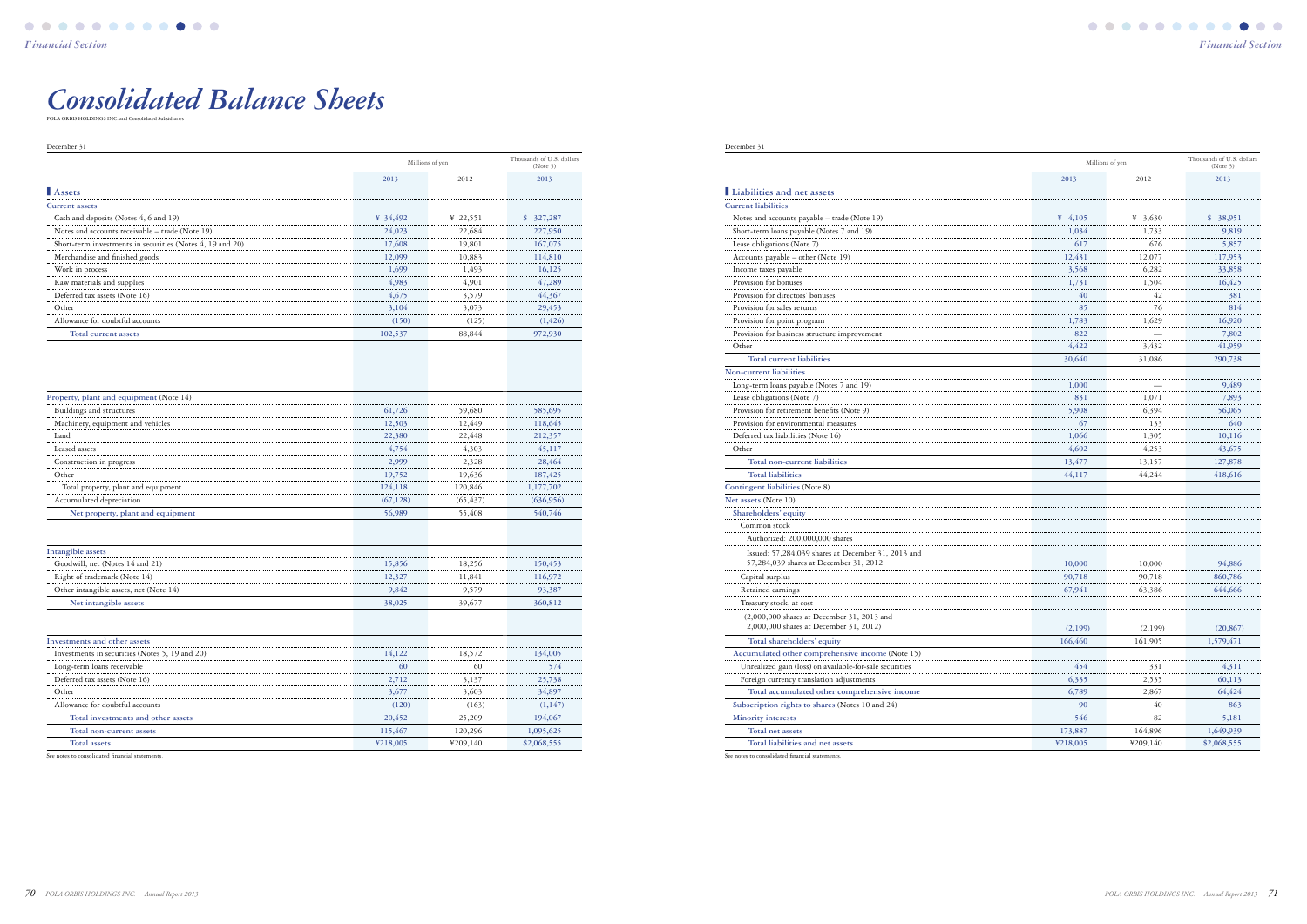# Consolidated Statements of Income



### Years ended December 31

| Millions of yen                                                    |             |            | Thousands of U.S.<br>dollars (Note 3) |  |
|--------------------------------------------------------------------|-------------|------------|---------------------------------------|--|
|                                                                    | 2013        | 2012       | 2013                                  |  |
| Net sales (Note 21)                                                | ¥191,355    | ¥180,873   | \$1,815,692                           |  |
| Cost of sales (Notes 11, 12 and 21)                                | 38,655      | 36,946     | 366,785                               |  |
| Gross profit                                                       | 152,700     | 143,927    | 1,448,908                             |  |
| Selling, general and administrative expenses (Notes 11, 13 and 21) | 136,682     | 130,407    | 1,296,920                             |  |
| Operating income                                                   | 16,017      | 13,520     | 151,987                               |  |
| Other income (expenses) (Note 14)                                  |             |            |                                       |  |
| Interest and dividend income                                       | 454         | 510        | 4,313                                 |  |
| Interest expense                                                   | (94)        | (73)       | (896)                                 |  |
| Foreign exchange gain (loss)                                       | 1,282       | 544        | 12,169                                |  |
| Equity in losses of affiliates                                     | (16)        | (38)       | (161)                                 |  |
| Gain on sales of non-current assets                                | 468         | 3          | 4,445                                 |  |
| Gain on sales of investment securities                             | 441         |            | 4,186                                 |  |
| Reversal of provision for directors' retirement benefits           |             | 119        |                                       |  |
| Loss on disposal of non-current assets                             | (391)       | (222)      | (3,713)                               |  |
| Impairment loss                                                    | (3,057)     | (194)      | (29, 012)                             |  |
| Loss on business liquidation                                       | (1,030)     |            | (9,778)                               |  |
| Business structure improvement expenses                            | (931)       |            | (8,839)                               |  |
| Other, net                                                         | 151         | 143        | 1,438                                 |  |
|                                                                    | (2,724)     | 791        | (25, 848)                             |  |
| Income before income taxes and minority interests                  | 13,293      | 14,311     | 126,139                               |  |
| Income taxes (Note 16)                                             |             |            |                                       |  |
| Current                                                            | 7,122       | 7,358      | 67,579                                |  |
| Deferred                                                           | (1,084)     | 287        | (10, 289)                             |  |
|                                                                    | 6,037       | 7,646      | 57,290                                |  |
| Income before minority interests                                   | 7,256       | 6,665      | 68,849                                |  |
| Minority interests in net loss of consolidated subsidiaries        | (62)        | (16)       | (597)                                 |  |
| Net income                                                         | $Y = 7,318$ | 6,681<br>¥ | $\mathbf{s}$<br>69,446                |  |
| Per share information (Note 22)                                    | Yen         |            | U.S. dollars<br>(Note 3)              |  |
| Basic net income per common share                                  | ¥132.39     | ¥120.86    | \$1.26                                |  |
| Diluted net income per common share                                | ¥132.29     | ¥120.82    | \$1.26                                |  |
| Weighted average common shares outstanding                         | 55,284,039  | 55,284,039 |                                       |  |
| Cash dividends declared per common share                           | ¥ $55.00$   | ¥ $50.00$  | \$0.52                                |  |
| See notes to consolidated financial statements.                    |             |            |                                       |  |

# Consolidated Statements of Comprehensive Income

Years ended December 31

|                                                                                         | Millions of yen |          | Thousands of U.S.<br>dollars (Note 3) |  |
|-----------------------------------------------------------------------------------------|-----------------|----------|---------------------------------------|--|
|                                                                                         | 2013            | 2012     | 2013                                  |  |
| Income before minority interests                                                        | ¥ 7,256         | ¥ 6.665  | \$68.849                              |  |
|                                                                                         |                 |          |                                       |  |
| Other comprehensive income (Note 15)                                                    |                 |          |                                       |  |
| Unrealized gain on available-for-sale securities                                        | 122             | 367      |                                       |  |
| Deferred loss on hedges                                                                 |                 | (9       |                                       |  |
| Foreign currency translation adjustments                                                | 3,785           | 3,540    | 35.919                                |  |
| Share of other comprehensive income of associates accounted for using the equity method | $\Omega$        | (1)      | -65                                   |  |
| Total other comprehensive income (Note 15)                                              | 3,915           | 3,896    | 37,150                                |  |
| Comprehensive income                                                                    | ¥11,171         | ¥10,561  | \$105,999                             |  |
|                                                                                         |                 |          |                                       |  |
| Comprehensive income attributable to:                                                   |                 |          |                                       |  |
| Owners of the parent                                                                    | ¥11,241         | ¥10,565  | \$106,663                             |  |
| Minority interests                                                                      | (69)            | (4)<br>¥ | (663)                                 |  |

See notes to consolidated financial statements.

# Consolidated Statements of Income *Consolidated Statements of Net Assets*

|                                                                      |                                           |                 |                    |                      |                            | Millions of yen                      |                                                       |                       |                     |
|----------------------------------------------------------------------|-------------------------------------------|-----------------|--------------------|----------------------|----------------------------|--------------------------------------|-------------------------------------------------------|-----------------------|---------------------|
|                                                                      |                                           |                 |                    |                      |                            | Accumulated<br>other                 |                                                       |                       |                     |
|                                                                      | Common shares<br>(Thousands)<br>(Note 10) | Common<br>stock | Capital<br>surplus | Retained<br>earnings | Treasury stock,<br>at cost | comprehensive<br>income<br>(Note 15) | Subscription<br>rights to shares<br>(Notes 10 and 24) | Minority<br>interests | Total<br>net assets |
| Balance at January 1, 2012                                           | 57,284                                    | ¥10,000         | ¥90,718            | ¥59,469              | $\frac{1}{2}(2,199)$       | $\frac{1}{2}(1,017)$                 |                                                       | ¥ 86                  | ¥157,057            |
| Dividends from retained earnings                                     |                                           |                 |                    | (2,764)              |                            |                                      |                                                       |                       | (2,764)             |
| Net income                                                           |                                           |                 |                    | 6,681                |                            |                                      |                                                       |                       | 6,681               |
| Change in unrealized gain (loss) on<br>available-for-sale securities |                                           |                 |                    |                      |                            | 367                                  |                                                       |                       | 367                 |
| Deferred gain (loss) on hedges                                       |                                           |                 |                    |                      |                            | (9)                                  |                                                       |                       | (9)                 |
| Foreign currency translation<br>adjustments                          |                                           |                 |                    |                      |                            | 3,526                                |                                                       |                       | 3,526               |
| Subscription rights to shares                                        |                                           |                 |                    |                      |                            |                                      | ¥40                                                   |                       | 40                  |
| Minority interests                                                   |                                           |                 |                    |                      |                            |                                      |                                                       | (4)                   | (4)                 |
| Balance at January 1, 2013                                           | 57,284                                    | 10,000          | 90,718             | 63,386               | (2,199)                    | 2,867                                | 40                                                    | 82                    | 164,896             |
| Dividends from retained earnings                                     |                                           |                 |                    | (2,764)              |                            |                                      |                                                       |                       | (2,764)             |
| Net income                                                           |                                           |                 |                    | 7,318                |                            |                                      |                                                       |                       | 7,318               |
| Change in unrealized gain (loss) on<br>available-for-sale securities |                                           |                 |                    |                      |                            | 122                                  |                                                       |                       | 122                 |
| Foreign currency translation<br>adjustments                          |                                           |                 |                    |                      |                            | 3,799                                |                                                       |                       | 3,799               |
| Subscription rights to shares                                        |                                           |                 |                    |                      |                            |                                      | 50                                                    |                       | 50                  |
| Minority interests                                                   |                                           |                 |                    |                      |                            |                                      |                                                       | 463                   | 463                 |
| Balance at December 31, 2013                                         | 57,284                                    | ¥10,000         | ¥90,718            | ¥67,941              | Y(2,199)                   | ¥ 6,789                              | ¥90                                                   | ¥546                  | ¥173,887            |
| Paa mana na aamaalidanad finamaial ananamaanaa                       |                                           |                 |                    |                      |                            |                                      |                                                       |                       |                     |

See notes to consolidated financial statements.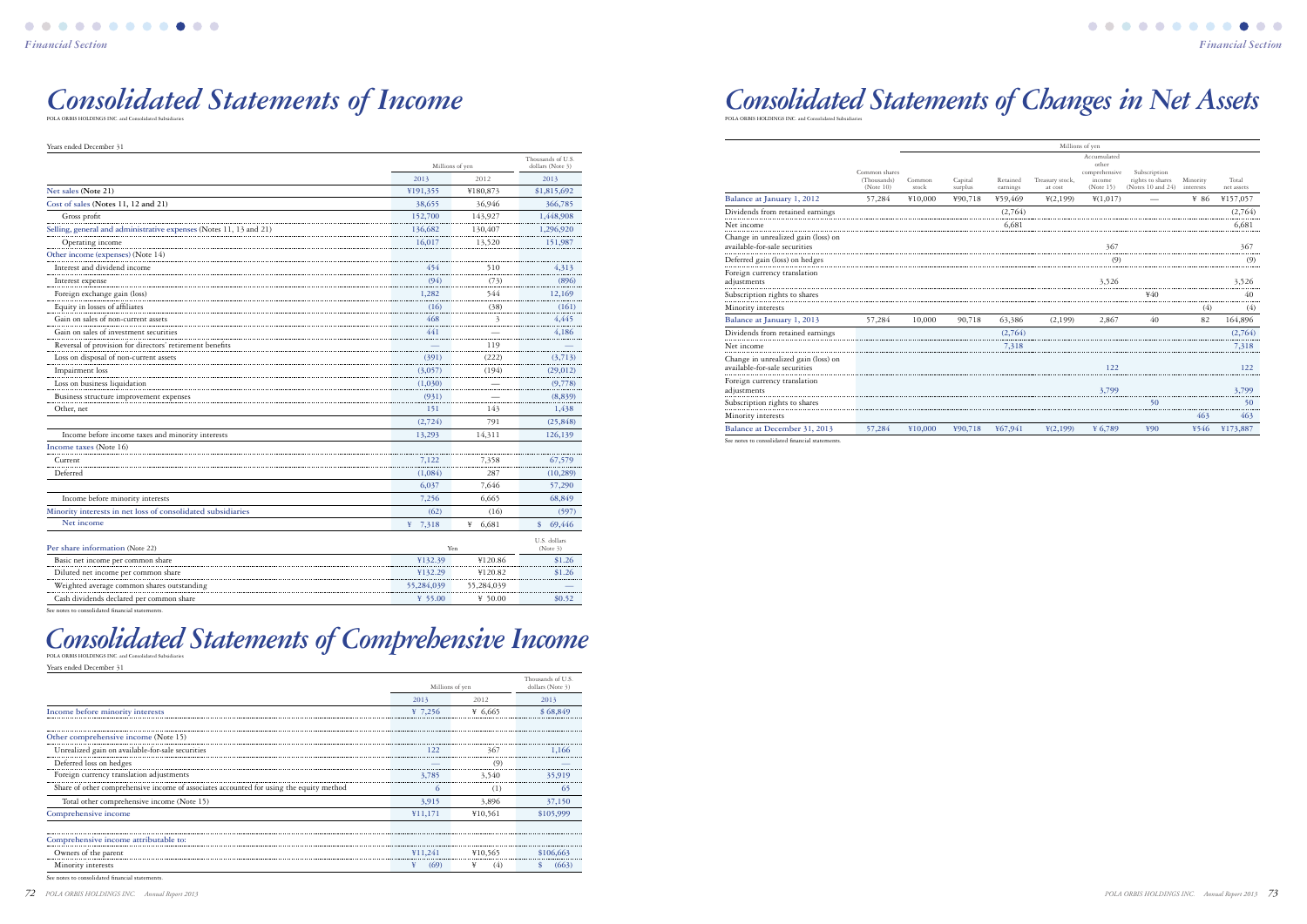

|                                                                      |                 | Thousands of U.S. dollars<br>(Note 3) |                      |                            |                                                              |                                                       |                       |                     |  |
|----------------------------------------------------------------------|-----------------|---------------------------------------|----------------------|----------------------------|--------------------------------------------------------------|-------------------------------------------------------|-----------------------|---------------------|--|
|                                                                      | Common<br>stock | Capital<br>surplus                    | Retained<br>earnings | Treasury stock,<br>at cost | Accumulated<br>other<br>comprehensive<br>income<br>(Note 15) | Subscription<br>rights to shares<br>(Notes 10 and 24) | Minority<br>interests | Total<br>net assets |  |
| Balance at January 1, 2013                                           | \$94,886        | \$860,786                             | \$601,448            | \$(20,867)                 | \$27,207                                                     | \$387                                                 | \$783                 | \$1,564,631         |  |
| Dividends from retained earnings                                     |                 |                                       | (26.228)             |                            |                                                              |                                                       |                       |                     |  |
| Net income                                                           |                 |                                       | 69.446               |                            |                                                              |                                                       |                       | 69.446              |  |
| Change in unrealized gain (loss) on<br>available-for-sale securities |                 |                                       |                      |                            | 1.166                                                        |                                                       |                       | .166                |  |
| Foreign currency translation<br>adjustments                          |                 |                                       |                      |                            | 36,051                                                       |                                                       |                       | 36.051              |  |
| Subscription rights to shares                                        |                 |                                       |                      |                            |                                                              | 475                                                   |                       | 475                 |  |
| Minority interests                                                   |                 |                                       |                      |                            |                                                              |                                                       | 4.398                 | 4.398               |  |
| Balance at December 31, 2013                                         | \$94,886        | \$860,786                             | \$644,666            | \$(20, 867)                | \$64,424                                                     | \$863                                                 | \$5,181               | \$1,649,939         |  |

See notes to consolidated financial statements.

# Consolidated Statements of Cash Flows

### Years ended December 31

|                                                                                                                            | Millions of yen |         | Thousands of U.S. dollars<br>(Note 3) |
|----------------------------------------------------------------------------------------------------------------------------|-----------------|---------|---------------------------------------|
|                                                                                                                            | 2013            | 2012    | 2013                                  |
| Cash flows from operating activities                                                                                       |                 |         |                                       |
| Income before income taxes and minority interests                                                                          | ¥13,293         | ¥14,311 | \$126,139                             |
| Adjustments to reconcile income before income taxes and minority interests to net cash<br>flows from operating activities: |                 |         |                                       |
| Depreciation and amortization                                                                                              | 6,704           | 6,466   | 63,621                                |
| Impairment loss                                                                                                            | 3,057           | 194     | 29,012                                |
| Amortization of goodwill                                                                                                   | 1.061           | 829     | 10,068                                |
| Increase (decrease) in allowance for doubtful accounts                                                                     | 26              | 15      | 256                                   |
| Increase (decrease) in provision for retirement benefits                                                                   | (487)           | (402)   | (4,627)                               |
| Increase (decrease) in other provisions                                                                                    | 304             | (413)   | 2,887                                 |
| Interest and dividend income                                                                                               | (454)           | (510)   | (4,313)                               |
| Interest expense                                                                                                           | 94              | 73      | 896                                   |
| Foreign exchange loss (gain)                                                                                               | (1,221)         | (660)   | (11,592)                              |
| Equity in losses of affiliates                                                                                             | 16              | 38      | 161                                   |
| Gain on sales of non-current assets                                                                                        | (460)           | (2)     | (4,368)                               |
| Loss on disposal of non-current assets                                                                                     | 391             | 222     | 3,713                                 |
| Gain on sales of investment securities                                                                                     | (441)           |         | (4,186)                               |
| Loss on business liquidation                                                                                               | 1,030           |         | 9,778                                 |
| Business structure improvement expenses                                                                                    | 931             |         | 8,839                                 |
| Changes in operating assets and liabilities                                                                                |                 |         |                                       |
| Decrease (increase) in notes and accounts receivable - trade                                                               | (1,059)         | (1,007) | (10,053)                              |
| Decrease (increase) in inventories                                                                                         | (1,166)         | 571     | (11,067)                              |
| Increase (decrease) in notes and accounts payable - trade                                                                  | 268             | 359     | 2,544                                 |
| Increase (decrease) in consumption taxes payable                                                                           | 311             | (78)    | 2,954                                 |
| Decrease (increase) in other assets                                                                                        | (219)           | 184     | (2,081)                               |
| Increase (decrease) in other liabilities                                                                                   | 892             | 471     | 8,471                                 |
| Other                                                                                                                      | 203             | 132     | 1,934                                 |
| Subtotal                                                                                                                   | 23,078          | 20,796  | 218,986                               |
| Interest and dividends received                                                                                            | 529             | 565     | 5,028                                 |
| Interest paid                                                                                                              | (98)            | (81)    | (933)                                 |
| Income taxes paid                                                                                                          | (9,838)         | (3,687) | (93, 357)                             |
| Other                                                                                                                      | (171)           |         | (1,623)                               |
| Net cash provided by operating activities                                                                                  | ¥13,500         | ¥17,592 | \$128,101                             |

See notes to consolidated financial statements.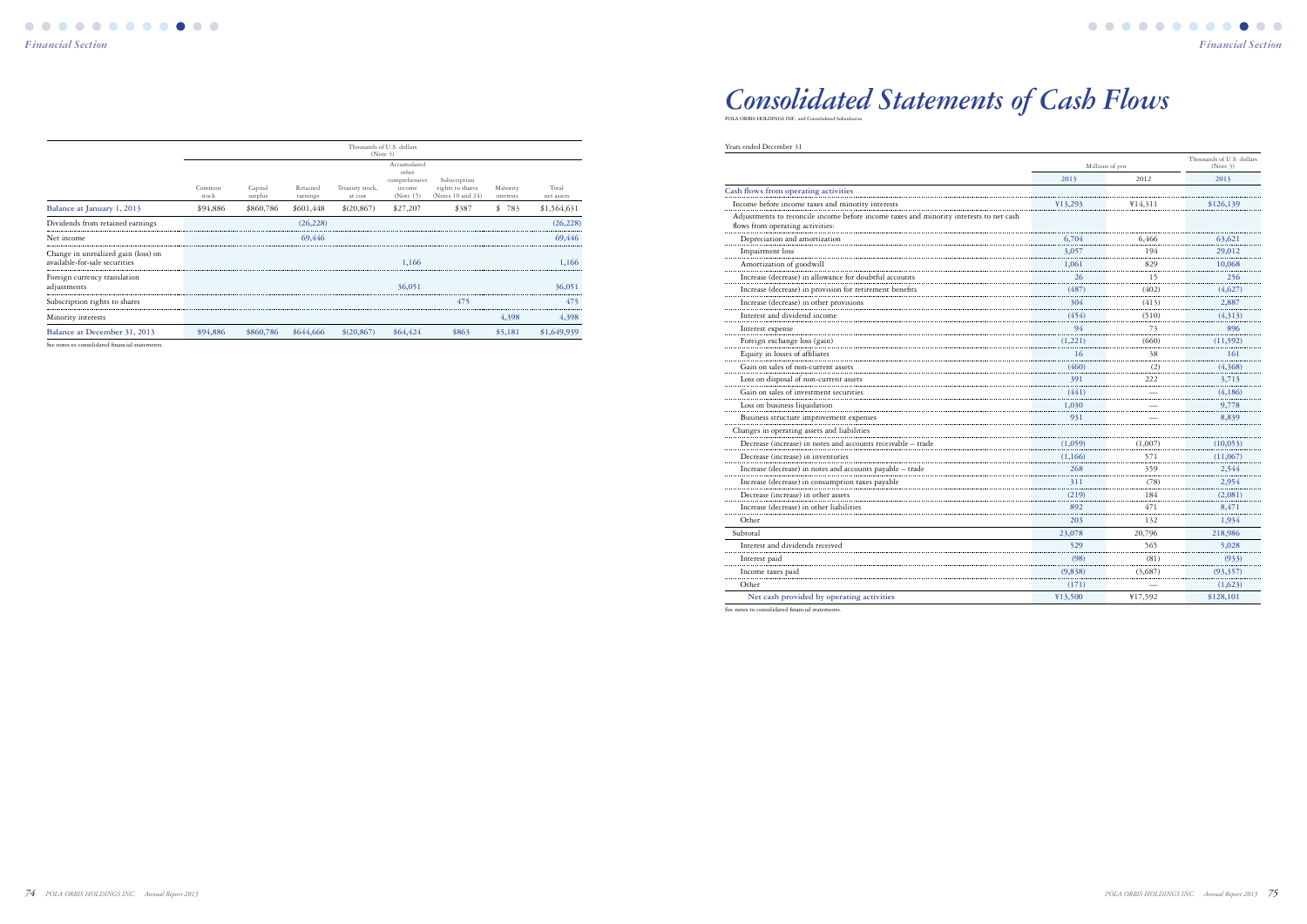

### Years ended December 31

|                                                                                                   | Millions of yen |           | Thousands of U.S. dollars<br>(Note 3) |  |
|---------------------------------------------------------------------------------------------------|-----------------|-----------|---------------------------------------|--|
|                                                                                                   | 2013            | 2012      | 2013                                  |  |
| Cash flows from investing activities                                                              |                 |           |                                       |  |
| Payments into time deposits                                                                       | (651)           | ¥ (2,231) | \$ (6,181)                            |  |
| Proceeds from withdrawal of time deposits                                                         | 991             | 2,415     | 9,407                                 |  |
| Purchase of short-term investments in securities                                                  | (8,695)         | (15,707)  | (82,505)                              |  |
| Proceeds from sales and redemption of short-term investments in securities                        | 20,501          | 28,224    | 194,531                               |  |
| Purchase of property, plant and equipment                                                         | (5,707)         | (6,742)   | (54, 156)                             |  |
| Proceeds from sales of property, plant and equipment                                              | 723             | 34        | 6,862                                 |  |
| Purchase of intangible assets                                                                     | (1,666)         | (1,785)   | (15, 812)                             |  |
| Payments for disposal of non-current assets                                                       | (81)            | (191)     | (774)                                 |  |
| Purchase of investments in securities                                                             | (9,200)         | (15, 565) | (87, 295)                             |  |
| Proceeds from sales of investments in securities                                                  | 1,624           | 17        | 15,417                                |  |
| Purchase of long-term prepaid expenses                                                            | (64)            | (77)      | (608)                                 |  |
| Payments for lease and guarantee deposits                                                         | (235)           | (226)     | (2,238)                               |  |
| Proceeds from collection of lease and guarantee deposits                                          | 137             | 198       | 1,307                                 |  |
| Purchase of investments in subsidiaries resulting in change in scope of consolidation<br>(Note 4) |                 | (27,952)  |                                       |  |
| Other                                                                                             | (128)           | (35)      | (1,224)                               |  |
| Net cash used in investing activities                                                             | (2, 452)        | (39,625)  | (23, 268)                             |  |
| Cash flows from financing activities                                                              |                 |           |                                       |  |
| Net increase (decrease) in short-term loans payable                                               | (723)           | 215       | (6,864)                               |  |
| Net increase (decrease) in long-term loans payable                                                | 1.000           |           | 9,489                                 |  |
| Repayments of lease obligations                                                                   | (787)           | (746)     | (7, 472)                              |  |
| Cash dividends paid                                                                               | (2,750)         | (2,749)   | (26,098)                              |  |
| Proceeds from stock issuance to minority shareholders                                             | 483             |           | 4,584                                 |  |
| Repayments to minority shareholders                                                               | (36)            |           | (351)                                 |  |
| Net cash used in financing activities                                                             | (2,815)         | (3,280)   | (26,713)                              |  |
| Effect of exchange rate changes on cash and cash equivalents                                      | 798             | 172       | 7,573                                 |  |
| Net increase (decrease) in cash and cash equivalents                                              | 9,031           | (25, 140) | 85,694                                |  |
| Cash and cash equivalents at beginning of year (Note 4)                                           | 25,106          | 50,246    | 238,224                               |  |
| Cash and cash equivalents at end of year (Note 4)                                                 | ¥34,137         | ¥25,106   | \$323,918                             |  |

See notes to consolidated financial statement

## **Note 1 Summary of Significant Accounting Policies**

### **1.1. Basis of presentation**

The accompanying consolidated financial statements of POLA ORBIS HOLDINGS INC. (the "Company") and its consolidated subsidiaries (collectively, the "Group") have been prepared in accordance with the provisions set forth in the Japanese Financial Instruments and Exchange Law and its related accounting regulations, and in conformity with accounting principles generally accepted in Japan ("Japanese GAAP"), which are different in certain respects as to the application and disclosure requirements of International Financial Reporting Standards – ("IFRS").

Certain amounts in the consolidated financial statements of the prior years have been reclassified to conform to the current year's presentation for comparative purposes. For the convenience of readers outside Japan, certain presentations in the consolidated financial statements filed with the Director of the Kanto Local Finance Bureau in Japan have been reclassified and rearranged.

### **1.2. Principles of consolidation**

The accompanying consolidated financial statements include the accounts of the Company and its subsidiaries. All companies included in the scope of consolidation have a fiscal year ending December 31.

Under the control or influence concept, those companies in which the Company, directly or indirectly, can control over their operations are consolidated, and those companies over which the Company has the ability to exercise significant influence are accounted for using the equity method. All significant inter-company balances, transactions and material unrealized profit included in assets resulting from the inter-company transactions have been eliminated in consolidation.

44 subsidiaries were included in the scope of consolidation at December 31, 2013 (43 at December 31, 2012). One affiliated company was accounted for using the equity method at December 31, 2013 and 2012.

Changes in significant subsidiaries in fiscal 2013 compared to fiscal 2012 are as follows: (Newly included: 3)

In fiscal 2013, C2O Plus Asia Limited, its subsidiary Ningbo Marine Beauty Trading Co., Ltd., and ORBIS ASIA PACIFIC Headquarters PTE. LTD. were newly established and included in the scope of consolidation. (Excluded: 2)

In fiscal 2013, CSW H2O Holdings Inc. was dissolved and subsequently excluded from the scope of consolidation after its merger with H2O PLUS HOLDINGS INC.

POLA U.S.A., INC. is in the process of liquidation. Considering the decrease in significance, the subsidiary was excluded from the scope of consolidation and also not accounted for by the equity method due to its insignificance.

# **1.3. Unification of accounting policies applied to foreign subsidiaries**

In accordance with Practical Issues Task Force (PITF) No. 18, "Practical Solution on Unification of Accounting Policies Applied to Foreign Subsidiaries for the Consolidated Financial Statements" (Issued by the Accounting Standards Board of Japan (ASBJ) on May 17, 2006), the Company and its consolidated subsidiaries use uniform accounting policies and procedures for like transactions and other events in similar circumstances in preparing consolidated financial statements. Financial statements of foreign consolidated subsidiaries prepared in accordance with either IFRS or accounting principles generally accepted in the United States ("U.S. GAAP") are accepted except for certain items, which are adjusted to comply with Japanese GAAP. The adjustments include the following:

1. Amortization of goodwill

2. Scheduled amortization of unrecognized actuarial gains or losses of pensions directly recorded in shareholders' equity

3. Expensing capitalized development cost of R&D

4. Cancellation of the fair value model accounting for property, plant, and equipment and investment properties and incorporation of the cost model accounting 5. Exclusion of minority interests from net income, if

contained

### **1.4. Business combinations**

The purchase method of accounting is used to account for acquired businesses. Assets and liabilities of consolidated subsidiaries are evaluated using the full fair value method at the acquisition date. The difference between the cost of purchased businesses and the fair value of their net assets is recorded as goodwill or negative goodwill (i.e. bargain purchase) after the purchased businesses' identifiable assets and liabilities are measured at their fair value at the acquisition date. Goodwill is amortized using the

POLA ORBIS HOLDINGS INC. and Consolidated Subsidiaries

# *Notes to Consolidated Financial Statements*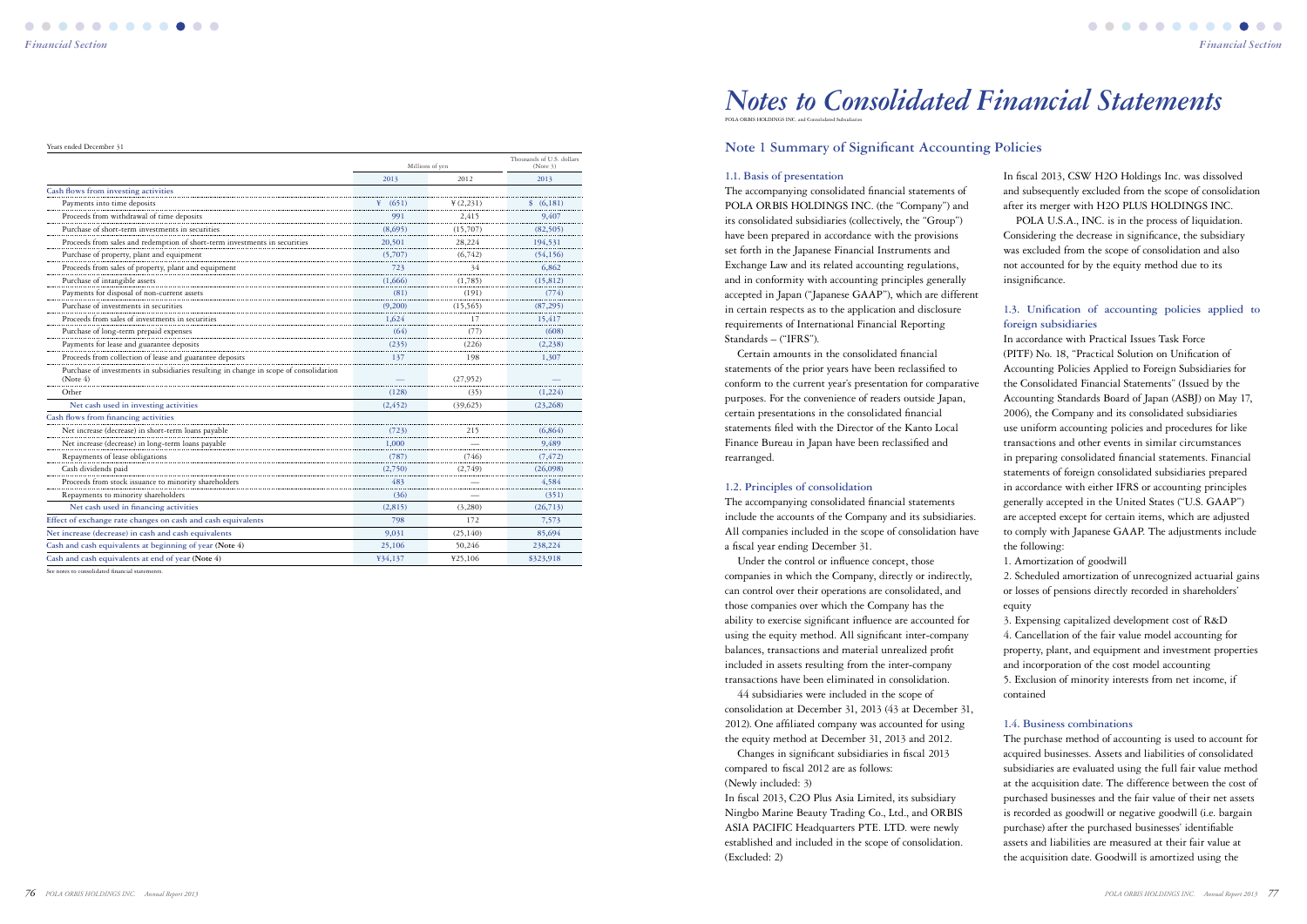

straight-line method over 20 years. Negative goodwill is recognized in profit or loss in the period in which the business combination took place.

# **1.5. Scope of cash and cash equivalents on consolidated statements of cash flows**

Cash and cash equivalents consist of cash on hand, cash in banks which can be withdrawn at any time, and shortterm investments with a maturity of three months or less when purchased which can easily be converted to cash and are subject to little risks of changes in value.

### **1.6. Inventories**

Inventories held for sale in the ordinary course of business are stated at cost. The cost of merchandise, finished goods, work in process and raw materials is determined on the monthly moving average method, and the cost of supplies is determined on the last purchase price method.

The carrying amount of inventories on the balance sheets is written down to net realizable value if it is lower than the carrying amount.

### **1.7. Investments in securities**

Securities are classified into held-to-maturity or availablefor-sale securities depending on management's intent. Held-to-maturity securities are recorded at amortized cost using the straight-line method.

Marketable securities classified as available-for-sale securities are recorded at fair value. Unrealized holding gains or losses on available-for-sale securities are reported as a component of net assets. Cost of securities sold is determined using the moving average method.

Non-marketable securities classified as available-forsale securities are recorded at cost which is determined using the moving average method. Investments in limited partnerships (investments defined as securities under Article 2.2 of the Financial Instruments and Exchange Law of Japan) are recorded at net equity based on the most recently available financial statements to the reporting date specified in the partnership agreement.

# **1.8. Property, plant and equipment, excluding leased assets**

Property, plant and equipment are stated at cost.

Depreciation of property, plant and equipment of the Company and its domestic consolidated subsidiaries is calculated using the declining balance method, except for buildings (excluding building fixtures) acquired after April 1, 1998, for which depreciation is calculated using

the straight-line method. Depreciation of property, plant and equipment of the foreign consolidated subsidiaries is calculated using the straight-line method based on the local accounting standards of each country. The primary useful lives are as follows:

| Buildings and structures          | $10-50$ years |
|-----------------------------------|---------------|
| Machinery, equipment and vehicles | $7-15$ years  |
|                                   |               |

Property, plant and equipment with acquisition cost greater than ¥100,000 and less than ¥200,000 are depreciated by the straight-line method over 3 years.

**1.9. Intangible assets, excluding leased assets** Intangible assets are amortized using the straight-line method.

Software for internal use is amortized using the straightline method over its estimated useful life of 5 years.

### **1.10. Leases**

Finance leases that do not transfer ownership are capitalized and depreciated using the straight-line method over the lease term with zero residual value. However, finance leases entered into on or prior to December 31, 2008 are not capitalized but accounted for using a method similar to that for operating lease transactions, and corresponding information is provided in the notes to the accompanying consolidated financial statements.

Lease transactions other than finance lease transactions are accounted for as operating leases and the related payments are charged to income as they incurred.

### **1.11. Impairment on non-current assets**

The Group reviews non-current assets for impairment whenever events or changes in circumstances based on external or internal sources of information indicate that the carrying amount may not be recoverable. When such events or changes in circumstances occur, a recoverability test is required to be performed. An individual asset or asset group is impaired if its carrying amount exceeds the amount to be recovered through use or sale of such asset or asset group.

### **1.12. Retirement benefits**

The Company and its domestic consolidated subsidiaries have defined benefit plans including a cash balance plan, lump sum retirement payment plan to cover the majority of their employees (including corporate officers).

For the employees (including corporate officers) of certain foreign consolidated subsidiaries, defined contribution pension plans and lump sum retirement payment plans are provided.

Certain subsidiaries may make an additional lump sum retirement payment, which is expensed as incurred.

The retirement benefit attributable to each year is calculated by assigning the same amount of pension benefits to each year of service. Provision for retirement benefits, accrued as the future payments of pension benefits to employees (including corporate officers), is stated based on the estimated amount of projected benefit obligation and the pension plan assets at the fiscal year end. Prior service cost is amortized by the straight-line method over a certain period (10 years), within the average remaining service period of the employees. Unrecognized actuarial gains or losses are amortized from the following year after the recognition by the straight-line method over a certain period (10–14 years), within the average remaining service period of the employees.

# **1.13. Allowance for doubtful accounts**

The Company and its domestic consolidated subsidiaries record allowance for doubtful accounts based on historical loss ratio for general receivables, and based on individual assessment of uncollectible amounts for certain receivables. Foreign consolidated subsidiaries mainly estimate unrecoverable amounts on an individual basis.

### **1.14. Provisions**

**Provisions for directors' and employees' bonuses** Provisions for directors' and employees' bonuses are stated at the estimated amounts of the bonuses to be paid to directors and employees, in accordance with their services provided during the fiscal year. **Provision for sales returns** Provisions are set up to cover future losses arising from sales returns based on the past return ratios. **Provision for point program** Provisions are set up to cover future discounts and commemorative gifts under point program plans based on the estimated future outflows. **Provision for business structure improvement expenses** Provisions are set up to cover estimated future losses arising from additional payments and re-employment support costs related to the early retirement incentives program, which was adopted by certain consolidated subsidiaries, accompanying the plant consolidation. **Provision for environmental measures**

Provisions are set up to cover the estimated charges for disposal of waste (polychlorinated biphenyl (PCB)).

### **1.15. Research and development costs**

The costs for research and development are charged to income as incurred.

### **1.16. Income taxes**

Income taxes are accounted for using the asset and liability approach. Deferred tax assets and liabilities are recognized in the accompanying consolidated financial statements with respect to the differences between financial reporting and the tax bases of the assets and liabilities, and measured using the enacted tax rates and laws which will be in effect when the differences are expected to reverse.

### **1.17. Per share information**

Basic net income per share is computed by dividing net income available to common shareholders by the weighted-average common shares outstanding during the period. The number of shares used in the computations was 55,284 thousand shares for fiscal 2013 (55,284 thousand shares for fiscal 2012). Diluted net income per share is computed for fiscal 2013 and fiscal 2012 due to the dilutive effect of subscription rights to shares arising from stock options.

Cash dividends per share presented in the accompanying consolidated statements of income are dividends applicable to the respective years, including dividends to be paid after year-end.

### **1.18. Foreign currency translation**

Receivables and payables of the domestic consolidated subsidiaries denominated in foreign currencies are translated into yen at year-end exchange rates, and differences arising from the translation are included in the accompanying consolidated statements of income.

All assets and liabilities of the foreign consolidated subsidiaries are translated into yen at year-end exchange rates, while revenue and expenses are translated at the average exchange rate for the year. Adjustments to translate those accounts into Japanese yen are presented as foreign currency translation adjustments and minority interests in net assets of the accompanying consolidated balance sheets.

# **1.19. Amortization method and period of goodwill** Goodwill is amortized using the straight-line method over 20 years.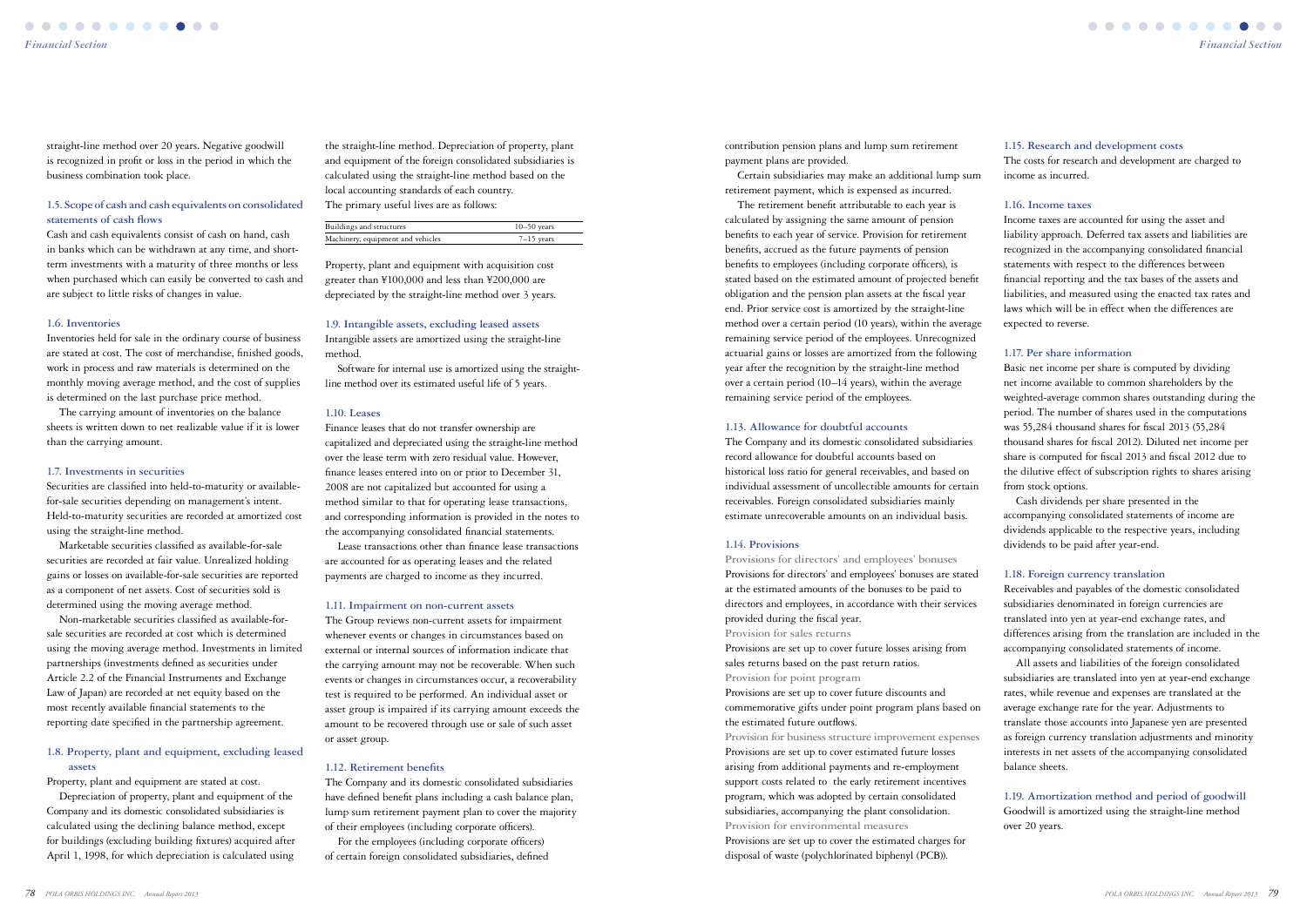

**1.20. Other important items related to the preparation of the consolidated financial statements**

# **1.20.1. Accounting method for consumption tax and**

**local consumption tax** The tax-exclusion accounting method is applied for consumption tax and local consumption tax.

**1.20.2. Application of consolidated tax system** The consolidated tax system is applied.

# **Note 2 Changes in Accounting Policies and Presentation Method**

# **Note 3 U.S. Dollar Amounts**

### **2.1. Changes in accounting policies**

Changes in accounting policies that are difficult to distinguish from changes in accounting estimates Following the revision of the Corporation Tax Act of Japan, from the first quarter of the fiscal year ended December 31, 2013, for property, plant and equipment acquired on or after January 1, 2013, the Company and its domestic consolidated subsidiaries have adopted the depreciation method based on the revised Corporation Tax Act.

The impact on operating income and income before income taxes and minority interests as a result of this change is minor.

### **2.2. Accounting standards issued but not yet adopted**

From the viewpoint of improvements to financial reporting and international convergence, the ASBJ has been deliberating the establishment of a revised accounting standard for retirement benefits, "Accounting Standard for Retirement Benefits" (ASBJ Statement No. 26, issued on May 17, 2012) and "Guidance on Accounting Standard for Retirement Benefits" (ASBJ Guidance No. 25, issued on May 17, 2012), which mainly

focus on (a) how actuarial gains and losses and prior service cost should be accounted for, (b) how projected benefit obligations and current service costs should be determined and (c) enhancement of disclosures.

This revised accounting standard, though not yet adopted by the Group, will be introduced and made effective from the end of fiscal 2014, while the revision to the calculation method of projected benefit obligations and current service costs will be made effective from the beginning of fiscal 2015. The resulting impacts on future consolidated financial statements are being examined.

### **2.3. Changes in presentation method**

### **Consolidated Statements of Income**

In fiscal 2012, "Gain on sales of non-current assets" was included in "Other, net" under "Other income (expenses)." In fiscal 2013, however, it is newly presented as a separate item due to an increase in materiality. As a result, ¥147 million previously recorded in "Other, net" under "Other income (expenses)" in fiscal 2012 was reclassified as ¥3 million in "Gain on sales of non-current assets" and ¥143 million in "Other, net" to conform to the presentation used in fiscal 2013.

The accompanying consolidated financial statements are presented in yen, and solely for the convenience of readers outside Japan, certain amounts have been translated into U.S. dollars at the rate of U.S.\$1 = ¥105.39, the approximate rate of exchange prevailing at December 31, 2013. This translation should not be construed as a representation that all amounts shown could be converted into U.S. dollars at such a rate.

# **Note 4 Cash Flow Information**

### **4.2. Cash flows from business combinations**

There was no applicable information on business combinations in fiscal 2013 to be disclosed.

In fiscal 2012, the Company acquired all outstanding shares in Jurlique. The assets and liabilities at the acquisition date, reconciliation from acquisition cost to net cash used for the purchase of investment in subsidiary are as follows:

|                                                                                | Millions of ye |
|--------------------------------------------------------------------------------|----------------|
| Current assets                                                                 | $Y$ 2.927      |
| Non-current assets                                                             | 27,651         |
| Current liabilities                                                            | (3.285)        |
| Non-current liabilities                                                        | 2.809)         |
| <b>Acquisition cost</b>                                                        | ¥24.484        |
| Accounts payable – other associated with the acquisition of shares in Jurlique | 183            |
| Repayments of loans payable of Jurlique                                        | 3.694          |
| Cash and cash equivalents of Jurlique                                          |                |
| Net cash used for purchase of investment in Jurlique                           |                |

### **4.3. Significant non-cash transactions**

Assets and liabilities related to finance lease transactions newly recorded are ¥488 million (U.S.\$4,639 thousand) in fiscal 2013 (¥892 million in fiscal 2012).

Asset retirement obligations newly recorded were ¥233 million (U.S.\$2,216 thousand) in fiscal 2013 (¥438 million in fiscal 2012).

### **4.1. Cash and cash equivalents consist of the following:**

|                                                         | Millions of yen |          | Thousands of U.S. dollars |
|---------------------------------------------------------|-----------------|----------|---------------------------|
| December 31                                             | 2013            | 2012     | 2013                      |
| Cash and deposits                                       | ¥34.492         | 422.551  | \$327.287                 |
| Short-term investments in securities                    | 17.608          | 19.801   | 167,075                   |
| Less:                                                   |                 |          |                           |
| Time deposits with maturities exceeding three months    | (1.355)         | -445     |                           |
| Stocks and bonds with maturities exceeding three months | (16.608)        | (15.801) | 157,586)                  |
| Cash and cash equivalents                               | 734.137         | ¥25.106  | 323.918                   |

Items related to affiliated companies are as follows, except for those stated separately:

|                                           |     |      | Thousands of     |
|-------------------------------------------|-----|------|------------------|
| December 3'                               | 201 | 2012 | 201 <sup>2</sup> |
| Investments in securities (stock)         |     |      |                  |
| (Of which, investments in joint ventures) |     |      |                  |

Assets pledged as collateral for operating transactions are as follows:

| Millions of yen |      | Thousands of U.S. dollars |
|-----------------|------|---------------------------|
| 2013            | 2012 | 2013                      |
|                 | ¥33  | \$387                     |

| $\sim$<br>December | 201          | 2012                           | 201          |
|--------------------|--------------|--------------------------------|--------------|
| Cash and deposits  | $- -$<br>740 | $\mathbf{v}$<br>x<br>$\cdot$ . | $20 -$<br>ൊറ |

# **Note 5 Items Related to Affiliated Companies**

# **Note 6 Pledged Assets**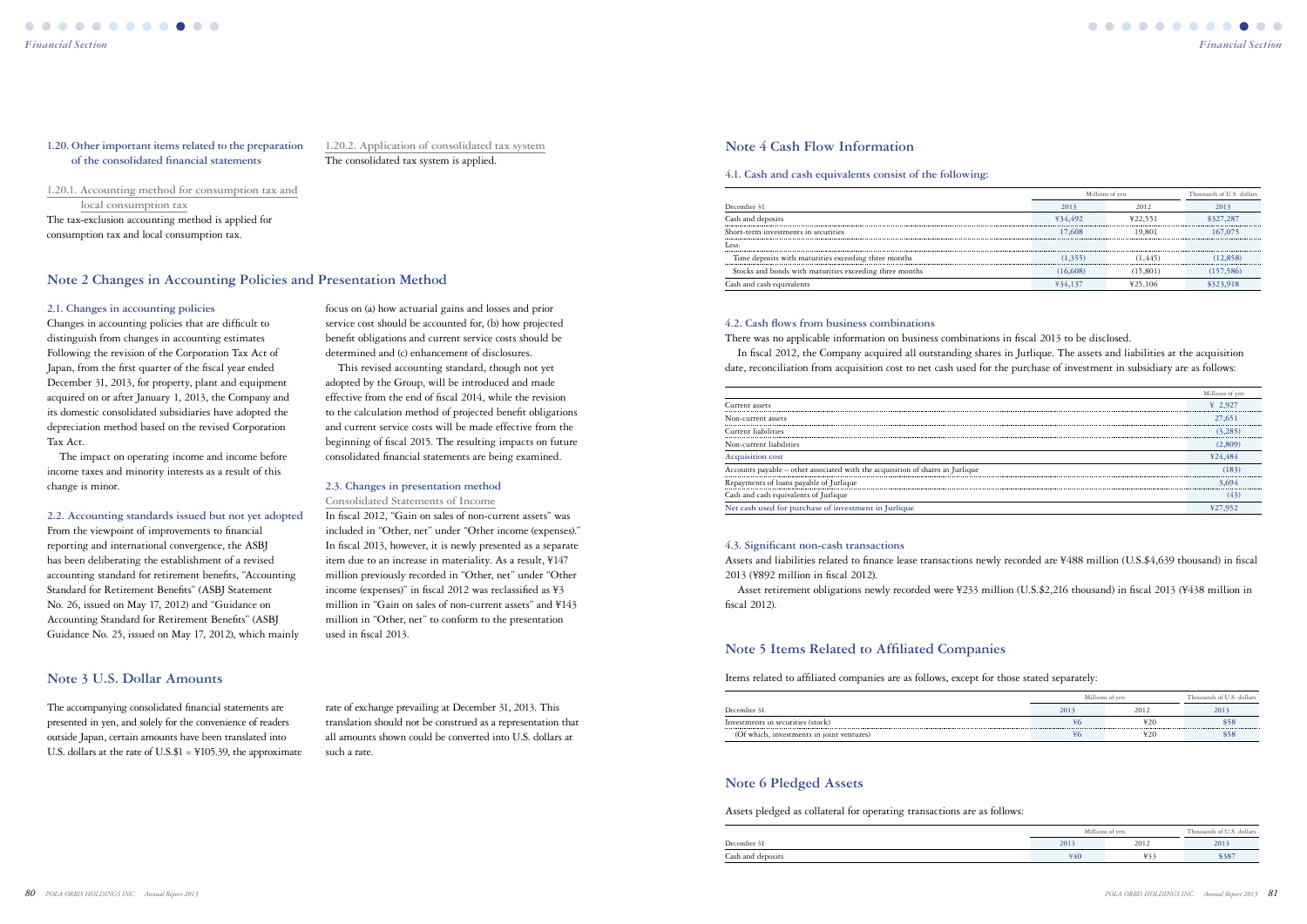

# **9.1. Provision for retirement benefits consists of the following:**

|                                        | Millions of yen |         | Thousands of U.S. dollars |  |
|----------------------------------------|-----------------|---------|---------------------------|--|
| December 31                            | 2013            | 2012    | 2013                      |  |
| Projected benefit obligation           | ¥11.984         | ¥12.120 | \$113,714                 |  |
| Fair value of plan assets              | (6.384)         | -694)   | (60.578)                  |  |
| Unfunded retirement benefit obligation | 5.600           |         | 53.137                    |  |
| Unrecognized prior service cost        | QC              | 288     | L.891                     |  |
| Unrecognized actuarial losses          | 109             |         | 1.037                     |  |
| Provision for retirement benefits      | 5.908           |         |                           |  |

Short-term and long-term debt consists of the following:

|                                     | Millions of ven |      | Thousands of U.S. dollars |
|-------------------------------------|-----------------|------|---------------------------|
| December 31                         | 2013            | 2012 |                           |
| Short-term loans payable            |                 | 735  |                           |
| Lease obligations - current portion |                 |      |                           |
| Long-term loans payable             | .000            |      |                           |
| long term                           |                 |      |                           |

There was no applicable information to be disclosed for bonds in fiscal 2013 and 2012.

The details of asset retirement obligations are omitted and not included in the above table, because the balances at the beginning and at the end of fiscal 2013 are less than 1% of the total liabilities and net assets at the beginning and at the end of fiscal 2013, respectively.

The weighted average interest rates of loans payable and lease obligations are as follows:

| December 31                         | 2013  | 2012  |
|-------------------------------------|-------|-------|
| Short-term loans payable            | 4.34% | 0.62% |
| Lease obligations – current portion | 2.13% | 2.41% |
| Long-term loans payable             | 0.69% |       |
| Lease obligations - long term       | 2.54% |       |

At December 31, 2013, the annual maturities of loans payable and lease obligations for the subsequent 5 years are as follows:

|                          |                 | Lease obligations         |                 |                           |
|--------------------------|-----------------|---------------------------|-----------------|---------------------------|
| Years ending December 31 | Millions of ven | Thousands of U.S. dollars | Millions of ven | Thousands of U.S. dollars |
| 2014                     | ¥1.034          | \$9.819                   |                 |                           |
| 2015                     | $\frac{1}{2}$   |                           |                 |                           |
| 2016                     |                 |                           |                 |                           |
| 2017                     |                 |                           |                 |                           |
| 2018                     |                 |                           |                 |                           |

### Contingent liabilities consist of the following:

|                      | Millions of ven |      | Thousands of U.S. dollars |
|----------------------|-----------------|------|---------------------------|
| December 31          | 2013            | 2012 | 2013                      |
| Guarantees of loans  |                 |      |                           |
| Employees' mortgages | ¥201            |      | \$1.911                   |
| Total                | ¥201            |      | \$1,911                   |

# **Note 9 Retirement Benefits**

# **Note 7 Short-term and Long-term Debt**

# **Note 8 Contingent Liabilities**

Information regarding changes in net assets is summarized as follows:

# **10.1. Shares issued and outstanding / Treasury stock**

|                              | Common stock  |                       |  |
|------------------------------|---------------|-----------------------|--|
| Thousands of shares          | Shares issued | <b>Treasury stock</b> |  |
| Balance at January 1, 2012   | 57.284        | 2.000                 |  |
| Increase                     |               |                       |  |
| Decrease                     |               |                       |  |
| Balance at January 1, 2013   | 57.284        | 2.000                 |  |
| Increase                     |               |                       |  |
| Decrease                     |               |                       |  |
| Balance at December 31, 2013 | 57.284        | 2.000                 |  |

### **10.2. Subscription rights to shares**

Year ended December 31, 2013

|                                           |                                                |                       |                                |          |                         |                       | Millions of yen | Thousands of U.S.<br>dollars    |
|-------------------------------------------|------------------------------------------------|-----------------------|--------------------------------|----------|-------------------------|-----------------------|-----------------|---------------------------------|
|                                           |                                                |                       |                                |          | Number of shares issued |                       |                 |                                 |
| Name of<br>company                        | Details of<br>subscription rights<br>to shares | Type of shares issued | At beginning of fiscal<br>2013 | Increase | Decrease                | At end of fiscal 2013 |                 | Balance at<br>December 31, 2013 |
| POLA ORBIS<br><b>HOLDINGS</b><br>INC.     | <b>Stock</b><br>options                        |                       |                                |          |                         |                       | ¥90             | \$863                           |
|                                           | Total                                          |                       |                                |          |                         |                       | ¥90             | \$863                           |
| Year ended December 31, 2012              |                                                |                       |                                |          |                         |                       |                 | Millions of yen                 |
|                                           | Details of                                     |                       |                                |          | Number of shares issued |                       |                 |                                 |
| Name of<br>company                        | subscription rights<br>to shares               | Type of shares issued | At beginning of fiscal<br>2012 | Increase | Decrease                | At end of fiscal 2012 |                 | Balance at<br>December 31, 2012 |
| POLA ORBIS<br><b>HOLDINGS</b><br>INC.<br> | <b>Stock</b><br>options                        |                       |                                |          |                         |                       |                 | ¥40                             |
|                                           | Total                                          |                       |                                |          |                         |                       |                 | ¥40                             |

# **Note 10 Net Assets**

### **9.2. Components of net periodic retirement benefit costs are as follows:**

|                                       | Millions of yen | Thousands of U.S. dollars |         |
|---------------------------------------|-----------------|---------------------------|---------|
| Years ended December 31               | 2013            | 2012                      | 2013    |
| Service cost                          | ¥ 778           |                           | \$7,388 |
| Interest cost                         | -68             |                           | -600    |
| Expected return on plan assets        |                 |                           |         |
| Amortization of prior service cost    |                 |                           |         |
| Amortization of actuarial losses      |                 |                           |         |
| Additional lump-sum payment           |                 |                           |         |
| Net periodic retirement benefit costs | ¥1,511          |                           |         |

Retirement benefit costs of certain consolidated subsidiaries which apply the simplified method were included in "Service cost."

# **9.3. Assumptions used in accounting for the above plans are as follows:**

| Years ended December 31                | $201 -$ | 2012 |
|----------------------------------------|---------|------|
| Discount rate                          | .50%    | .50% |
| Expected rate of return on plan assets | .50%    | .50% |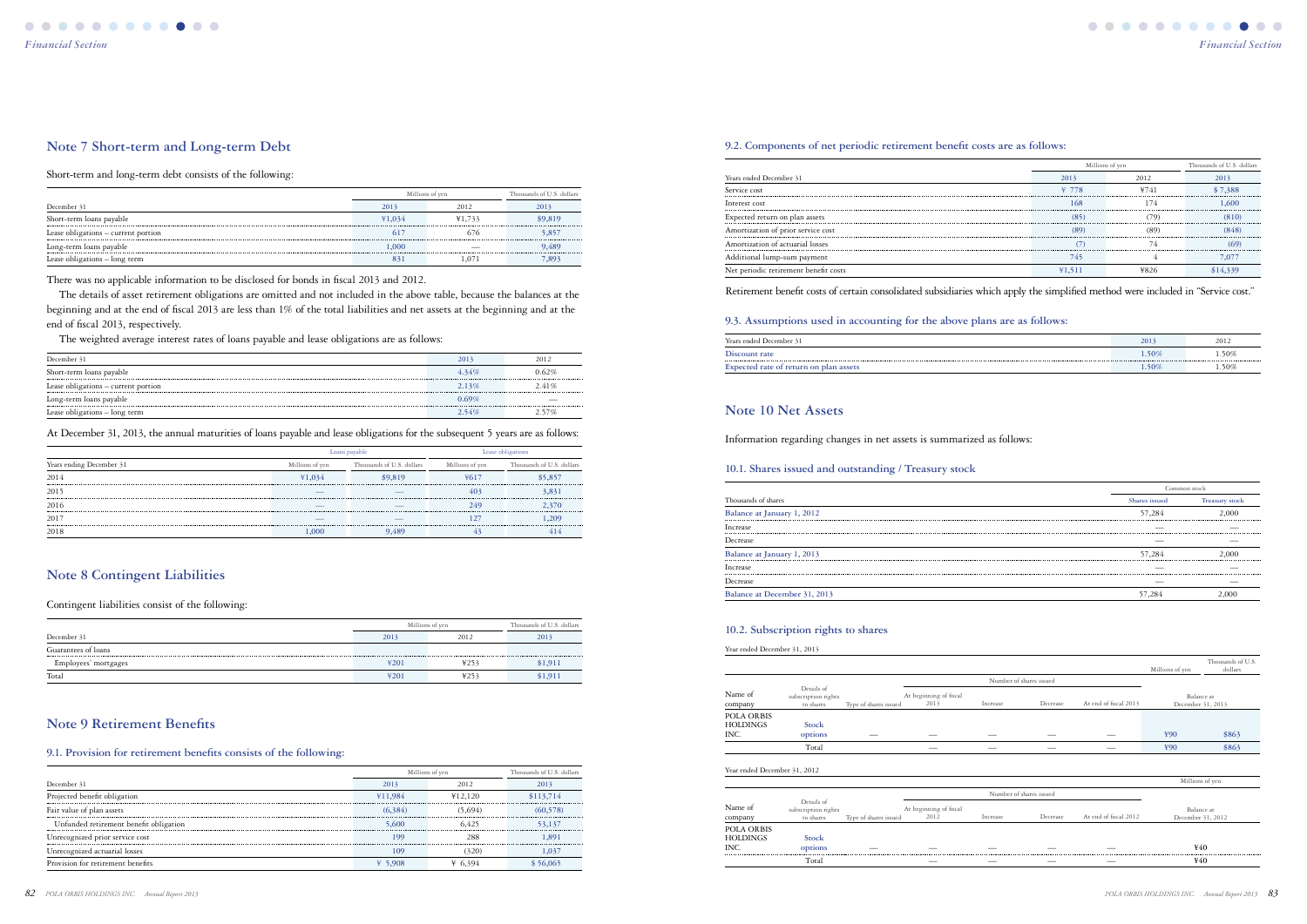

# **10.3. Dividends**

### Dividends paid

### Year ended December 31, 2013

|                                                     |                 |                 | Thousands of U.S. |                                         |              |                      |                       |
|-----------------------------------------------------|-----------------|-----------------|-------------------|-----------------------------------------|--------------|----------------------|-----------------------|
|                                                     |                 | Millions of yen | dollars           | Yen                                     | U.S. dollars |                      |                       |
| Resolution                                          | Type of shares  | Total dividends | Total dividends   | Dividends per share Dividends per share |              | Record date          | Effective date        |
| Annual Meeting of Shareholders on<br>March 28, 2013 | Common<br>stock | ¥1.382          | \$13,114          | ¥25.00                                  | \$0.24       | December 31,<br>2012 | March 29,<br>2013     |
| Board of Directors' Meeting on<br>July 30, 2013     | Common<br>stock | ¥1.382          | \$13,114          | ¥25.00                                  | \$0.24       | June $30$ ,<br>2013  | September 13,<br>2013 |

### Year ended December 31, 2012

|                                                     |                | Millions of yen | Yen                 |                      |                       |
|-----------------------------------------------------|----------------|-----------------|---------------------|----------------------|-----------------------|
| Resolution                                          | Type of shares | Total dividends | Dividends per share | Record date          | Effective date        |
| Annual Meeting of Shareholders on<br>March 29, 2012 | ommon<br>stock | ¥1.382          | 425.00              | December 31,<br>2011 | March 30,<br>2012     |
| Board of Directors' Meeting on<br>July 30, 2012     | ommon<br>stock | ¥1.382          | 425.00              | June $30$ ,<br>2012  | September 13,<br>2012 |

Dividends with the record date in fiscal 2013 and the effective date in fiscal 2014

### Year ended December 31, 2013

|                                                     |                 |                        |                 | Thousands of U.S. |                        |                        |                      |                   |
|-----------------------------------------------------|-----------------|------------------------|-----------------|-------------------|------------------------|------------------------|----------------------|-------------------|
|                                                     |                 |                        | Millions of ven | dollars           | Yen                    | U.S. dollars           |                      |                   |
| Resolution                                          | Type of shares  | Source of<br>dividends | Total dividends | Total dividends   | Dividends per<br>share | Dividends per<br>share | Record date          | Effective date    |
| Annual Meeting of Shareholders on<br>March 27, 2014 | Common<br>stock | Retained<br>earnings   | ¥1,658          | \$15,737          | ¥30.00                 | \$0.28                 | December 31,<br>2013 | March 28.<br>2014 |

## Dividends with the record date in fiscal 2012 and the effective date in fiscal 2013

### Year ended December 31, 2012

|                                                     |                |                      | Millions of yen | Yen                 |                      |                   |
|-----------------------------------------------------|----------------|----------------------|-----------------|---------------------|----------------------|-------------------|
| Resolution                                          | Type of shares | Source of dividends  | Total dividends | Dividends per share | Record date          | Effective date    |
| Annual Meeting of Shareholders on<br>March 28, 2013 | ommon<br>stock | Retained<br>earnings | ¥1,382          | 425.00              | December 31,<br>2012 | March 29,<br>2013 |

# **Note 11 Research and Development Costs**

Research and development costs of ¥3,772 million (U.S.\$35,800 thousand) and ¥3,747 million were expensed for fiscal 2013 and 2012, respectively, as incurred, and

included in selling, general and administrative expenses and cost of sales.

# **Note 12 Cost of Sales**

Provision for sales returns included in cost of sales consists of the following:

|                                         | Millions of ven | Thousands of U.S. dollars |       |
|-----------------------------------------|-----------------|---------------------------|-------|
| Years ended December 31                 | 2013            | 2012                      | 2013  |
| Reversal of provision for sales returns |                 |                           | \$723 |
| Provision for sales returns             | ¥8'             |                           | \$814 |

# **Note 14 Other Income (Expenses)**

### **14.1. Gain on sales of non-current assets mainly consists of the following:**

|                          | Millions of ven | Thousands of U.S. dollars |         |
|--------------------------|-----------------|---------------------------|---------|
| Years ended December 31  | 2013            | 2012                      | 2013    |
| Buildings and structures | ¥146            |                           | \$1,387 |
| Land                     |                 |                           |         |
| Others                   |                 |                           | 60C     |
| Total                    |                 |                           |         |

# **Note 13 Selling, General and Administrative Expenses**

# **14.2. Loss on disposal of non-current assets mainly consists of the following:**

|                                   | Millions of ven | Thousands of U.S. dollars |         |
|-----------------------------------|-----------------|---------------------------|---------|
| Years ended December 31           | 2013            | 2012                      | 2013    |
| Buildings and structures          |                 |                           | \$1.261 |
| Machinery, equipment and vehicles |                 |                           | 1.176   |
| Removal and demolition            |                 |                           |         |
| Others                            | ۱O              |                           | .006    |
| Total                             |                 |                           |         |

# **14.3. Impairment loss consists of the following:**

|                                                   | Millions of yen |      | Thousands of U.S. dollars |
|---------------------------------------------------|-----------------|------|---------------------------|
| Years ended December 31                           | 2013            | 2012 | 2013                      |
| Domestic                                          |                 |      |                           |
| Stores                                            | ¥44             |      |                           |
| Othces                                            |                 |      |                           |
| ()verseas                                         |                 |      |                           |
| Stores                                            | 47              |      |                           |
| Othces (                                          |                 |      |                           |
| Agency contracts (Other intangible assets)        |                 | 164  |                           |
| Business assets (Goodwill and right of trademark) | 2.862           |      | 27,157                    |
|                                                   |                 |      |                           |

# Selling, general and administrative expenses mainly consist of the following:

|                                     | Millions of yen |          | Thousands of U.S. dollars |
|-------------------------------------|-----------------|----------|---------------------------|
| Years ended December 31             | 2013            | 2012     | 2013                      |
| Sales commission                    | ¥ 46,202        | ¥ 45.240 | \$438.396                 |
| Promotion expenses                  | 18,767          | 17,491   | 178,081                   |
| Advertising expenses                | 7.145           | 7.293    | 67.799                    |
| Packing and transportation expenses | 4.853           | 4.845    | 46.057                    |
| Salaries, allowances and bonuses    | 22,167          | 20.763   | 210.337                   |
| Welfare expenses                    | 3.684           | 3.220    | 34.963                    |
| Retirement benefit expenses         | 660             | 692      | 6.266                     |
| Provision for bonuses               | 1.602           | 1.306    | 15.205                    |
| Provision for point program         | 1.771           | 1.622    | 16,808                    |
| Depreciation and amortization       | 4.796           | 4.546    | 45.511                    |
| Amortization of goodwill            | 1.061           | 829      | 10,068                    |
| Other                               | 23,968          | 22,554   | 227,428                   |
| Total                               | ¥136,682        | ¥130.407 | \$1,296,920               |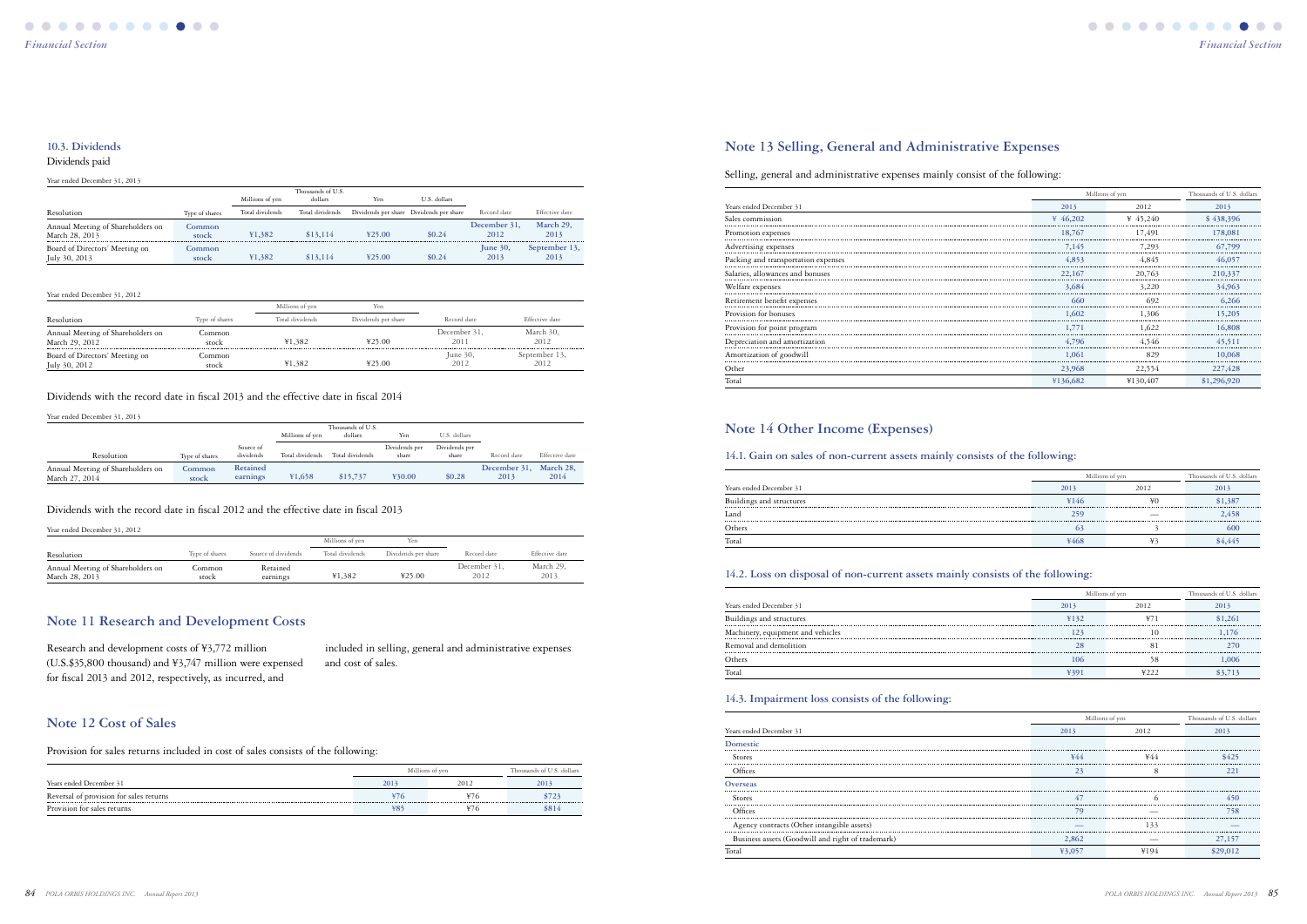

**(1) Background of recognizing impairment loss**

Among stores and offices, if any asset groups have been continuously recording impairment losses or the net amount of estimated future cash flows falls short of their book value, impairment losses are recognized under "Other expenses" by reducing their book value to the amount that is recoverable.

Under the situation that the operating results of H2O PLUS fell below the original projections at acquisition, an impairment test was conducted based on U.S. GAAP. As a result, impairment losses on goodwill and right of trademark were recognized and recorded under "Other expenses" in fiscal 2013, after excluding the amount of accumulated amortization already recognized under Japanese GAAP.

In fiscal 2012, impairment losses on agency contracts arising from the decision to terminate contracts with agents were recorded under "Other expenses" by reducing the book value to the recoverable value.

**(2) Grouping method of assets**

Stores and offices are grouped separately, mainly on a business department basis, whereby income and expenditures are continually being examined.

Goodwill and right of trademark are grouped by company unit.

Agency contracts are grouped by agent.

**(3) Calculation methods of recoverable value**

Recoverable value is measured by value-in-use based on future cash flows.

The value-in-use of goodwill and right of trademark is calculated by using a discount rate of 13%.

The value-in-use of stores, offices and agency contracts is assessed at zero because the future cash flows cannot be expected.

# **14.4. Loss on business liquidation:**

The loss arising from the withdrawing from the United States operations of POLA brand, resolved by the Board of Directors' Meeting on April 18, 2013, was accounted for as "Loss on business liquidation" in fiscal 2013.

### **14.5. Business structure improvement expenses:**

Accompanying the plant consolidation, the additional payments, the re-employment support costs and other expenses related to the early retirement incentives program, introduced by certain consolidated subsidiaries on April 1, 2013, were accounted for as "Business structure improvement expenses" in fiscal 2013.

# **Note 15 Information on Consolidated Statements of Comprehensive Income**

Reclassification adjustments and tax effects for each component of other comprehensive income are as follows:

|                                                                                            |        | Millions of yen  |          |  |
|--------------------------------------------------------------------------------------------|--------|------------------|----------|--|
| Years ended December 31                                                                    | 2013   | 2012             | 2013     |  |
| Unrealized gain or loss on available-for-sale securities                                   |        |                  |          |  |
| Amount arising during the year                                                             | ¥642   | ¥381             | \$6,096  |  |
| Reclassification adjustment                                                                | (451)  | 5                | (4.284)  |  |
| Amount before tax effect                                                                   | 190    | 386              | 1.812    |  |
| Tax effect                                                                                 | (68)   | (19)             | (646)    |  |
| Unrealized gain or loss on available-for-sale securities, net of tax                       | ¥122   | ¥367             | \$1,166  |  |
| Deferred gain or loss on hedges                                                            |        |                  |          |  |
| Amount arising during the year                                                             |        | Y(15)            |          |  |
| Amount before tax effect                                                                   |        | (15)             |          |  |
| Tax effect                                                                                 |        | 6                |          |  |
| Deferred gain or loss on hedges, net of tax                                                |        | $\mathbf{Y}(9)$  |          |  |
| Foreign currency translation adjustments                                                   |        |                  |          |  |
| Amount arising during the year                                                             | ¥2,879 | ¥3,540           | \$27,325 |  |
| Reclassification adjustment                                                                | 905    |                  | 8,594    |  |
| Foreign currency translation adjustments                                                   | ¥3.785 | ¥3.540           | \$35,919 |  |
| Share of other comprehensive income of associates accounted for using the equity<br>method |        |                  |          |  |
| Amount arising during the year                                                             | ¥6     | $\frac{1}{2}(1)$ | \$65     |  |
| Total other comprehensive income                                                           | ¥3,915 | ¥3,896           | \$37,150 |  |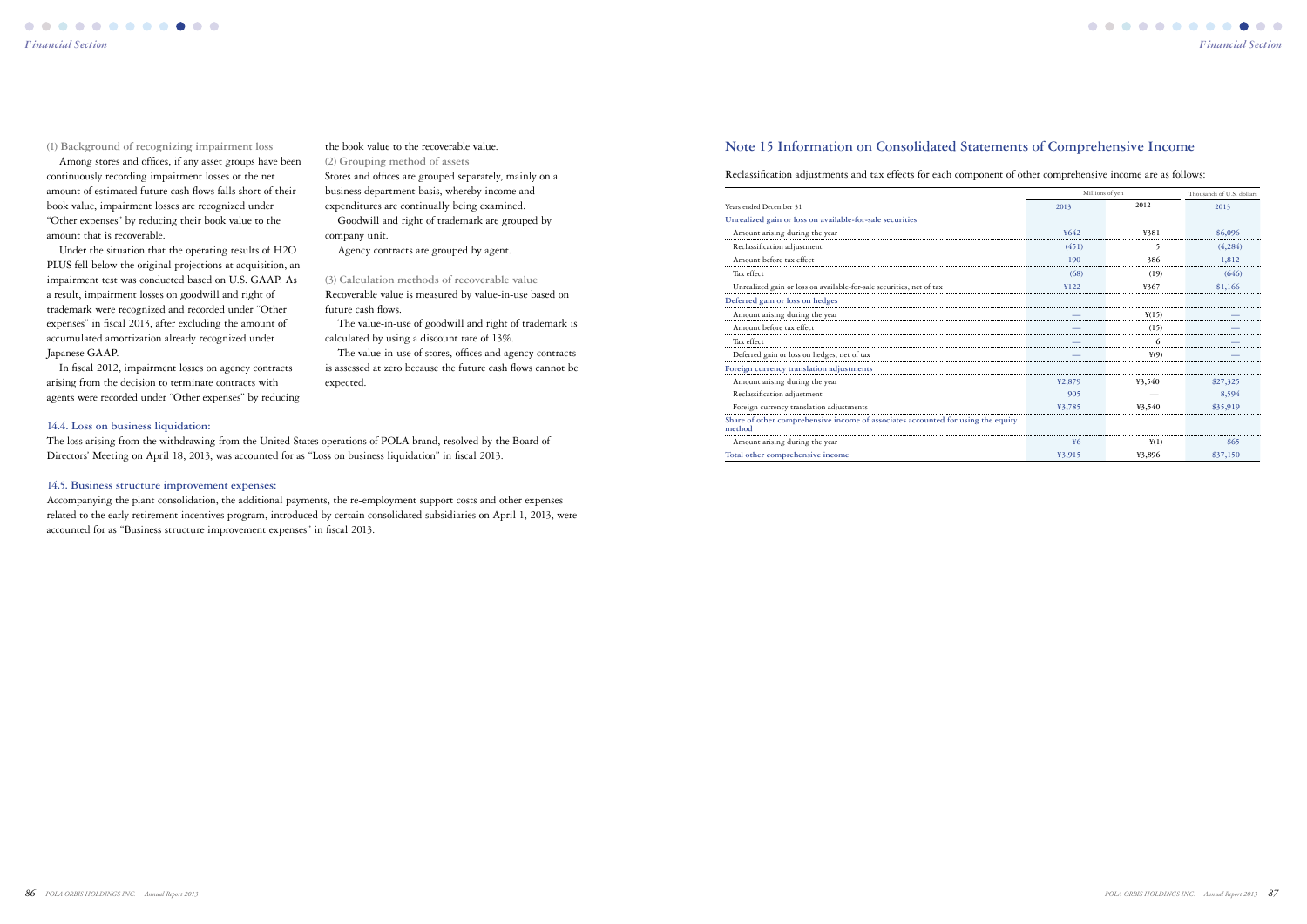

# **Note 16 Income Taxes**

## **16.1. Deferred tax assets and liabilities consist of the following:**

|                                                          | Millions of yen |            | Thousands of U.S. dollars |  |
|----------------------------------------------------------|-----------------|------------|---------------------------|--|
| December 31                                              | 2013            | 2012       | 2013                      |  |
| Deferred tax assets:                                     |                 |            |                           |  |
| Provision for bonuses                                    | ¥534            | ¥ 562      | \$5,070                   |  |
| Provision for retirement benefits                        | 2,087           | 2,260      | 19,809                    |  |
| Loss on valuation of inventories                         | 509             | 604        | 4,831                     |  |
| Impairment loss                                          | 14,395          | 14,370     | 136,595                   |  |
| Loss on valuation of investments in securities           | $\Omega$        | 302        |                           |  |
| Provision for point program                              | 654             | 601        | 6,209                     |  |
| Unrealized inter-company profit                          | 1.160           | 1,222      | 11,012                    |  |
| Tax loss carry-forwards                                  | 5,382           | 8,227      | 51,074                    |  |
| Tax loss carry-forwards on liquidation of subsidiary     | 1.004           |            | 9,529                     |  |
| Enterprise tax payable                                   | 303             | 373        | 2,881                     |  |
| Asset retirement obligations                             | 716             | 667        | 6,796                     |  |
| Other                                                    | 1,263           | 1,065      | 11,992                    |  |
| Less valuation allowance                                 | (19,613)        | (22,750)   | (186, 106)                |  |
| Total deferred tax assets                                | ¥8,398          | ¥7,507     | \$79,693                  |  |
| Deferred tax liabilities:                                |                 |            |                           |  |
| Unrealized gain on available-for-sale securities         | Y(251)          | ¥(183)     | \$ (2,388)                |  |
| Restoration cost for asset retirement obligations        | (245)           | (263)      | (2,331)                   |  |
| Goodwill, right of trademark and other intangible assets | (1,506)         | (1,627)    | (14,299)                  |  |
| Other                                                    | (72)            | (21)       | (686)                     |  |
| <b>Total deferred tax liabilities</b>                    | Y(2,076)        | $*(2,096)$ | \$(19,704)                |  |
| Deferred tax assets, net                                 | ¥6,322          | ¥5,411     | \$59,989                  |  |

### **16.2. The reconciliations between the statutory tax rate and the effective tax rate are as follows:**

| Years ended December 31                                                         | 2013  | 2012 |
|---------------------------------------------------------------------------------|-------|------|
| Statutory income tax rate                                                       | 38.0% |      |
| Expenditure not allowable for income tax purposes (Entertainment expense, etc.) |       |      |
| Per capita inhabitants' tax                                                     |       |      |
| Increase (decrease) in valuation allowance                                      |       |      |
| Amortization of goodwill                                                        |       |      |
| Impairment loss                                                                 | 5.9   |      |
| Loss on business liquidation                                                    |       |      |
| Tax credits for research and development costs                                  |       |      |
| Reduction in deferred tax assets at reporting date due to revision of tax law   |       |      |
| Other                                                                           | 0.8   |      |
| Effective income tax rate                                                       |       |      |

# **Note 17 Leases**

# (As a lessee)

### **17.1. Finance leases that do not transfer ownership**

# **17.1.1. Accounting treatment for the finance leases**

**entered into on or after January 1, 2009** The finance leases entered into on or after January 1, 2009 are capitalized. They primarily consist of interior furniture and fixtures for retail stores included in buildings and structures or other property, plant and equipment, and are depreciated using the straight-line method over the lease term with zero residual value. Interest expense is calculated as the difference between the aggregate lease payments and the acquisition cost of leased assets, allocated over the lease term using the effective interest method.

# **17.1.2. Accounting treatment for the finance leases entered into on or prior to December 31, 2008**

The finance leases entered into on or prior to December 31, 2008 are not capitalized but accounted for using a method similar to that applicable to operating lease transactions.

If such leases were capitalized, their depreciation or amortization would be determined on the straight-line method over the lease term with zero residual value and interest expense would be calculated as the difference between the aggregate lease payments and the acquisition cost of leased assets, allocated over the lease term using the effective interest method.

Acquisition cost, accumulated depreciation or amortization and net book value of such leases would be as follows:

|                                         |                  | Millions of yen                              |                |                  |                                              |                |  |
|-----------------------------------------|------------------|----------------------------------------------|----------------|------------------|----------------------------------------------|----------------|--|
|                                         |                  | 2013                                         |                |                  | 2012                                         |                |  |
| December 31                             | Acquisition cost | Accumulated<br>depreciation/<br>amortization | Net book value | Acquisition cost | Accumulated<br>depreciation/<br>amortization | Net book value |  |
| Other property, plant and equipment,    |                  |                                              |                |                  |                                              |                |  |
| including tools, furniture and fixtures | ¥153             | ¥132                                         | Y21            | ¥209             | ¥159                                         | 450            |  |
| Total                                   | ¥153             | ¥132                                         | Y21            | ¥209             | ¥159                                         | 450            |  |

|                                                                              | Thousands of U.S. dollars |                 |                           |
|------------------------------------------------------------------------------|---------------------------|-----------------|---------------------------|
|                                                                              | 2013                      |                 |                           |
|                                                                              | Accumulated depreciation/ |                 |                           |
| December 31                                                                  | Acquisition cost          | amortization    | Net book value            |
| Other property, plant and equipment, including tools, furniture and fixtures | \$1,460                   | \$1,257         | \$203                     |
| Total                                                                        | \$1,460                   | \$1,257         | \$203                     |
| Future lease payments are as follows:                                        |                           |                 |                           |
|                                                                              |                           | Millions of yen | Thousands of U.S. dollars |
| December 31                                                                  | 2013                      | 2012            | 2013                      |
| Due within 1 year                                                            | 423                       | 428             | \$221                     |
| Due after 1 year                                                             | $^{\circ}$                | 38              | 58                        |
| Total                                                                        | ¥29                       | ¥66             | \$279                     |

Lease payments, reversal of impairment loss on leased assets, depreciation and amortization, interest expense and impairment loss are as follows:

|                                              | Millions of ven | Thousands of U.S. dollars |      |
|----------------------------------------------|-----------------|---------------------------|------|
| Years ended December 31                      | 2013            | 2012                      | 2013 |
| Lease payments                               |                 |                           |      |
| Reversal of impairment loss on leased assets |                 |                           |      |
| Depreciation and amortization                |                 |                           |      |
| Interest expense                             |                 |                           |      |
| Impairment loss                              |                 |                           |      |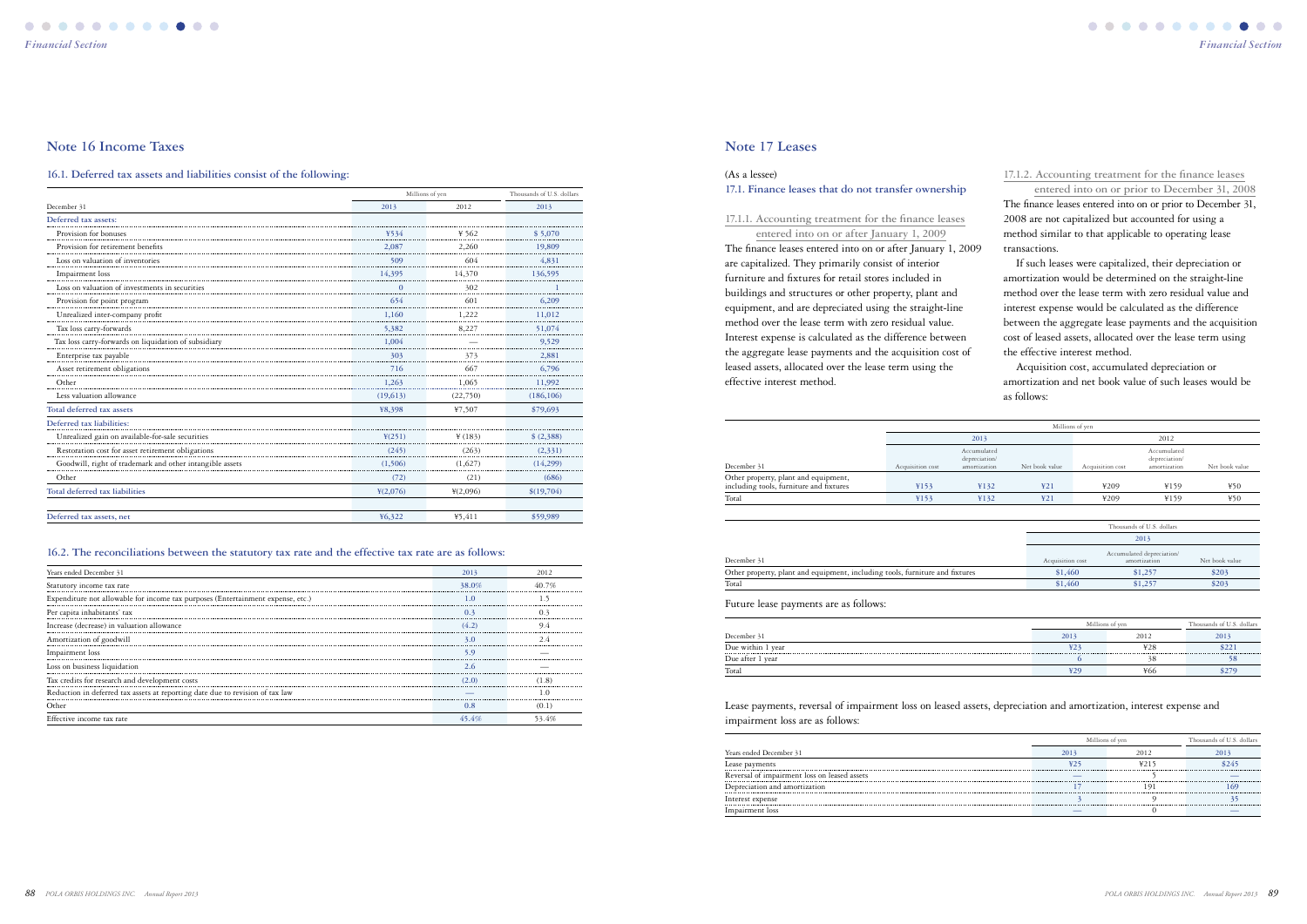### **17.2. Operating lease transactions**

Future lease payments under non-cancelable operating lease arrangements are as follows:

|                   | Millions of yen |      | Thousands of U.S. dollars |
|-------------------|-----------------|------|---------------------------|
| December 31       | 2013            | 2012 | 201                       |
| Due within 1 year |                 |      |                           |
| Due after 1 year  |                 |      |                           |
| Total             |                 | * ጎ  |                           |

### **18.1. Overview**

The Group owns office buildings and residential properties for lease in Tokyo and other areas. Net rental income was ¥1,559 million (U.S.\$14,800 thousand) in fiscal 2013,

(¥1,377 million in fiscal 2012) (rental income is recorded under sales and other income, while rental expenses are recorded under cost of sales, selling, general and administrative expenses, and other expenses).

# **Note 18 Investment and Rental Property**

### **18.2. Fair value of investment properties**

The carrying amount on the consolidated balance sheets, net changes, the fair value of these properties, and the method used for calculating the fair value of investment and rental properties are as follows:

| December 31, 2013          |                 | Millions of yen              |                      |
|----------------------------|-----------------|------------------------------|----------------------|
|                            | Carrying amount |                              | Fair value           |
| Balance at January 1, 2013 | Net increase    | Balance at December 31, 2013 | At December 31, 2013 |
| ¥25,299                    | ¥1,064          | ¥26,364                      | ¥45,875              |
|                            |                 |                              |                      |
| December 31, 2012          |                 | Millions of yen              |                      |
|                            | Carrying amount |                              | Fair value           |
| Balance at January 1, 2012 | Net increase    | Balance at December 31, 2012 | At December 31, 2012 |
| ¥21,980                    | ¥3,319          | ¥25,299                      | ¥42,812              |
| December 31, 2013          |                 | Thousands of U.S. dollars    |                      |
|                            |                 |                              |                      |
|                            | Carrying amount |                              | Fair value           |
| Balance at January 1, 2013 | Net increase    | Balance at December 31, 2013 | At December 31, 2013 |
| \$240,058                  | \$10,105        | \$250,163                    | \$435,295            |

1. The carrying amounts present acquisition cost less accumulated depreciation and accumulated impairment loss.

2. Components of change

### Increase:

In fiscal 2013: Acquisition of residential properties for lease: ¥1,695 million (U.S.\$16,090 thousand) Refurbishment of office buildings for lease: ¥241 million (U.S.\$2,295 thousand)

In fiscal 2012: Acquisition of office buildings and residential properties for lease: ¥3,355 million Refurbishment of office buildings for lease: ¥277 million

### Decrease:

In fiscal 2013: Depreciation on office buildings and residential properties and other properties for lease:

¥549 million (U.S.\$5,211 thousand)

Sale of office buildings for lease and idle property: ¥139 million (U.S.\$1,324 thousand)

In fiscal 2012: Depreciation on office buildings and residential properties and other properties for lease: ¥438 million

3. Method for calculating fair values

The fair values of major properties are determined by the amounts using appraisal certificates provided by independent real estate assessors. For other properties, however, the fair value of land is determined by the amount adjusted using the indices considered to properly reflecting market price, and the fair values of depreciable assets such as buildings are determined by the carrying amounts on the consolidated balance sheets. For the properties acquired in fiscal 2013, the fair values are determined at the carrying amounts due to minimal fluctuation on fair values.



# **19.1. Overview of financial instruments**

### **19.1.1. Policies on financial instruments**

The Group only utilizes low risk, short-term financial instruments for cash management, and it raises funds through borrowings from banks and by issuing corporate bonds in the capital market.

## **19.1.2. Description of financial instruments, risks and risk management policy**

Trade receivables such as notes and accounts are exposed to customers' credit risk. In order to manage such risk, the Group manages payment dates and outstanding balances by individual customer and review customers' credit status on a regular basis in accordance with credit management policy.

Investments in securities consist of financial instruments with low risk such as held-to-maturity debt securities, but some of them are exposed to the risk of fluctuations in market price. The Group reviews the prices on a quarterly basis in order to manage such risk.

Notes and accounts payable – trade and accounts payable – other are due within one year.

The interest-bearing liabilities mainly include loans payable and lease obligations. Loans payable are mainly funding for operating transactions, and lease obligations are mainly funding for capital investments. Loans payable with floating interest rates are exposed to the risk of interest rate fluctuations, while long-term loans payable are borrowed by fixed interest rates to restrain such risks.

Furthermore, trade payables and interest-bearing liabilities are exposed to liquidity risk, but the Group manages such risk by, for example, preparing the cash management schedule on a monthly basis.

# **19.1.3. Supplementary information on fair value of financial instruments**

Fair value of financial instruments is based on the quoted price in the active market. A reasonable valuation technique is used if a quoted price is not available. The values may change under different assumptions as such calculation incorporates variable factors.

### **Note 19 Financial Instruments**

## **19.2. Fair value of financial instruments**

The carrying amount, fair value of financial instruments and the difference between them consist of the following. This does not include the financial instruments for which fair values are not readily available. (refer to "2. Financial instruments for which fair values are not readily available" for details)

|                                                     |                 | Millions of yen |            |
|-----------------------------------------------------|-----------------|-----------------|------------|
|                                                     |                 | 2013            |            |
| December 31                                         | Carrying amount | Fair value      | Difference |
| Assets                                              |                 |                 |            |
| (i) Cash and deposits                               | ¥34,492         | ¥34,492         |            |
| (ii) Notes and accounts receivable $-$ trade $(*1)$ | 23,873          | 23,873          |            |
| (iii) Investments in securities:                    |                 |                 |            |
| Held-to-maturity securities                         | 29,734          | 29,829          | ¥94        |
| Available-for-sale securities                       | 1,821           | 1,821           |            |
| <b>Total assets</b>                                 | ¥89,922         | ¥90,017         | ¥94        |
| Liabilities                                         |                 |                 |            |
| (i) Notes and accounts payable - trade              | ¥4,105          | 44,105          |            |
| (ii) Short-term loans payable                       | 1,034           | 1,034           |            |
| (iii) Accounts payable - other                      | 12.431          | 12,431          |            |
| (iv) Long-term loans payable                        | 1,000           | 1,005           | $*5$       |
| <b>Total liabilities</b>                            | ¥18,570         | ¥18,576         | 45         |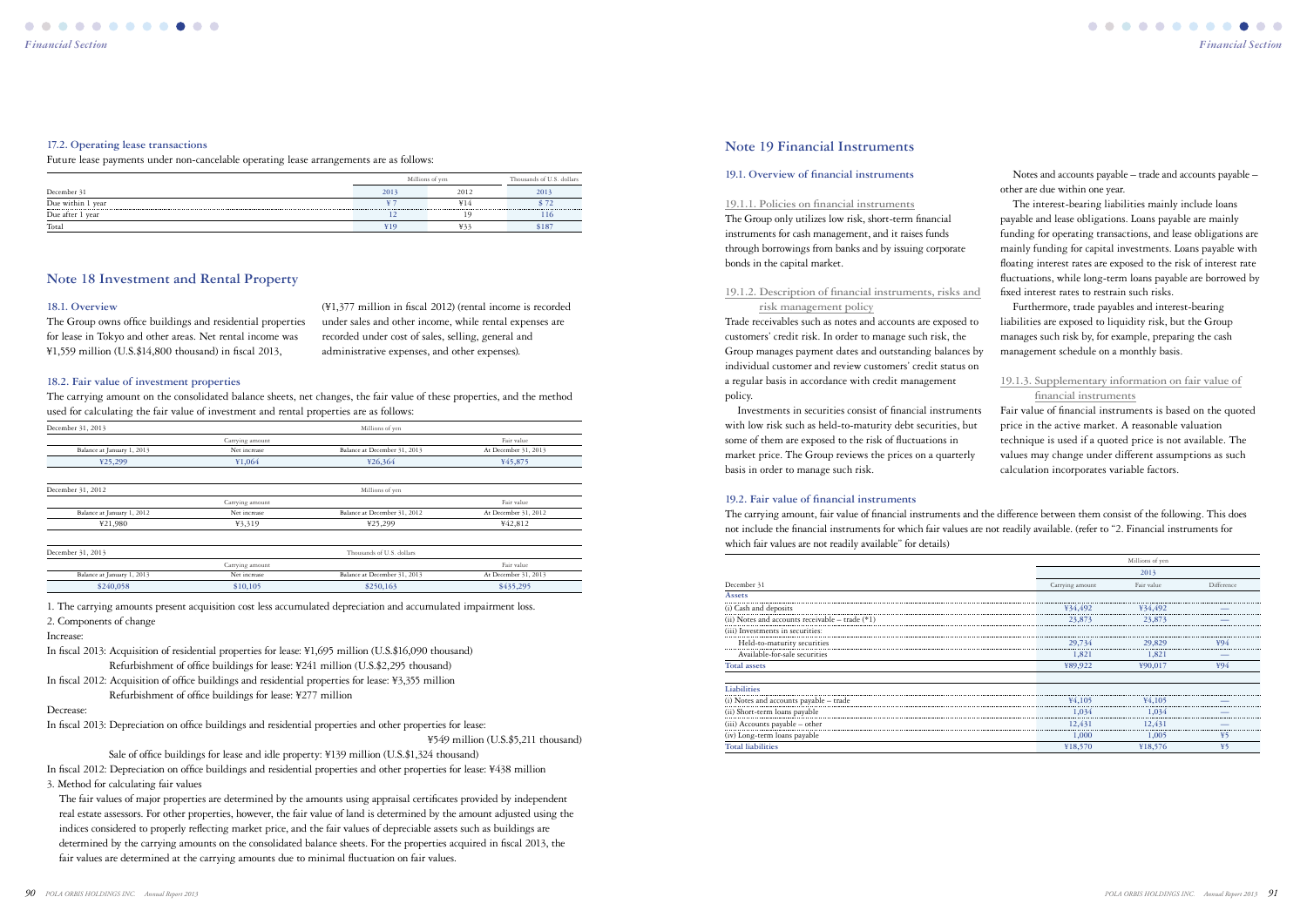1. Calculation method of fair value of financial instruments and information about securities

# **Assets**

(i) Cash and deposits and (ii) Notes and accounts receivable – trade

Carrying value is used for fair value as they are short term in nature; the fair value approximates the carrying value. (iii) Investments in securities

The fair value of stock is determined on the quoted price on stock exchanges and the fair value of debt securities is determined on the quoted prices provided by financial institutions. For the short-term investments in securities, their fair values approximate carrying value.

For notes related to securities by holding purpose, refer to

Note 20 "Investments in securities."

# **Liabilities**

(i) Notes and accounts payable – trade, (ii) Short-term loans payable and (iii) Accounts payable – other Carrying value is used for fair value as they are short term in nature; the fair value approximates the carrying value.

(iv) Long-term loans payable

The fair value of long-term loans payable is calculated by discounting the total amount of principal and interest, using the interest rate assumed in the case of an equivalent new loan.

|                                                 |                 | Millions of yen |            |  |
|-------------------------------------------------|-----------------|-----------------|------------|--|
|                                                 |                 | 2012            |            |  |
| December 31                                     | Carrying amount | Fair value      | Difference |  |
| Assets                                          |                 |                 |            |  |
| (i) Cash and deposits                           | 422,551         | ¥22,551         |            |  |
| (ii) Notes and accounts receivable - trade (*1) | 22,559          | 22,559          |            |  |
| (iii) Investments in securities:                |                 |                 |            |  |
| Held-to-maturity securities                     | 35,363          | 35,366          | ¥3         |  |
| Available-for-sale securities                   | 2,817           | 2,817           |            |  |
| <b>Total assets</b>                             | ¥83,292         | ¥83,295         | ¥3         |  |
| <b>Liabilities</b>                              |                 |                 |            |  |
| (i) Notes and accounts payable - trade          | ¥3,630          | ¥3.630          |            |  |
| (ii) Short-term loans payable                   | 1,733           | 1,733           |            |  |
| (iii) Accounts payable - other                  | 12,077          | 12,077          |            |  |
| <b>Total liabilities</b>                        | ¥17,441         | ¥17,441         |            |  |

|                                                     |                 | Thousands of U.S. dollars |             |
|-----------------------------------------------------|-----------------|---------------------------|-------------|
|                                                     |                 | 2013                      |             |
| December 31                                         | Carrying amount | Fair value                | Difference  |
| Assets                                              |                 |                           |             |
| (i) Cash and deposits                               | \$327,287       | \$327,287                 |             |
| (ii) Notes and accounts receivable $-$ trade $(*1)$ | 226,524         | 226,524                   |             |
| (iii) Investments in securities:                    |                 |                           |             |
| Held-to-maturity securities                         | 282,142         | 283,035                   | <b>S892</b> |
| Available-for-sale securities                       | 17,287          | 17,287                    |             |
| <b>Total assets</b>                                 | \$853,240       | \$854,133                 | \$892       |
| Liabilities                                         |                 |                           |             |
| (i) Notes and accounts payable - trade              | \$38,951        | \$ 38,951                 |             |
| (ii) Short-term loans payable                       | 9.819           | 9,819                     |             |
| (iii) Accounts payable - other                      | 117,953         | 117,953                   |             |
| (iv) Long-term loans payable                        | 9,489           | 9,539                     | \$50        |
| <b>Total liabilities</b>                            | \$176,211       | \$176,262                 | \$50        |

(\*1) Notes and accounts receivable – trade are presented net of allowance for doubtful accounts.



# 2. Financial instruments for which fair values are not readily available consist of the following:

|                                                             |                 | Millions of ven | Thousands of U.S. dollars |
|-------------------------------------------------------------|-----------------|-----------------|---------------------------|
|                                                             | 2013            | 2013            |                           |
| December 31                                                 | Carrying amount | Carrying amount | Carrying amount           |
| Unlisted stock                                              | ¥8              | ¥2              | \$ 82                     |
| Capital contribution to investment in a limited partnership | I 65            | 168             | .569                      |
| Total                                                       | 4174            | ¥192            | \$1,651                   |

These financial instruments are not included in "(iii) Investments in securities" as their fair values are unavailable and future cash flows are not determinable.

# 3. Redemption schedule of monetary receivables and investments in securities with maturities at December 31, 2013

and 2012 are as follows:

|                                                       | Millions of yen                   |                                                               |          |                    |  |  |  |
|-------------------------------------------------------|-----------------------------------|---------------------------------------------------------------|----------|--------------------|--|--|--|
|                                                       | 2013                              |                                                               |          |                    |  |  |  |
| December 31                                           | Due within 1 year                 | Due after 1 year through 5 Due after 5 years through<br>vears | 10 years | Due after 10 years |  |  |  |
| Cash and deposits                                     | Y34,492                           |                                                               |          |                    |  |  |  |
| Notes and accounts receivable - trade                 | 23,873                            |                                                               |          |                    |  |  |  |
| Investments in securities                             |                                   |                                                               |          |                    |  |  |  |
| Held-to-maturity debt securities (corporate bonds)    |                                   |                                                               |          |                    |  |  |  |
| Held-to-maturity debt securities (other)              | 16.608                            | ¥13,126                                                       |          |                    |  |  |  |
| Available-for-sale securities with maturities (other) | 1,006                             | 159                                                           |          |                    |  |  |  |
| Total                                                 | ¥75,980                           | ¥13,286                                                       |          |                    |  |  |  |
|                                                       | Millions of yen                   |                                                               |          |                    |  |  |  |
|                                                       |                                   | 2012                                                          |          |                    |  |  |  |
| December 31                                           | Due within 1 year                 | Due after 1 year through 5 Due after 5 years through<br>years | 10 years | Due after 10 years |  |  |  |
| Cash and deposits                                     | ¥22,551                           |                                                               |          |                    |  |  |  |
| Notes and accounts receivable - trade                 | 22,559                            |                                                               |          |                    |  |  |  |
| Investments in securities                             |                                   |                                                               |          |                    |  |  |  |
| Held-to-maturity debt securities (corporate bonds)    | 1.000                             |                                                               |          |                    |  |  |  |
| Held-to-maturity debt securities (other)              | 17,800                            | ¥16,500                                                       |          |                    |  |  |  |
| Available-for-sale securities with maturities (other) | 1,003                             | 165                                                           |          |                    |  |  |  |
| Total                                                 | ¥64,914                           | ¥16,665                                                       |          |                    |  |  |  |
|                                                       |                                   |                                                               |          |                    |  |  |  |
|                                                       | Thousands of U.S. dollars<br>2013 |                                                               |          |                    |  |  |  |
| December 31                                           | Due within 1 year                 | Due after 1 year through 5 Due after 5 years through<br>vears | 10 years | Due after 10 years |  |  |  |
| Cash and deposits                                     | \$327,287                         |                                                               |          |                    |  |  |  |
| Notes and accounts receivable - trade                 | 226,524                           |                                                               |          |                    |  |  |  |
| Investments in securities                             |                                   |                                                               |          |                    |  |  |  |
| Held-to-maturity debt securities (corporate bonds)    |                                   |                                                               |          |                    |  |  |  |
| Held-to-maturity debt securities (other)              | 157,586                           | \$124,556                                                     |          |                    |  |  |  |
| Available-for-sale securities with maturities (other) | 9,546                             | 1,512                                                         |          |                    |  |  |  |

|                                                       | Millions of yen   |                                                               |          |                    |  |  |
|-------------------------------------------------------|-------------------|---------------------------------------------------------------|----------|--------------------|--|--|
|                                                       | 2013              |                                                               |          |                    |  |  |
| December 31                                           | Due within 1 year | Due after 1 year through 5 Due after 5 years through<br>years | 10 years | Due after 10 years |  |  |
| Cash and deposits                                     | ¥34,492           |                                                               |          |                    |  |  |
| Notes and accounts receivable - trade                 | 23,873            |                                                               |          |                    |  |  |
| Investments in securities                             |                   |                                                               |          |                    |  |  |
| Held-to-maturity debt securities (corporate bonds)    |                   |                                                               |          |                    |  |  |
| Held-to-maturity debt securities (other)              | 16,608            | ¥13,126                                                       |          |                    |  |  |
| Available-for-sale securities with maturities (other) | 1,006             | 159                                                           |          |                    |  |  |
| Total                                                 | ¥75,980           | ¥13,286                                                       |          |                    |  |  |
|                                                       |                   |                                                               |          |                    |  |  |
|                                                       |                   | Millions of yen                                               |          |                    |  |  |
|                                                       |                   | 2012                                                          |          |                    |  |  |
|                                                       |                   | Due after 1 year through 5 Due after 5 years through          |          |                    |  |  |
| December 31                                           | Due within 1 year | years                                                         | 10 years | Due after 10 years |  |  |
| Cash and deposits                                     | ¥22,551           |                                                               |          |                    |  |  |
| Notes and accounts receivable - trade                 | 22,559            |                                                               |          |                    |  |  |
| Investments in securities                             |                   |                                                               |          |                    |  |  |
| Held-to-maturity debt securities (corporate bonds)    | 1.000             |                                                               |          |                    |  |  |
| Held-to-maturity debt securities (other)              | 17,800            | ¥16,500                                                       |          |                    |  |  |
| Available-for-sale securities with maturities (other) | 1,003             | 165                                                           |          |                    |  |  |
| Total                                                 | ¥64,914           | ¥16,665                                                       |          |                    |  |  |
|                                                       |                   | Thousands of U.S. dollars                                     |          |                    |  |  |
|                                                       |                   | 2013                                                          |          |                    |  |  |
|                                                       |                   |                                                               |          |                    |  |  |
| December 31                                           | Due within 1 year | Due after 1 year through 5 Due after 5 years through<br>years | 10 years | Due after 10 years |  |  |
| Cash and deposits                                     | \$327,287         |                                                               |          |                    |  |  |
| Notes and accounts receivable - trade                 | 226,524           |                                                               |          |                    |  |  |
| Investments in securities                             |                   |                                                               |          |                    |  |  |
| Held-to-maturity debt securities (corporate bonds)    |                   |                                                               |          |                    |  |  |
| Held-to-maturity debt securities (other)              | 157,586           | \$124,556                                                     |          |                    |  |  |
| Available-for-sale securities with maturities (other) | 9,546             | 1,512                                                         |          |                    |  |  |
| Total                                                 | \$720,944         | \$126,068                                                     |          |                    |  |  |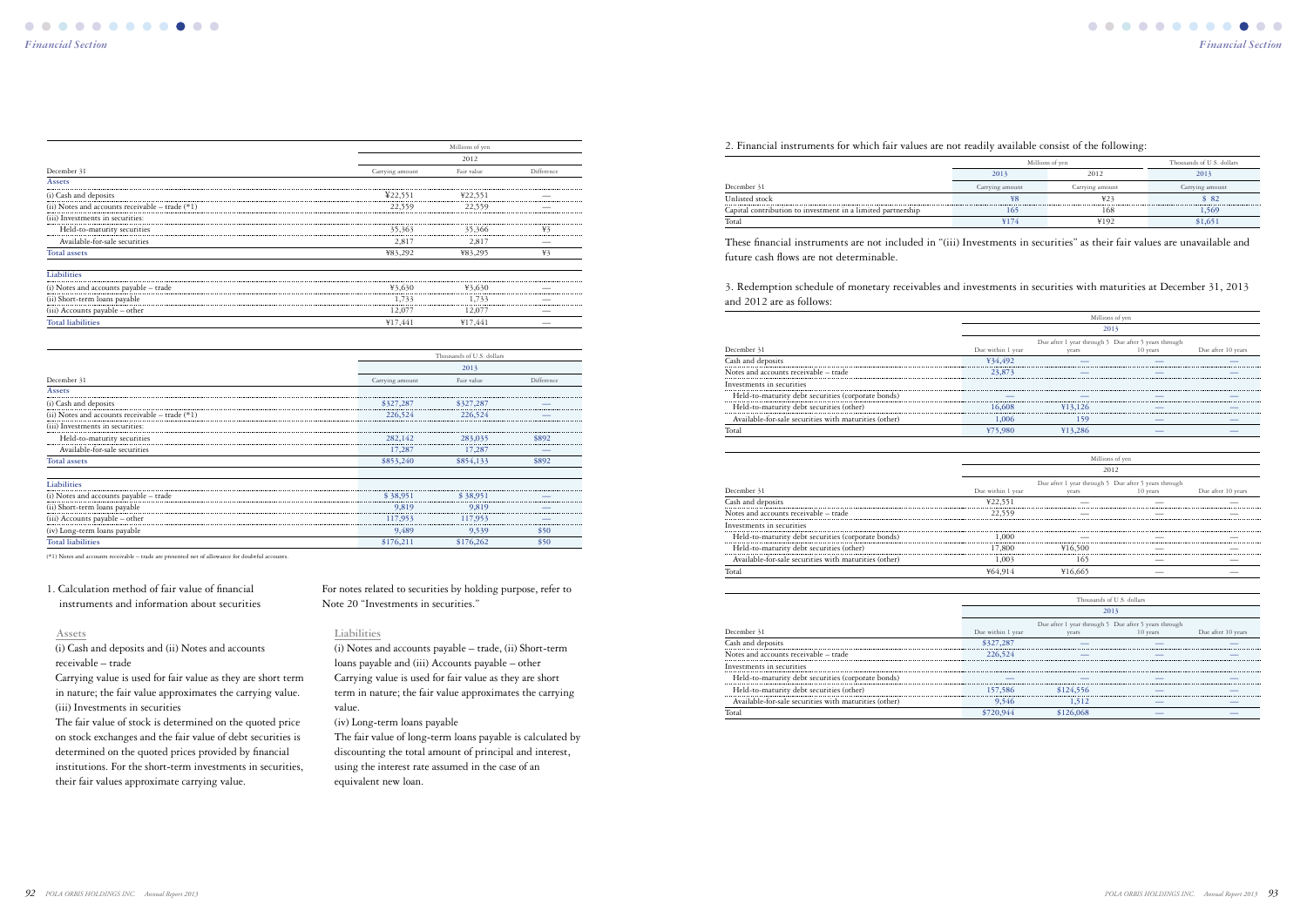4. Repayment schedule of long-term loans payable and other interest-bearing liabilities at December 31, 2013 and 2012 are as follows:

|                          |                   |                                     |                                      | Millions of ven                      |                                      |                   |  |  |
|--------------------------|-------------------|-------------------------------------|--------------------------------------|--------------------------------------|--------------------------------------|-------------------|--|--|
|                          | 2013              |                                     |                                      |                                      |                                      |                   |  |  |
| December 31              | Due within 1 year | Due after 1 year through<br>2 years | Due after 2 years<br>through 3 years | Due after 3 years<br>through 4 years | Due after 4 years<br>through 5 years | Due after 5 years |  |  |
| Short-term loans payable | ¥1.034            |                                     |                                      |                                      |                                      |                   |  |  |
| Long-term loans payable  |                   |                                     |                                      |                                      | ¥1.000                               |                   |  |  |
| Total                    | ¥1.034            |                                     |                                      |                                      | ¥1,000                               |                   |  |  |

|                          |                   |                                     |                                      | Millions of ven                      |                                      |                   |  |  |
|--------------------------|-------------------|-------------------------------------|--------------------------------------|--------------------------------------|--------------------------------------|-------------------|--|--|
|                          |                   | 2012                                |                                      |                                      |                                      |                   |  |  |
| December 31              | Due within 1 year | Due after 1 year through<br>2 years | Due after 2 years<br>through 3 years | Due after 3 years<br>through 4 years | Due after 4 years<br>through 5 years | Due after 5 years |  |  |
| Short-term loans payable | ¥1,733            |                                     |                                      |                                      |                                      |                   |  |  |
| Total                    | ¥1,733            |                                     |                                      |                                      |                                      |                   |  |  |

|                          |                   |                                     |                                      | Thousands of U.S. dollars            |                                      |                   |  |  |
|--------------------------|-------------------|-------------------------------------|--------------------------------------|--------------------------------------|--------------------------------------|-------------------|--|--|
|                          |                   | 2013                                |                                      |                                      |                                      |                   |  |  |
| December 31              | Due within 1 year | Due after 1 year through<br>2 years | Due after 2 years<br>through 3 years | Due after 3 years<br>through 4 years | Due after 4 years<br>through 5 years | Due after 5 years |  |  |
| Short-term loans payable | \$9.819           |                                     |                                      |                                      |                                      |                   |  |  |
| Long-term loans payable  |                   |                                     |                                      |                                      | \$9,489                              |                   |  |  |
| Total                    | \$9,819           |                                     |                                      |                                      | \$9,489                              |                   |  |  |

# **Note 20 Investments in Securities**

### **20.1. Marketable securities classified as held-to-maturity securities consist of the following:**

|                                                      |                 |            | Millions of yen |                 |            |            |  |
|------------------------------------------------------|-----------------|------------|-----------------|-----------------|------------|------------|--|
|                                                      |                 | 2013       |                 |                 | 2012       |            |  |
| December 31                                          | Carrying amount | Fair value | Difference      | Carrying amount | Fair value | Difference |  |
| Securities with fair value exceeding carrying amount |                 |            |                 |                 |            |            |  |
| Corporate bonds                                      |                 |            |                 | ¥1,000          | ¥1.002     | ¥?         |  |
| Other                                                | ¥17,729         | ¥17,853    | ¥123            | 16.104          | 16,182     |            |  |
| Subtotal                                             | 17,729          | 17,853     | 123             | 17.104          | 17,184     | 79         |  |
| Securities with carrying amount exceeding fair value |                 |            |                 |                 |            |            |  |
| Corporate bonds                                      |                 |            |                 |                 |            |            |  |
| Other                                                | 12,005          | 11,975     | (29)            | 18.259          | 18,182     | (76)       |  |
| Subtotal                                             | 12,005          | 11,975     | (29)            | 18.259          | 18,182     | (76)       |  |
| Total                                                | ¥29,734         | ¥29,829    | ¥94             | ¥35.363         | ¥35.366    | ¥3         |  |

|                                                      | Thousands of U.S. dollars |            |            |  |
|------------------------------------------------------|---------------------------|------------|------------|--|
|                                                      | 2013                      |            |            |  |
| December 31                                          | Carrying amount           | Fair value | Difference |  |
| Securities with fair value exceeding carrying amount |                           |            |            |  |
| Corporate bonds                                      |                           |            |            |  |
| Other                                                | \$168,229                 | \$169,400  | \$1,171    |  |
| Subtotal                                             | 168.229                   | 169,400    |            |  |
| Securities with carrying amount exceeding fair value |                           |            |            |  |
| Corporate bonds                                      |                           |            |            |  |
| Other                                                | 113,913                   | 113,634    | 279)       |  |
| Subtotal                                             | 113,913                   | 113,634    | (279)      |  |
| Total                                                | \$282,142                 | \$283.035  | \$ 892     |  |

### 20.2. Marketable securities classified as available-for-sa



| Millions of yen |                  |            |                 |                  |            |  |  |
|-----------------|------------------|------------|-----------------|------------------|------------|--|--|
|                 | 2013             |            |                 | 2012             |            |  |  |
| Carrying amount | Acquisition cost | Difference | Carrying amount | Acquisition cost | Difference |  |  |
|                 |                  |            |                 |                  |            |  |  |
|                 |                  |            |                 |                  |            |  |  |
| ¥821            | ¥134             | ¥687       | ¥1.817          | ¥1.312           | ¥505       |  |  |
|                 |                  |            |                 |                  |            |  |  |
| 821             | 134              | 687        | 1,817           | 1,312            | 505        |  |  |
|                 |                  |            |                 |                  |            |  |  |
|                 |                  |            |                 |                  |            |  |  |
|                 |                  |            |                 |                  |            |  |  |
| 1.000           | 1.000            |            | 1.000           | 1.000            |            |  |  |
| 1.000           | 1.000            |            | 1.000           | 1.000            | 0)         |  |  |
| ¥1,821          | ¥1,134           | ¥687       | ¥2,817          | ¥2,312           | ¥505       |  |  |
|                 |                  |            |                 |                  |            |  |  |

# **20.3. Available-for-sale securities sold during fiscal 2013 and 2012 consist of the following:**

|                         | Millions of ven |                                                                     |               |             |            |                                                                     |  |
|-------------------------|-----------------|---------------------------------------------------------------------|---------------|-------------|------------|---------------------------------------------------------------------|--|
|                         |                 | 2013                                                                |               | 2012        |            |                                                                     |  |
| Years ended December 31 | Amount sold     | Aggregate gains on sales Aggregate losses on sales<br>of securities | of securities | Amount sold | securities | Aggregate gains on sales Aggregate losses on sales<br>of securities |  |
| Stock                   | ¥1.619          | ¥44                                                                 | ¥O            |             |            |                                                                     |  |
| Other                   |                 |                                                                     |               |             |            |                                                                     |  |
| Total                   | ¥1.619.         |                                                                     | ¥O            |             |            |                                                                     |  |

No available-for-sale securities were sold in fiscal 2012.

|                        |             | Thousands of U.S. dollars                 |                                            |
|------------------------|-------------|-------------------------------------------|--------------------------------------------|
|                        |             | 2013                                      |                                            |
| Year ended December 31 | Amount sold | Aggregate gains on sales of<br>securities | Aggregate losses on sales of<br>securities |
| Stock                  | \$15,371    | <b>\$4.186</b>                            |                                            |
| Other                  |             | $\sim$                                    | ___                                        |
| Total                  | \$15,371    | -186                                      |                                            |

Unlisted stock of ¥8 million (U.S.\$82 thousand) at December 31, 2013 (¥23 million at December 31, 2012) and capital contribution to investment in a limited partnership of ¥165 million (U.S.\$1,569 thousand) at December 31, 2013 (¥168 million at December 31, 2012) were carried in the accompanying consolidated balance

sheets. They are not included in "available-for-sale securities" in the above table as quoted price is unavailable and their fair value is not readily determinable. Refer to "2. Financial instruments for which fair values are not readily available" in Note 19 "Financial Instruments."

|                                                            |                 | Thousands of U.S. dollars |            |  |  |  |
|------------------------------------------------------------|-----------------|---------------------------|------------|--|--|--|
|                                                            | 2013            |                           |            |  |  |  |
| December 31                                                | Carrying amount | Acquisition cost          | Difference |  |  |  |
| Securities with carrying amount exceeding acquisition cost |                 |                           |            |  |  |  |
| Stock                                                      | 798             |                           |            |  |  |  |
| Other                                                      |                 |                           |            |  |  |  |
| Subtotal                                                   | 7.798           |                           | 5.525      |  |  |  |
| Securities with acquisition cost exceeding carrying amount |                 |                           |            |  |  |  |
| Stock                                                      |                 |                           |            |  |  |  |
| Other                                                      | 9.489           | 9.489                     |            |  |  |  |
| Subtotal                                                   | 9.489           | 9,489                     |            |  |  |  |
| Total                                                      |                 |                           |            |  |  |  |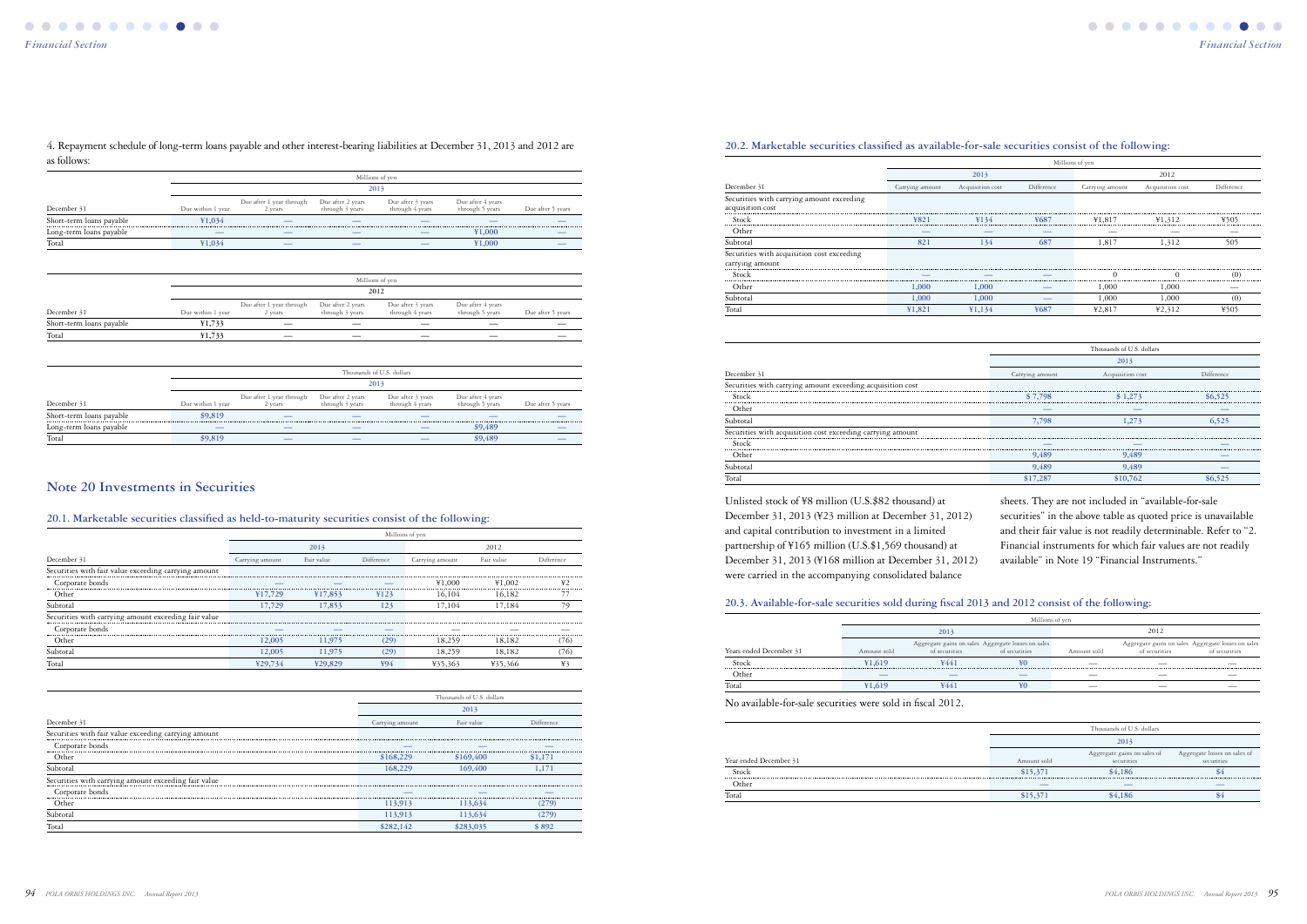**21.1. General information about reportable segments** A reportable segment is a component of the Group for which discrete financial information is available and whose operating results are regularly reviewed by the Board of Directors to make decisions about resources to be allocated to the segment and assess its performance.

The Group primarily develops, manufactures and markets cosmetics and related products. It promotes a multi-brand strategy of holding a range of brands and winning market share for each of its high profile brands in order to satisfy the diversifying needs of its customers based on their values. Comprehensive strategies are planned and products are marketed by each brand name in Japan and overseas. In addition to its cosmetics business, a variety of businesses is conducted to contribute to the Group's profits.

Therefore, reportable segments consist of the Beauty Care business, the Group's core business, and the Real Estate business, which indirectly supports the Group's core business. The Beauty Care business manufactures and markets cosmetics and health foods and sells fashion items (women's underwear, women's apparel and jewelry) under the following brand names: POLA, ORBIS, pdc, FUTURE LABO, ORLANE, decencia, THREE, H2O

PLUS and Jurlique. The Real Estate business is engaged in the leasing of office buildings and residential properties.

**21.2. Calculation method for net sales, income (loss), assets, liabilities and other items by reportable segment** The accounting policies and measures for the Group's reportable business segments are generally the same as described in Note 1 "Summary of Significant Accounting Policies." Segment income is based on operating income. The amounts of inter-segment unrealized profit and transfer are calculated based on prevailing market prices.

(1) The segment income reconciliation of ¥(431) million (U.S.\$(4,096) thousand) includes intersegment transaction eliminations of ¥1,940 million (U.S.\$18,410 thousand) minus corporate expenses of ¥2,372 million (U.S.\$22,507 thousand), not allocated to each segment. Corporate expenses are primarily the Company's administrative expenses not allocated to reportable segments.<br>(2) The segment assets reconciliation of ¥2

eliminations of ¥60,742 million (U.S.\$576,356 thousand). Corporate assets are primarily the Company's financial assets and assets in the administrative division not allocated to reportable segments.<br>(3) Reconciliations of

3. Segment income is adjusted for operating income reported in the consolidated statements of income.<br>4. Amortization and increase in long-term prepaid expenses are included in depreciation and amortization, and increases

**Changes in accounting policies that are difficult to distinguish from changes in accounting estimates** Following the revision of the Corporation Tax Act of Japan, from the first quarter of the fiscal year ended December 31, 2013, for property, plant and equipment acquired on or after January 1, 2013, the Company and its domestic consolidated subsidiaries have adopted the depreciation method based on the revised Corporation Tax Act.

The impact on segment income as a result of this change is minor.

### **21.3. Information about net sales and income (loss) by reportable segment**

|                                  |                    |                     |          | Millions of yen |          |                    |                    |
|----------------------------------|--------------------|---------------------|----------|-----------------|----------|--------------------|--------------------|
|                                  |                    |                     |          | 2013            |          |                    |                    |
|                                  |                    | Reportable Segments |          | Others          |          | Reconciliations    | Consolidated total |
| Year ended or at December 31     | <b>Beauty Care</b> | Real Estate         | Subtotal | (Note 1)        | Subtotal | (Note 2)           | (Note 3)           |
| Net sales                        |                    |                     |          |                 |          |                    |                    |
| Sales to external customers      | ¥178,306           | ¥3.035              | ¥181,342 | ¥10.013         | ¥191,355 |                    | ¥191.355           |
| Inter-segment sales or transfers | 73                 | 647                 | 720      | 3.262           | 3,983    | Y(3,983)           |                    |
| Total                            | 178,380            | 3,682               | 182,063  | 13,276          | 195,339  | (3.983)            | 191,355            |
| Segment income                   | 14,780             | 1,258               | 16,039   | 410             | 16.449   | (431)              | 16,017             |
| Segment assets                   | 172,972            | 30,731              | 203,703  | 11,582          | 215,286  | 2,718              | 218,005            |
| Other items                      |                    |                     |          |                 |          |                    |                    |
| Depreciation and amortization    | 5.658              | 613                 |          | 262             | 6.534    |                    |                    |
| Amortization of goodwill         | 1.061              |                     | 1.061    |                 | 1.061    |                    | .061               |
| Increase in property, plant and  |                    |                     |          |                 |          |                    |                    |
| equipment and intangible assets  | ¥5,855             | ¥2,107              | ¥7,962   | ¥800            | ¥8,762   | $\frac{1}{2}$ (92) | ¥8.670             |

Notes: 1. "Others" comprises business operations that are not categorized as reportable segments and include the pharmaceuticals and building main 2. Reconciliations consist of the following:

Notes: 1. "Others" comprises business operations that are not categorized as reportable segments and include the pharmaceuticals and building maintenance.

2. Reconciliations consist of the following:

# **Note 21 Segment Information**

|                                                                    |                    |                     |          | Millions of yen |          |                 |                    |
|--------------------------------------------------------------------|--------------------|---------------------|----------|-----------------|----------|-----------------|--------------------|
|                                                                    |                    |                     |          | 2012            |          |                 |                    |
|                                                                    |                    | Reportable Segments |          | Others          |          | Reconciliations | Consolidated total |
| Year ended or at December 31                                       | <b>Beauty Care</b> | Real Estate         | Subtotal | (Note 1)        | Subtotal | (Note 2)        | (Note 3)           |
| Net sales                                                          |                    |                     |          |                 |          |                 |                    |
| Sales to external customers                                        | ¥168.811           | ¥2.841              | ¥171.653 | ¥9.220          | ¥180.873 |                 | ¥180.873           |
| Inter-segment sales or transfers                                   | 76                 | 628                 | 705      | 3.277           | 3,983    | (3.983)         |                    |
| Total                                                              | 168,888            | 3,470               | 172,358  | 12,498          | 184,857  | (3.983)         | 180,873            |
| Segment income                                                     | 11,812             | 1,139               | 12,952   | 335             | 13,287   | 232             | 13,520             |
| Segment assets                                                     | 163,165            | 29,838              | 193,003  | 10,742          | 203,746  | 5,393           | 209,140            |
| Other items                                                        |                    |                     |          |                 |          |                 |                    |
| Depreciation and amortization                                      | 5.364              | 592                 | 5.957    | 265             | 6.223    | 242             | 6.466              |
| Amortization of goodwill                                           | 829                |                     | 829      |                 | 829      |                 | 829                |
| Increase in property, plant and<br>equipment and intangible assets | ¥5.683             | ¥3,736              | ¥9,419   | ¥228            | ¥9.648   | Y(38)           | ¥9,609             |

(1) The segment income reconciliation of ¥232 million includes intersegment transaction eliminations of ¥2,378 million minus corporate expenses of ¥2,145 million, not allocated to each segment.

Corporate expenses are primarily the Company's administrative expenses not allocated to reportable segments.<br>(2) The segment assets reconcillation of ¥5,393 million includes corporate assets of ¥506,666 million. Sorporate (3) Reconciliations of depreciation and amortization, and increases in property, plant and equipment, and intangible assets are those related to corporate assets and intersegment eliminations. 3. Segment income is adjusted for operating income reported in the consolidated statements of income.<br>4. Amortization and increase in long-term prepaid expenses are included in depreciation and amortization, and increases

|                                                                    |                    |                     |             | Thousands of U.S. dollars |             |                 |                    |
|--------------------------------------------------------------------|--------------------|---------------------|-------------|---------------------------|-------------|-----------------|--------------------|
|                                                                    |                    |                     |             | 2013                      |             |                 |                    |
|                                                                    |                    | Reportable Segments |             | Others                    |             | Reconciliations | Consolidated total |
| Year ended or at December 31                                       | <b>Beauty Care</b> | Real Estate         | Subtotal    | (Note 1)                  | Subtotal    | (Note 2)        | (Note 3)           |
| Net sales                                                          |                    |                     |             |                           |             |                 |                    |
| Sales to external customers                                        | \$1,691,876        | \$28,804            | \$1,720,680 | \$95,013                  | \$1,815,692 |                 | \$1,815,692        |
| Inter-segment sales or transfers                                   | 697                | 6.141               | 6,838       | 30,961                    | 37,799      | \$(37,799)      |                    |
| Total                                                              | 1,692,572          | 34,946              | 1,727,518   | 125,973                   | 1,853,491   | (37,799)        | 1,815,692          |
| Segment income                                                     | 140,247            | 11,943              | 152,190     | 3,894                     | 156,084     | (4.096)         | 151,987            |
| Segment assets                                                     | 1,641,264          | 291,593             | 1,932,857   | 109,904                   | 2,042,761   | 25,794          | 2,068,555          |
| Other items                                                        |                    |                     |             |                           |             |                 |                    |
| Depreciation and amortization                                      | 53,687             | 5.821               | 59,508      | 2.493                     | 62,001      | .620            | 63.621             |
| Amortization of goodwill                                           | 10.068             |                     | 10.068      |                           | 10.068      |                 | 10.068             |
| Increase in property, plant and<br>equipment and intangible assets | \$55,556           | \$19,994            | \$75,550    | \$7,593                   | \$83,143    | $$^{(875)}$     | \$82,268           |

### **21.4. Related information**

**21.4.1. Sales information by product and service**

|                             |             | Millions of yen           |           |             |
|-----------------------------|-------------|---------------------------|-----------|-------------|
|                             |             | 2013                      |           |             |
| Year ended December 31      | Cosmetics   | Fashion                   | Others    | Total       |
| Sales to external customers | ¥165,508    | ¥12,798                   | ¥13,049   | ¥191,355    |
|                             |             |                           |           |             |
|                             |             | Millions of yen           |           |             |
|                             |             | 2012                      |           |             |
| Year ended December 31      | Cosmetics   | Fashion                   | Others    | Total       |
| Sales to external customers | ¥155,849    | ¥12,962                   | ¥12,061   | ¥180,873    |
|                             |             | Thousands of U.S. dollars |           |             |
|                             |             | 2013                      |           |             |
| Year ended December 31      | Cosmetics   | Fashion                   | Others    | Total       |
| Sales to external customers | \$1,570,436 | \$121,439                 | \$123,817 | \$1,815,692 |

. . . . . . . . . . . .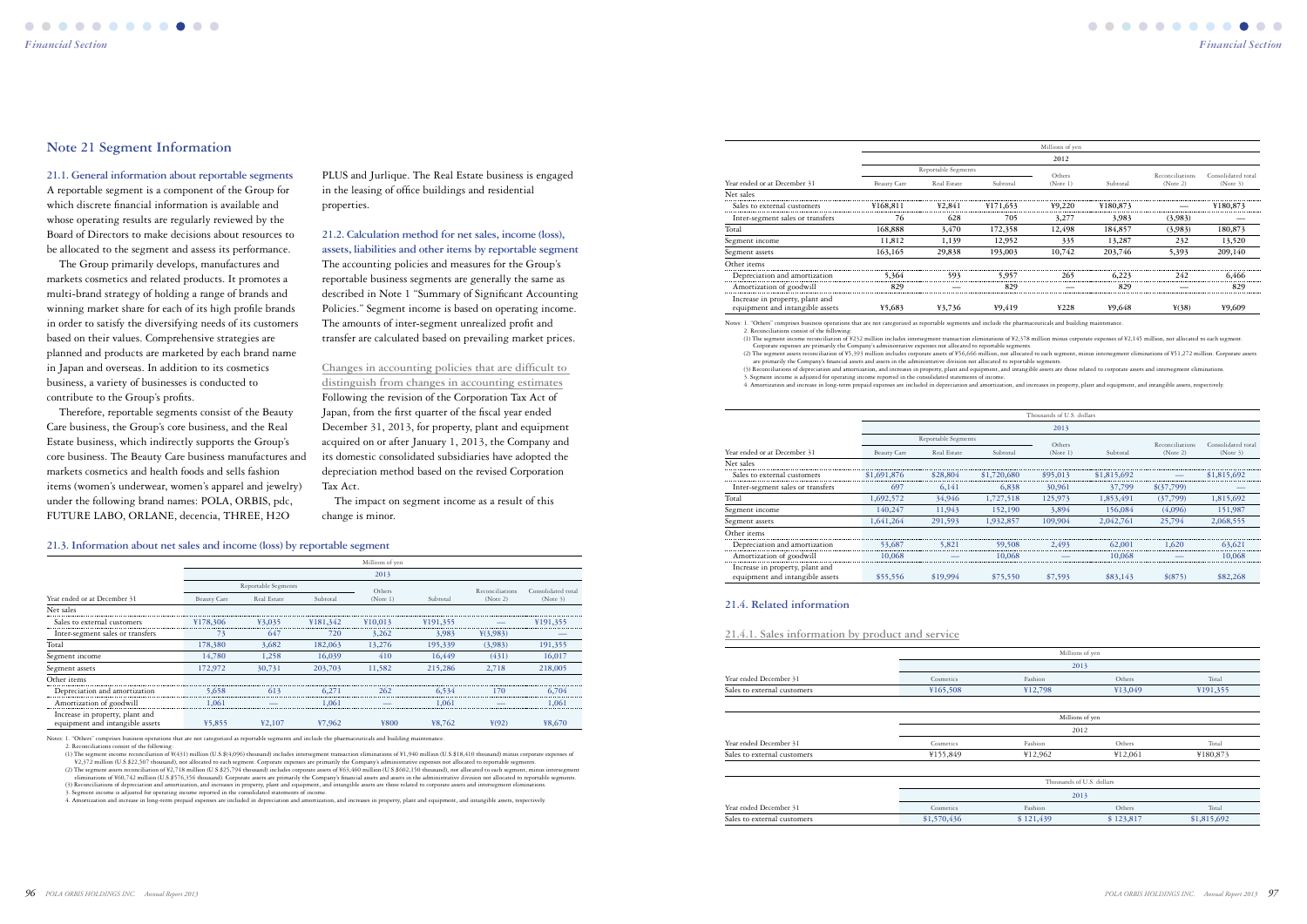### **21.4.2. Information by geographical area**

a. Sales

|                        | Millions of yen | Thousands of U.S. dollars |
|------------------------|-----------------|---------------------------|
| Year ended December 31 |                 | 2013                      |
| Japan                  | ¥167,982        | \$1,593,909               |
| Overseas               | 23,373          | 221,784                   |
| Total                  | ¥191,355        | \$1,815,692               |

Notes: Sales are classified by country or region based on the locations of customers.<br>Information by geographical area is omitted for fiscal 2012, as sales of the domestic segment account for more than 90% of the total sal

### b. Property, plant and equipment

Information by geographical area is omitted, as property, plant and equipment of the domestic segment account for more than 90% of the total property, plant and equipment of all segments for fiscal 2013 and 2012.

### **21.4.3. Information by customer**

Information by customer is omitted, as there are no external customers for which sales account for more than 10% of net sales presented in consolidated statements of income for fiscal 2013 and 2012.

# **21.5. Information about impairment loss of non-current assets by reportable segment**

|                        |                    |                          |          | Millions of yen          |                 |        |  |
|------------------------|--------------------|--------------------------|----------|--------------------------|-----------------|--------|--|
|                        |                    | 2013                     |          |                          |                 |        |  |
|                        |                    | Reportable Segments      |          |                          |                 |        |  |
| Year ended December 31 | <b>Beauty Care</b> | Real Estate              | Subtotal | Others                   | Reconciliations | Total  |  |
| Impairment loss        | ¥3,057             | $\overline{\phantom{a}}$ | ¥3,057   | $\overline{\phantom{a}}$ |                 | ¥3,057 |  |

The amount in "Beauty Care" mainly arises from the impairment loss of goodwill at a subsidiary in the United States.

|                        |                    |                     |          | Millions of yen           |                 |       |
|------------------------|--------------------|---------------------|----------|---------------------------|-----------------|-------|
|                        |                    |                     | 2012     |                           |                 |       |
|                        |                    | Reportable Segments |          |                           |                 |       |
| Year ended December 31 | <b>Beauty Care</b> | Real Estate         | Subtotal | Others                    | Reconciliations | Total |
| Impairment loss        | ¥194               |                     | ¥194     | _                         |                 | ¥194  |
|                        |                    |                     |          |                           |                 |       |
|                        |                    |                     |          | Thousands of U.S. dollars |                 |       |
|                        |                    |                     | 2013     |                           |                 |       |
|                        |                    | Reportable Segments |          |                           |                 |       |

| Year ended December 31 | <b>Beauty Care</b> | Real Estate | Subtotal | Others | Reconciliations | Total    |  |
|------------------------|--------------------|-------------|----------|--------|-----------------|----------|--|
| Impairment loss        | \$29,012           | $\sim$      | \$29,012 |        |                 | \$29,012 |  |
|                        |                    |             |          |        |                 |          |  |

### **21.6. Information about amortization and balance of goodwill by reportable segment**

|                              |                    |                     |          | Millions of yen |                 |         |
|------------------------------|--------------------|---------------------|----------|-----------------|-----------------|---------|
|                              |                    |                     |          | 2013            |                 |         |
|                              |                    | Reportable Segments |          |                 |                 |         |
| Year ended or at December 31 | <b>Beauty Care</b> | Real Estate         | Subtotal | Others          | Reconciliations | Total   |
| Amortization of goodwill     | ¥1,061             |                     | ¥1,061   |                 |                 | ¥1,061  |
| Goodwill                     | ¥15,856            |                     | ¥15,856  |                 |                 | ¥15,856 |

|                              |                    |                          |          | Millions of yen          |                          |         |
|------------------------------|--------------------|--------------------------|----------|--------------------------|--------------------------|---------|
|                              |                    |                          |          | 2012                     |                          |         |
|                              |                    |                          |          |                          |                          |         |
| Year ended or at December 31 | <b>Beauty Care</b> | Real Estate              | Subtotal | Others                   | Reconciliations          | Total   |
| Amortization of goodwill     | ¥829               | $\overline{\phantom{a}}$ | ¥829     |                          | $\overline{\phantom{a}}$ | ¥829    |
| Goodwill                     | ¥18.256            | $\overline{\phantom{a}}$ | ¥18,256  | $\overline{\phantom{a}}$ | $\overline{\phantom{a}}$ | ¥18,256 |



|                              | Thousands of U.S. dollars |                     |           |        |                 |           |
|------------------------------|---------------------------|---------------------|-----------|--------|-----------------|-----------|
|                              |                           | 2013                |           |        |                 |           |
|                              |                           | Reportable Segments |           |        |                 |           |
| Year ended or at December 31 | <b>Beauty Care</b>        | Real Estate         | Subtotal  | Others | Reconciliations | Total     |
| Amortization of goodwill     | \$10,068                  |                     | \$10,068  | _      |                 | \$10,068  |
| Goodwill                     | \$150,453                 |                     | \$150,453 |        |                 | \$150,453 |

No gains arising from negative goodwill were recognized in fiscal 2013 and 2012.

# **Note 22 Per Share Information**

For fiscal 2013 and 2012, basic net income per share is computed based on the net income available for distribution to shareholders of common stock and the weighted average common shares outstanding. Diluted net income per share is computed for fiscal 2013 and 2012 due to the dilutive effect of subscription rights to shares arising from stock options, which were issued by the Group in the fiscal year ended December 31, 2012.

Net assets per share are computed based on the net assets excluding subscription rights to shares and minority interests, and common shares outstanding at year-end.

# **22.1. Net income per share and assumptions used for calculations are as follows:**

|                                                                           | Millions of yen |         | Thousands of U.S. dollars |
|---------------------------------------------------------------------------|-----------------|---------|---------------------------|
| Years ended December 31                                                   | 2013            | 2012    | 2013                      |
| Numerator:                                                                |                 |         |                           |
| Net income attributable to common stock                                   | ¥7,318          | ¥6.681  | \$69,446                  |
| Denominator:                                                              |                 |         |                           |
| Weighted average number of common stock outstanding (thousands of shares) | 55,284          | 55,284  | 55,284                    |
|                                                                           | Yen             |         | U.S. dollars              |
| Basic net income per share                                                | ¥132.39         | ¥120.86 | \$1.26                    |
|                                                                           | Millions of yen |         | Thousands of U.S. dollars |
| <b>Adjustment for Numerator:</b>                                          |                 |         |                           |
| Adjustment of net income                                                  |                 |         |                           |
| <b>Adjustment for Denominator:</b>                                        |                 |         |                           |
| Increase in the number of common stock (thousands of shares)              |                 | 16      | 40                        |
| [Of which, subscription rights to shares]                                 | (40)            | (16)    | (40)                      |
|                                                                           |                 | Yen     | U.S. dollars              |
| Diluted net income per share                                              | ¥132.29         | ¥120.82 | \$1.26                    |

|                                                                          | Millions of yen |         | Thousands of U.S. dollars |
|--------------------------------------------------------------------------|-----------------|---------|---------------------------|
| ended December 31                                                        | 2013            | 2012    | 2013                      |
| nerator:                                                                 |                 |         |                           |
| et income attributable to common stock                                   | ¥7,318          | ¥6.681  | \$69,446                  |
| ominator:                                                                |                 |         |                           |
| eighted average number of common stock outstanding (thousands of shares) | 55,284          | 55,284  | 55,284                    |
|                                                                          | Yen             |         | U.S. dollars              |
| c net income per share                                                   | ¥132.39         | ¥120.86 | \$1.26                    |
|                                                                          | Millions of yen |         | Thousands of U.S. dollars |
| <b>ustment</b> for Numerator:                                            |                 |         |                           |
| djustment of net income                                                  |                 |         |                           |
| <b>ustment</b> for Denominator:                                          |                 |         |                           |
| crease in the number of common stock (thousands of shares)               |                 | 16      | 40                        |
| of which, subscription rights to shares]                                 | (40)            | (16)    | (40)                      |
|                                                                          | Yen             |         | U.S. dollars              |
| ted net income per share                                                 | ¥132.29         | ¥120.82 | \$1.26                    |

# **22.2. Net assets per share and assumptions used for calculations are as follows:**

|                                                           | Millions of yen |           | Thousands of U.S. dollars |
|-----------------------------------------------------------|-----------------|-----------|---------------------------|
| At December 31                                            | 2013            | 2012      | 2013                      |
| Numerator:                                                |                 |           |                           |
| Total net assets:                                         | ¥173.887        | ¥164.896  | \$1,649,939               |
| Amount deducted from total net assets                     | 636             | 123       | 6.044                     |
| [Of which, subscription rights to shares]                 | (90)            | (40)      |                           |
| [Of which, minority interests]                            | (546)           | (82       | (5.181)                   |
| Net assets attributable to common stock                   | ¥173,250        | ¥164,773  | \$1,643,895               |
| Denominator:                                              |                 |           |                           |
| Common shares issued (thousands of shares)                | 57,284          | 57,284    | 57,284                    |
| Treasury stock (thousands of shares)                      | 2,000           | 2.000     | 2.000                     |
| Common shares outstanding used in the                     |                 |           |                           |
| calculation of net assets per share (thousands of shares) | 55,284          | 55,284    | 55,284                    |
|                                                           |                 | Yen       | U.S. dollars              |
| Net assets per share                                      | ¥3,133.82       | ¥2.980.48 | \$29.74                   |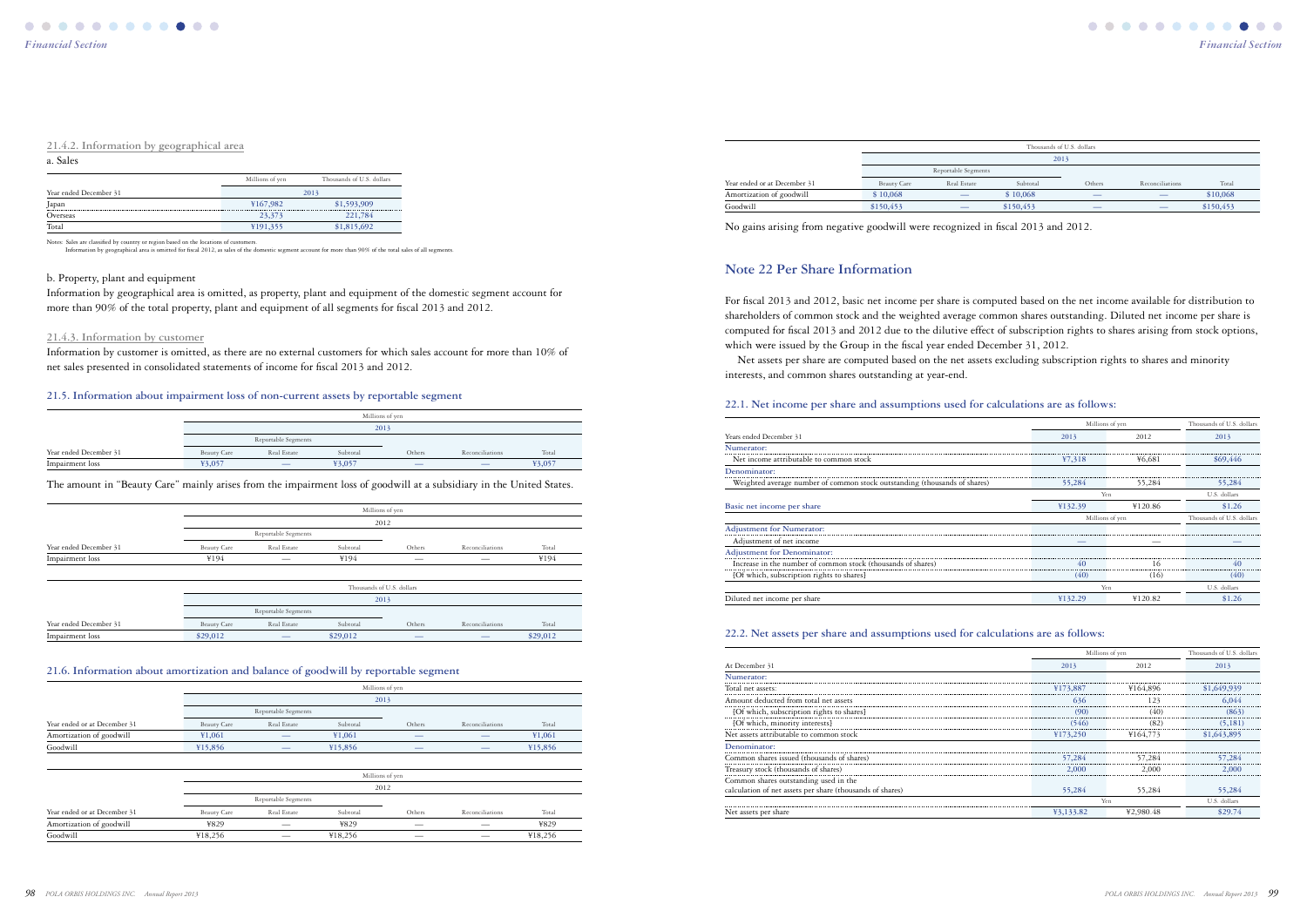# **Note 23 Related Party Transactions**

There was no applicable information on related party transactions involving the Company or significant affiliates in fiscal 2013 and 2012 to be disclosed.

# **Note 24 Stock Options**

On February 28, 2012, the Company's Board of Directors approved a resolution under which the directors' retirement benefit plan was terminated and a stock-based compensation plan to the directors of the Company and its subsidiaries was introduced. This resolution was also approved at the Annual Meeting of Shareholders on March 29, 2012.

**24.1.** Share-based compensation expenses of ¥50 million (U.S.\$475 thousand) arising from stock options are included in selling, general and administrative expenses in fiscal 2013 and ¥40 million in fiscal 2012.

# **24.2. Details of the stock options**

### **24.2.1. Information on the stock options**

|                                    | Subscription rights to shares<br>issued in fiscal 2013                                | Subscription rights to shares<br>issued in fiscal 2012                                   |
|------------------------------------|---------------------------------------------------------------------------------------|------------------------------------------------------------------------------------------|
| Date of approval                   | March 29, 2013                                                                        | March 30, 2012                                                                           |
| Grantees                           | 7 directors of the Company<br>and 6 directors of subsidiaries                         | 7 directors of the Company<br>and 7 directors of subsidiaries                            |
| Type and number of shares granted  | Common stock: 19,700 shares                                                           | Common stock: 29,700 shares                                                              |
| Grant date                         | April 15, 2013                                                                        | April 16, 2012                                                                           |
| Preconditions to exercising rights | Resignation of the positions as directors in<br>both the Company and the subsidiaries | Resignation of the positions as<br>directors in both the Company and<br>the subsidiaries |
| Service period required            | Not specified                                                                         | Not specified                                                                            |
| Exercisable period                 | April 16, 2013 - April 15, 2043                                                       | April 17, 2012 - April 16, 2042                                                          |

### **24.2.2. Information on and changes to the stock options**

The number of existing stock options, translated into shares at the end of fiscal 2013 (December 31, 2013), is presented below.

### a. Number of stock options

|                                     | Subscription rights to shares<br>issued in fiscal 2013 | Subscription rights to shares<br>issued in fiscal 2012 |
|-------------------------------------|--------------------------------------------------------|--------------------------------------------------------|
| Date of approval                    | March 29, 2013                                         | March 30, 2012                                         |
| Non-vested                          | (shares)                                               | (shares)                                               |
| Outstanding as of December 31, 2012 |                                                        | 28.850                                                 |
| Granted                             | 19.700                                                 |                                                        |
| Forfeited                           |                                                        |                                                        |
| Vested                              |                                                        |                                                        |
| Outstanding as of December 31, 2013 | 19,700                                                 | 28,850                                                 |
| Vested                              | (shares)                                               | shares                                                 |
| Outstanding as of December 31, 2012 |                                                        |                                                        |
| Vested                              |                                                        |                                                        |
| Exercised                           |                                                        |                                                        |
| Forfeited                           |                                                        |                                                        |
| Outstanding as of December 31, 2013 |                                                        |                                                        |



### b. Price information

|                                               |                | Subscription rights to shares<br>issued in fiscal 2013 | Subscription rights to shares<br>issued in fiscal 2012 |  |
|-----------------------------------------------|----------------|--------------------------------------------------------|--------------------------------------------------------|--|
| Date of approval                              | March 29, 2013 |                                                        | March 30, 2012                                         |  |
|                                               | Yer            | U.S. dollars                                           | Yen                                                    |  |
| Exercise price                                |                | \$ 0.01                                                |                                                        |  |
| Average stock price at the time of exercise   | $\frac{1}{2}$  | _                                                      |                                                        |  |
| Fair value of stock options on the grant date |                |                                                        |                                                        |  |

### **24.3. Method used for estimating the fair value of stock options**

The Company uses the Black-Scholes model for estimating the fair value of stock options. Main basic assumptions used in the estimation are as follows:

|                                 | Subscription rights to shares issued in fiscal 2013 |
|---------------------------------|-----------------------------------------------------|
| Volatility (*1)                 | 24.722%                                             |
| Estimated remaining period (*2) | 15 years                                            |
| Estimated dividend (*3)         | $450.00$ per share                                  |
| Risk-free rate $(*4)$           | 1.098%                                              |

(\*1) Volatility is calculated using weekly stock prices during the period (2.35 years) from the listing date to the

(\*2) As making a reasonable estimation is difficult due to insufficient data available, the estimated remaining period is measured based on the assumption that the subscription rights to shares would be exercised in the middle of the

- calculation reference date.
- exercisable period.
- (\*3) The amount of the estimated dividend is based on the actual dividends in fiscal 2012. (\*4) The risk-free rate is calculated based on the yield of Japanese government bonds corresponding to the estimated remaining period.

**24.4. Method used for estimating the exercise of stock options** As it is difficult to make a reasonable estimation for the future forfeited shares, the Company adopted the method of reflecting the actual number of forfeited shares only.

# **Note 25 Significant Subsequent Events**

There was no applicable information on significant subsequent events for fiscal 2013 to be disclosed.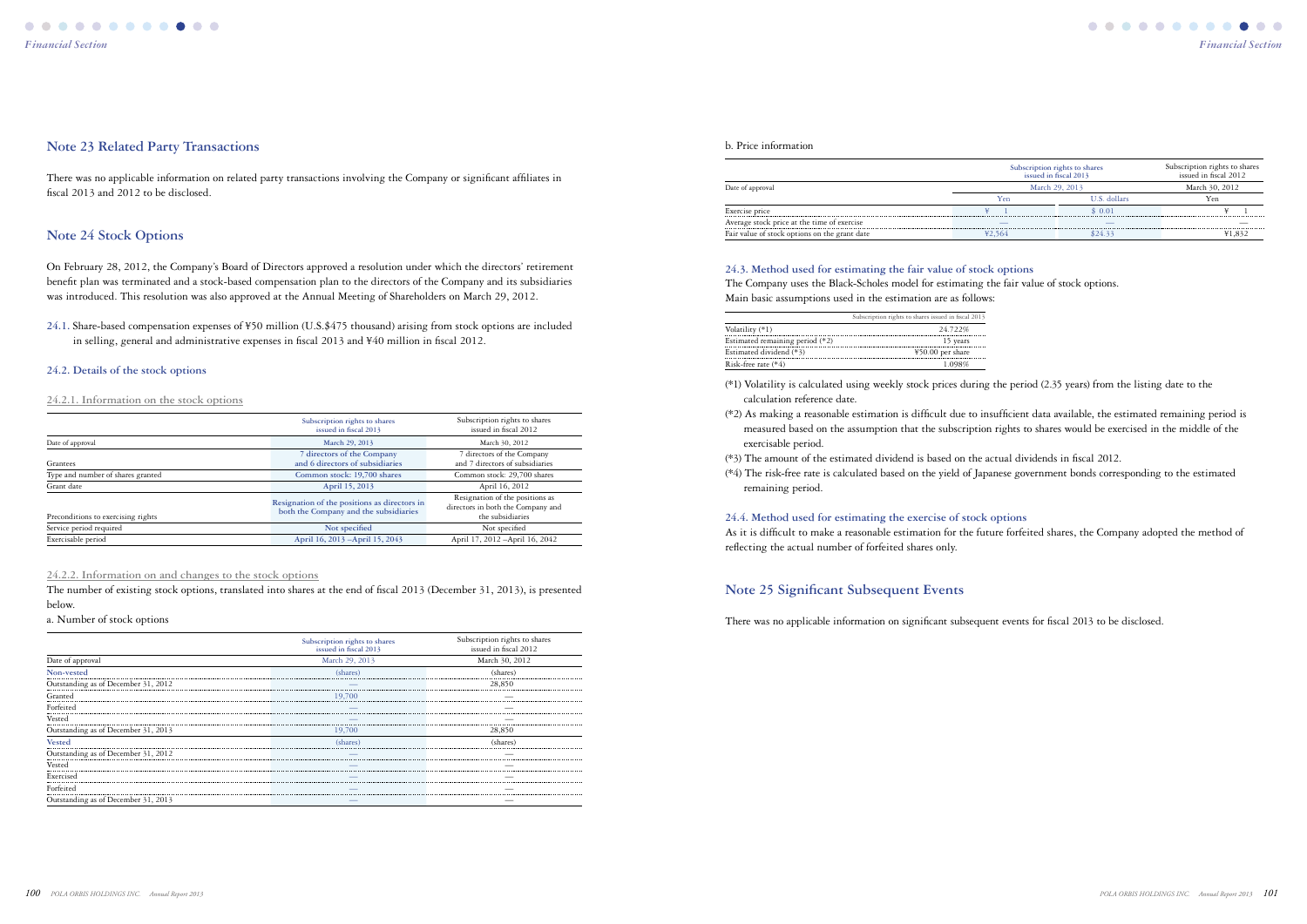# *Independent Auditor's Report*



Ernst & Young ShinNihon LLC Tel: +81 3 3503 1100 Hibiya Kokusai Bldg. Fax: +81 3 3503 1197 rabiya novusal biby.<br>2-2-3 Uchisalwal-cho, Chivoda-ku . a. o o'unsanvaruno, un<br>okvo. Japan 100-0011

www.shinnihon.or.jp

### **Independent Auditor's Report**



We have audited the accompanying consolidated financial statements of Pola Orbis Holdings Inc. and its consolidated subsidiaries, which comprise the consolidated balance sheet as at December 31, 2013, and the consolidated statements of income, comprehensive income, changes in net assets, and cash flows for the year then ended and a summary of significant accounting policies and other explanatory information, all expressed in Japanese ven.

### Management's Responsibility for the Consolidated Financial Statements

Management is responsible for the preparation and fair presentation of these consolidated financial statements in accordance with accounting principles generally accepted in Japan, and for designing and operating such internal control as management determines is necessary to enable the preparation and fair presentation of the consolidated financial statements that are free from material misstatement, whether due to fraud or error.

### **Auditor's Responsibility**

Our responsibility is to express an opinion on these consolidated financial statements based on our audit. We conducted our audit in accordance with auditing standards generally accepted in Japan. Those standards require that we plan and perform the audit to obtain reasonable assurance about whether the consolidated financial statements are free from material misstatement.

An audit involves performing procedures to obtain audit evidence about the amounts and disclosures in the consolidated financial statements. The procedures selected depend on the auditor's judgment, including the assessment of the risks of material misstatement of the consolidated financial statements, whether due to fraud or error. The purpose of an audit of the consolidated financial statements is not to express an opinion on the effectiveness of the entity's internal control, but in making these risk assessments the auditor considers internal controls relevant to the entity's preparation and fair presentation of the consolidated financial statements in order to design audit procedures that are appropriate in the circumstances. An audit also includes evaluating the appropriateness of accounting policies used and the reasonableness of accounting estimates made by management, as well as evaluating the overall presentation of the consolidated financial statements.

We believe that the audit evidence we have obtained is sufficient and appropriate to provide a basis for our audit opinion.

### Opinion

In our opinion, the consolidated financial statements referred to above present fairly, in all material respects, the consolidated financial position of Pola Orbis Holdings Inc. and its consolidated subsidiaries as at December 31, 2013, and their consolidated financial performance and cash flows for the year then ended in conformity with accounting principles generally accepted in Japan.

### **Convenience Translation**

We have reviewed the translation of these consolidated financial statements into U.S. dollars, presented for the convenience of readers, and, in our opinion, the accompanying consolidated financial statements have been properly translated on the basis described in Note 3.

Ernst 2 Young ShinNihon LLC

March 20, 2014 Tokyo, Japan

A member firm of Ernst & Young Global Limited



# *History*

| Shinobu Suzuki founds the business in Shizuoka Prefecture.                                                                                                                                                                                                            |
|-----------------------------------------------------------------------------------------------------------------------------------------------------------------------------------------------------------------------------------------------------------------------|
| POLA CHEMICAL INDUSTRIES INC. is established (incorporated).                                                                                                                                                                                                          |
| POLA Cosmetics, Inc. is established (incorporated).                                                                                                                                                                                                                   |
| The Shizuoka Factory is completed.                                                                                                                                                                                                                                    |
| The Yokohama Factory is completed. Fuji Printing, Ltd. is established.                                                                                                                                                                                                |
| The Yokohama R&D Center is completed.                                                                                                                                                                                                                                 |
| POLA Real Estate Inc. is established and the real estate business is launched.                                                                                                                                                                                        |
| The POLA Research Institute of Beauty & Culture is established.                                                                                                                                                                                                       |
| The Fukuroi Factory is completed.                                                                                                                                                                                                                                     |
| The POLA Foundation for the Promotion of Traditional Japanese Culture is established.                                                                                                                                                                                 |
| POLA CHEMICAL becomes a major investor in KAYAKU CO., LTD. and enters the pharmaceuticals business.                                                                                                                                                                   |
| ORBIS Inc. is established and the mail-order sales business is launched.                                                                                                                                                                                              |
| POLA GTS Inc. (currently P.O. TECHNO SERVICE INC.) is established and the building maintenance business is launched.<br>POLA CHEMICAL wins an award at the 14th IFSCC (International Federation of Societies of Cosmetic Chemists) Congress held in Barcelona, Spain. |
| ORBIS starts full-fledged business activities (in the Tokyo metropolitan area).                                                                                                                                                                                       |
| ORBIS first publishes its nationwide catalog.                                                                                                                                                                                                                         |
| POLA Daily Cosme Inc. (currently pdc INC.) is established and retail sales of cosmetics business are launched.                                                                                                                                                        |
| POLA CHEMICAL wins the highest award at the 18th IFSCC Congress held in Venice, Italy.                                                                                                                                                                                |
| POLA CHEMICAL wins an award at the 19th IFSCC Congress held in Sydney, Australia.<br>The POLA Art Foundation is established.                                                                                                                                          |
| ORBIS receives ISO 9001 certification.<br>The Shizuoka and Fukuroi factories receive ISO 9002 certification.                                                                                                                                                          |
| POLA wins the highest award at the 20th IFSCC Congress held in Cannes, France.<br>The Shizuoka and Fukuroi factories receive ISO 9001 certification.                                                                                                                  |
| ORBIS The Net (online store) opens.                                                                                                                                                                                                                                   |
| POLA's corporate message, "Consulting First," is delivered.<br>The first retail store "ORBIS THE SHOP" at Marui department store, in Ikebukuro, Tokyo opens.<br>The Shizuoka and Fukuroi factories receive ISO 14001 certification.                                   |
| New business announcement by POLA, aimed at "A thorough commitment to customer first," "Selection and concentration of businesses," and                                                                                                                               |

### ne POLA Museum Annex opens in Ginza.

### Press held in Barcelona, Spain.

| 1929 | Shinobu Suzuki founds the business in Shizuoka Prefecture.                                                                                                                                                                                                                                             |
|------|--------------------------------------------------------------------------------------------------------------------------------------------------------------------------------------------------------------------------------------------------------------------------------------------------------|
| 1940 | POLA CHEMICAL INDUSTRIES INC. is established (incorporated).                                                                                                                                                                                                                                           |
| 1946 | POLA Cosmetics, Inc. is established (incorporated).                                                                                                                                                                                                                                                    |
| 1954 | The Shizuoka Factory is completed.                                                                                                                                                                                                                                                                     |
| 1961 | The Yokohama Factory is completed. Fuji Printing, Ltd. is established.                                                                                                                                                                                                                                 |
| 1964 | The Yokohama R&D Center is completed.                                                                                                                                                                                                                                                                  |
| 1971 | POLA Real Estate Inc. is established and the real estate business is launched.                                                                                                                                                                                                                         |
| 1976 | The POLA Research Institute of Beauty & Culture is established.                                                                                                                                                                                                                                        |
| 1977 | The Fukuroi Factory is completed.                                                                                                                                                                                                                                                                      |
| 1979 | The POLA Foundation for the Promotion of Traditional Japanese Culture is established.                                                                                                                                                                                                                  |
| 1983 | POLA CHEMICAL becomes a major investor in KAYAKU CO., LTD. and enters the pharmaceuticals business.                                                                                                                                                                                                    |
| 1984 | ORBIS Inc. is established and the mail-order sales business is launched.                                                                                                                                                                                                                               |
| 1986 | POLA GTS Inc. (currently P.O. TECHNO SERVICE INC.) is established and the building maintenance business is launched.<br>POLA CHEMICAL wins an award at the 14th IFSCC (International Federation of Societies of Cosmetic Chemists) Congress h                                                          |
| 1987 | ORBIS starts full-fledged business activities (in the Tokyo metropolitan area).                                                                                                                                                                                                                        |
| 1988 | ORBIS first publishes its nationwide catalog.                                                                                                                                                                                                                                                          |
| 1992 | POLA Daily Cosme Inc. (currently pdc INC.) is established and retail sales of cosmetics business are launched.                                                                                                                                                                                         |
| 1994 | POLA CHEMICAL wins the highest award at the 18th IFSCC Congress held in Venice, Italy.                                                                                                                                                                                                                 |
| 1996 | POLA CHEMICAL wins an award at the 19th IFSCC Congress held in Sydney, Australia.<br>The POLA Art Foundation is established.                                                                                                                                                                           |
| 1997 | ORBIS receives ISO 9001 certification.<br>The Shizuoka and Fukuroi factories receive ISO 9002 certification.                                                                                                                                                                                           |
| 1998 | POLA wins the highest award at the 20th IFSCC Congress held in Cannes, France.<br>The Shizuoka and Fukuroi factories receive ISO 9001 certification.                                                                                                                                                   |
| 1999 | ORBIS The Net (online store) opens.                                                                                                                                                                                                                                                                    |
| 2000 | POLA's corporate message, "Consulting First," is delivered.<br>The first retail store "ORBIS THE SHOP" at Marui department store, in Ikebukuro, Tokyo opens.<br>The Shizuoka and Fukuroi factories receive ISO 14001 certification.                                                                    |
| 2002 | New business announcement by POLA, aimed at "A thorough commitment to customer first," "Selection and concentration o<br>"Reform of corporate culture and management."<br>The POLA Museum of Art opens at Sengokuhara in Hakone, and the POLA Museum Annex opens in Ginza.                             |
| 2004 | The Fukuroi Factory receives the Prime Minister's Award, recognizing it as an Outstanding Green Plant.                                                                                                                                                                                                 |
| 2005 | POLA THE BEAUTY premium esthetic salons are launched.<br>ORBIS acquires the Privacy Mark, certifying the proper handling of personal information.                                                                                                                                                      |
| 2006 | POLA ORBIS HOLDINGS INC. is established and the Group transitions to a pure holding company system.<br>P.O. REAL ESTATE INC. is established and carries on the real estate business.<br>The Group becomes a major investor in the FUTURE LABO group, and the TV mail-order sales business is launched. |
| 2007 | POLA Cosmetics, Inc. is renamed POLA INC.<br>The pharmaceutical company POLA PHARMA INC. is established.<br>ORLANE JAPON INC. is established through a joint venture with Orlane S.A. of France.<br>decencia INC. is established.                                                                      |
| 2008 | ACRO INC. is established.<br>POLA CHEMICAL wins the highest award at the 25th IFSCC Congress held in Barcelona, Spain.                                                                                                                                                                                 |
| 2010 | POLA ORBIS HOLDINGS INC. is listed on the Tokyo Stock Exchange First Section.                                                                                                                                                                                                                          |
| 2011 | The Group acquires H2O PLUS HOLDINGS INC.<br>P.O. MEDIA SERVICE INC. (formerly Fuji Printing, Ltd.) is sold to an outside party.                                                                                                                                                                       |
| 2012 | The Group acquires Jurlique International Pty Ltd.<br>POLA CHEMICAL wins the Poster Award at the 27th IFSCC Congress held in Johannesburg, South Africa.                                                                                                                                               |
| 2014 | The Shizuoka Factory and the Fukuroi Factory are integrated.                                                                                                                                                                                                                                           |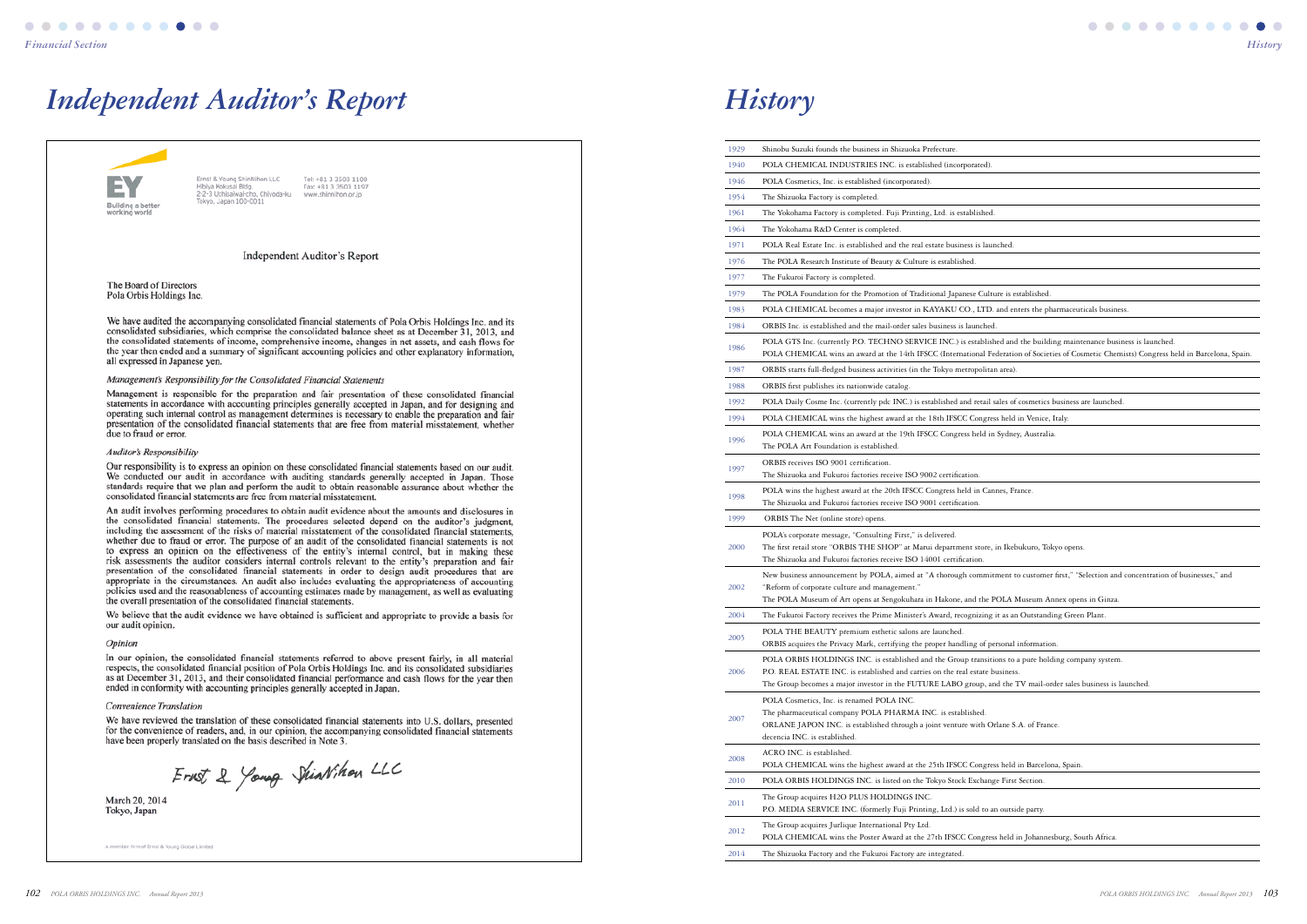Principal shareholders

| Shareholders                                                                                                                                                                                                                                                           | Number of shares<br>held (Thousands) | Percentage of<br>shareholding (%) |
|------------------------------------------------------------------------------------------------------------------------------------------------------------------------------------------------------------------------------------------------------------------------|--------------------------------------|-----------------------------------|
| The POLA Art Foundation                                                                                                                                                                                                                                                | 19,654                               | 35.6                              |
| Satoshi Suzuki                                                                                                                                                                                                                                                         | 12,736                               | 23.0                              |
| Japan Trustee Services Bank, Ltd.<br>(Trust Account)                                                                                                                                                                                                                   | 2,101                                | 3.8                               |
| Northern Trust Co. (AVFC) Sub A/C British Clients                                                                                                                                                                                                                      | 1,542                                | 2.8                               |
| Naoko Nakamura                                                                                                                                                                                                                                                         | 1,192                                | 2.2                               |
| The Chase Manhattan Bank, N.A.<br>London S.L. Omnibus Account                                                                                                                                                                                                          | 1,187                                | 2.1                               |
| The Bank of New York Mellon SA/NV10                                                                                                                                                                                                                                    | 1,084                                | 2.0                               |
| The Master Trust Bank of Japan, Ltd.<br>(Trust Account)                                                                                                                                                                                                                | 977                                  | 1.8                               |
| POLA ORBIS HOLDINGS Employees'<br>Stockholding                                                                                                                                                                                                                         | 870                                  | 1.6                               |
| State Street Bank and Trust Company                                                                                                                                                                                                                                    | 586                                  | 1.1                               |
| Notes: 1. The number of shares is rounded down to the nearest thousand shares.<br>2. In addition to the above, the Company holds 2,000 thousand shares of<br>treasury stock.<br>3. The percentage of shareholding is calculated by deducting shares of treasury stock. |                                      |                                   |

| Total number of authorized shares                                                                                                                              | 200,000,000 shares                         |
|----------------------------------------------------------------------------------------------------------------------------------------------------------------|--------------------------------------------|
| Total number of issued shares                                                                                                                                  | 57,284,039 shares                          |
| Number of shareholders                                                                                                                                         | 12,088                                     |
| Composition of shareholders                                                                                                                                    |                                            |
| By number of shares<br>Financial instruments firms<br>Financial institutions<br>10.30%<br>0.11%<br>Other corporations<br>34.61%<br>Individuals, etc.<br>35.15% |                                            |
| Foreign corporations, etc.<br>19.83%                                                                                                                           |                                            |
| By number of shareholders                                                                                                                                      |                                            |
| Financial institutions<br>Other corporations 0.92%<br>Foreign corporations, etc. 1.84%                                                                         | 0.26%<br>Financial instruments firms 0.14% |

**Individuals, etc. 96.84%**

| Company name                       | POLA ORBIS HOLDINGS INC.                                                                                                                                            |                                                                                                         |
|------------------------------------|---------------------------------------------------------------------------------------------------------------------------------------------------------------------|---------------------------------------------------------------------------------------------------------|
| Foundation                         | September 29, 2006                                                                                                                                                  | Major Group companies (As of March 31, 2014)<br><b>Beauty Care business</b>                             |
| Capital                            | ¥10 billion                                                                                                                                                         | POLA INC.                                                                                               |
| Number of<br>employees             | 4,178 (for the Group); 77 (for the Company)<br>Full-time employees<br>(Excluding those on loan to other companies, including those on loan from other<br>companies) | ORBIS Inc.<br>POLA CHEMICAL INDUSTRIES INC.<br>Jurlique International Pty Ltd<br>H2O PLUS HOLDINGS INC. |
| Fiscal year-end                    | December 31                                                                                                                                                         | pdc INC.                                                                                                |
| General meeting of<br>shareholders | March                                                                                                                                                               | <b>FUTURE LABO INC.</b><br>MEDI LABO INC.<br>ORLANE JAPON INC.                                          |
| Business description               | Business management of the entire Group                                                                                                                             | decencia INC.                                                                                           |
| Head office                        | 2-2-3 Nishigotanda, Shinagawa-ku,<br>Tokyo 141-0031, Japan<br>(Business activities conducted at 1-7-7 Ginza, Chuo-ku, Tokyo)                                        | ACRO INC.<br><b>Real Estate business</b><br>P.O. REAL ESTATE INC.                                       |
| Stock listing                      | Tokyo Stock Exchange, First Section                                                                                                                                 | Other businesses                                                                                        |
| TSE code                           | 4927                                                                                                                                                                | POLA PHARMA INC.                                                                                        |
| Share register                     | 1-4-5 Marunouchi, Chiyoda-ku, Tokyo<br>Mitsubishi UFJ Trust and Banking Corporation                                                                                 | KAYAKU CO., LTD.<br>P.O. TECHNO SERVICE INC.                                                            |

# *Stock Information (As of December 31, 2013)*

*Corporate Information ⁄ Stock Information*

# Corporate Information (As of December 31, 2013)